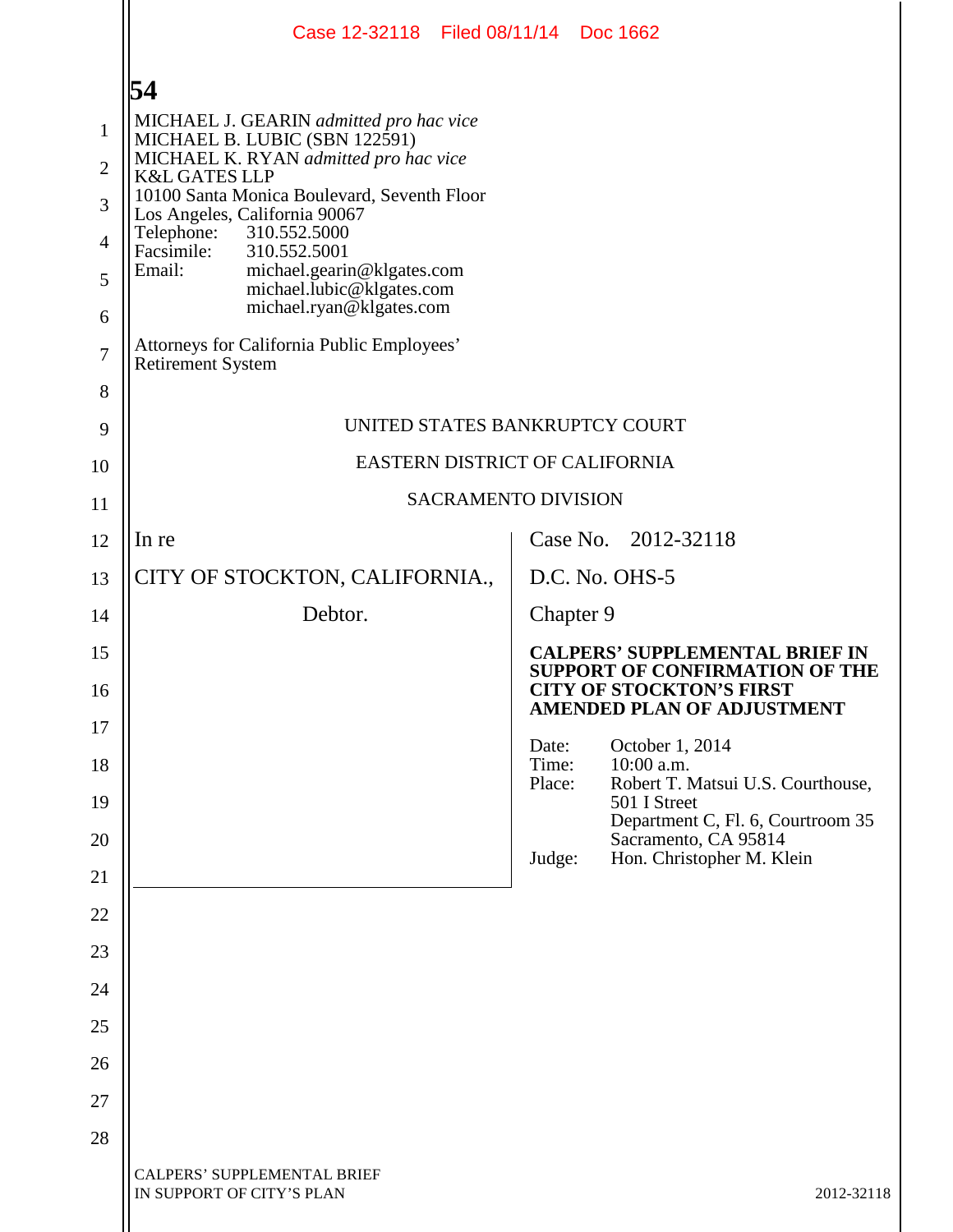|                     |    |           |                           | Case 12-32118 Filed 08/11/14 Doc 1662                                                                                              |
|---------------------|----|-----------|---------------------------|------------------------------------------------------------------------------------------------------------------------------------|
|                     |    |           |                           | <b>TABLE OF CONTENTS</b>                                                                                                           |
| 1                   | I. |           |                           |                                                                                                                                    |
| $\overline{2}$      | Π. |           |                           |                                                                                                                                    |
| 3<br>$\overline{4}$ |    | A.        |                           | CalPERS' Comments Regarding the Court's Tentative Interpretation of the                                                            |
| 5                   |    |           | 1.                        | CalPERS is an Arm of the State Exercising a Governmental Function in<br>Administering the Public Employees' Retirement Fund.  3    |
| 6<br>7              |    |           |                           | $\mathbf{i}$ .<br>CalPERS Is a Single Agency Administering One Fund and<br>Managing Benefits in the Same Manner for Both State and |
| 8                   |    |           |                           |                                                                                                                                    |
| 9                   |    |           |                           | ii.                                                                                                                                |
| 10<br>11            |    |           |                           | iii.<br>Section 903 Makes No Distinction Between Governmental and                                                                  |
|                     |    |           | 2.                        | With Respect to Municipal Employers, the System Is Based on a                                                                      |
| 12                  |    |           |                           | Triangular Statutory Structure Governing the Relationship Among                                                                    |
| 13<br>14            |    |           | 3.                        |                                                                                                                                    |
| 15                  |    |           | 4.                        | The Sources of Funding to Support Pension Obligations Administered by                                                              |
| 16<br>17            |    |           | 5.                        | The Ability of Participating Employers to Transfer Out of the CalPERS                                                              |
| 18                  |    |           | 6.                        |                                                                                                                                    |
| 19                  |    |           |                           | i.                                                                                                                                 |
| 20                  |    |           |                           | ii.<br>Neither the City nor any other Party Has Identified a Viable                                                                |
| 21                  |    |           |                           |                                                                                                                                    |
| 22                  |    |           | 7.                        |                                                                                                                                    |
| 23                  |    |           |                           | The CalPERS Lien Takes Effect When a Municipality Joins<br>i.                                                                      |
| 24                  |    |           |                           | ii.<br>The CalPERS Lien is Not Avoidable Pursuant to Section 545 of<br>the Bankruptcy Code Because it Is Not Triggered by the      |
| 25                  |    |           |                           |                                                                                                                                    |
| 26                  |    | <b>B.</b> |                           | The City's Relationship with CalPERS Cannot be Rejected In Bankruptcy 29                                                           |
| 27                  |    |           | 1.                        | A City's Relationship with CalPERS Does Not Constitute an Executory                                                                |
| 28                  |    |           |                           |                                                                                                                                    |
|                     |    |           | IN SUPPORT OF CITY'S PLAN | $\mathbf{i}$<br>CALPERS' SUPPLEMENTAL BRIEF<br>2012-32118                                                                          |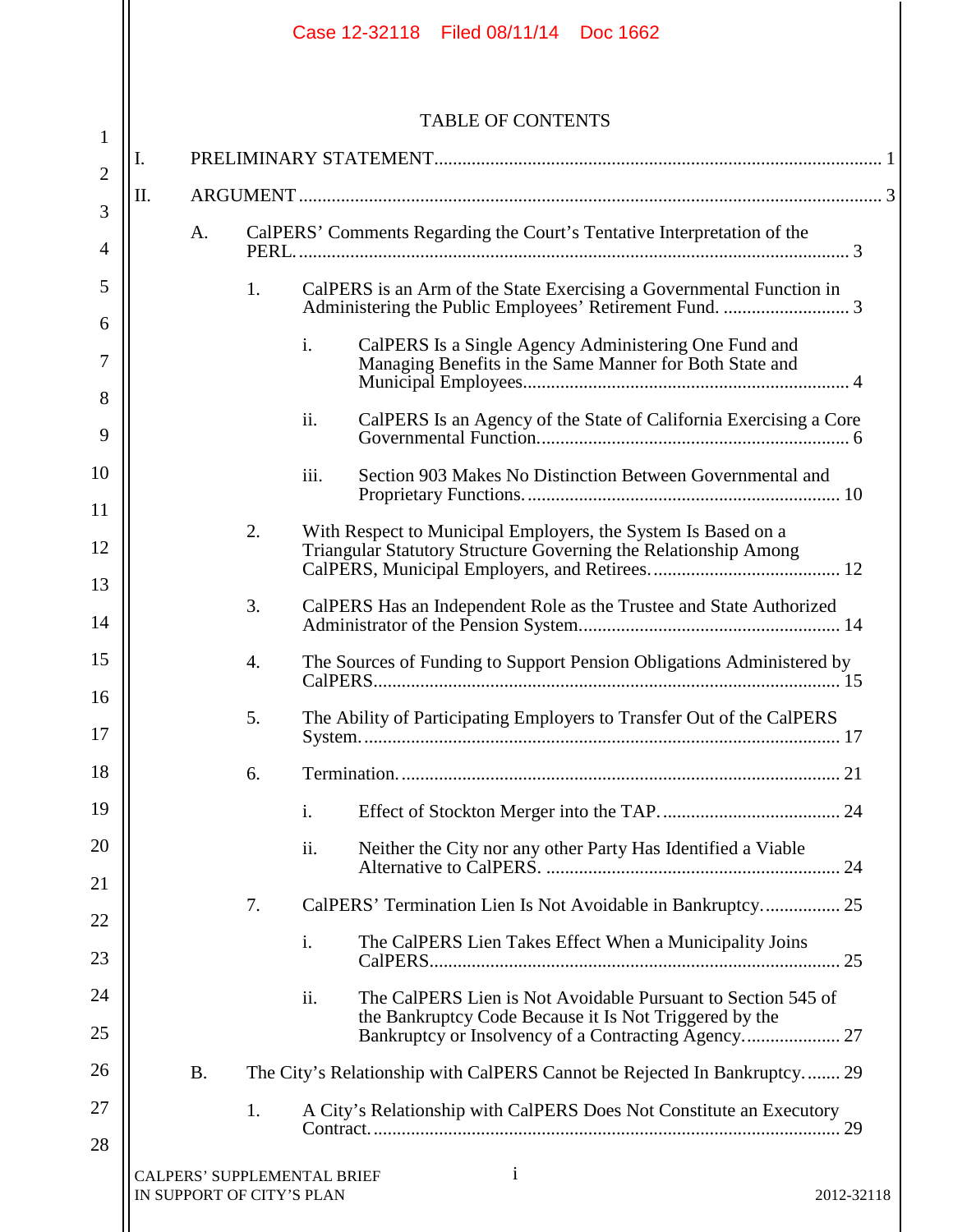|                     |      |                           | Case 12-32118 Filed 08/11/14 Doc 1662 |    |                                                                                                                                                                                                                          |  |
|---------------------|------|---------------------------|---------------------------------------|----|--------------------------------------------------------------------------------------------------------------------------------------------------------------------------------------------------------------------------|--|
| 1<br>$\overline{2}$ | C.   | 2.<br>3.                  |                                       |    | Section 20487 of the PERL Expressly Prohibits Rejection.  30<br>Rejection Would Render a City Ineligible for Relief under Chapter 9 31<br>Justiciability Doctrines Prevent this Court from Deciding Whether Pensions Can |  |
| 3                   |      |                           |                                       |    | Be Impaired Under a Hypothetical Plan Proposed by a Hypothetical Debtor 31                                                                                                                                               |  |
| $\overline{4}$      |      | 1.                        |                                       |    |                                                                                                                                                                                                                          |  |
| 5                   |      | 2.                        |                                       |    |                                                                                                                                                                                                                          |  |
| 6                   |      | 3.                        |                                       |    | This Court Should Not Issue Advisory Opinions and Should Avoid                                                                                                                                                           |  |
| 7                   | III. |                           |                                       |    |                                                                                                                                                                                                                          |  |
| 8                   |      |                           |                                       |    |                                                                                                                                                                                                                          |  |
| 9<br>10             |      |                           |                                       |    |                                                                                                                                                                                                                          |  |
| 11                  |      |                           |                                       |    |                                                                                                                                                                                                                          |  |
| 12                  |      |                           |                                       |    |                                                                                                                                                                                                                          |  |
| 13                  |      |                           |                                       |    |                                                                                                                                                                                                                          |  |
| 14                  |      |                           |                                       |    |                                                                                                                                                                                                                          |  |
| 15                  |      |                           |                                       |    |                                                                                                                                                                                                                          |  |
| 16                  |      |                           |                                       |    |                                                                                                                                                                                                                          |  |
| 17                  |      |                           |                                       |    |                                                                                                                                                                                                                          |  |
| 18                  |      |                           |                                       |    |                                                                                                                                                                                                                          |  |
| 19                  |      |                           |                                       |    |                                                                                                                                                                                                                          |  |
| 20                  |      |                           |                                       |    |                                                                                                                                                                                                                          |  |
| 21                  |      |                           |                                       |    |                                                                                                                                                                                                                          |  |
| 22                  |      |                           |                                       |    |                                                                                                                                                                                                                          |  |
| 23                  |      |                           |                                       |    |                                                                                                                                                                                                                          |  |
| 24                  |      |                           |                                       |    |                                                                                                                                                                                                                          |  |
| 25                  |      |                           |                                       |    |                                                                                                                                                                                                                          |  |
| 26                  |      |                           |                                       |    |                                                                                                                                                                                                                          |  |
| 27<br>28            |      |                           |                                       |    |                                                                                                                                                                                                                          |  |
|                     |      | IN SUPPORT OF CITY'S PLAN | CALPERS' SUPPLEMENTAL BRIEF           | ii | 2012-32118                                                                                                                                                                                                               |  |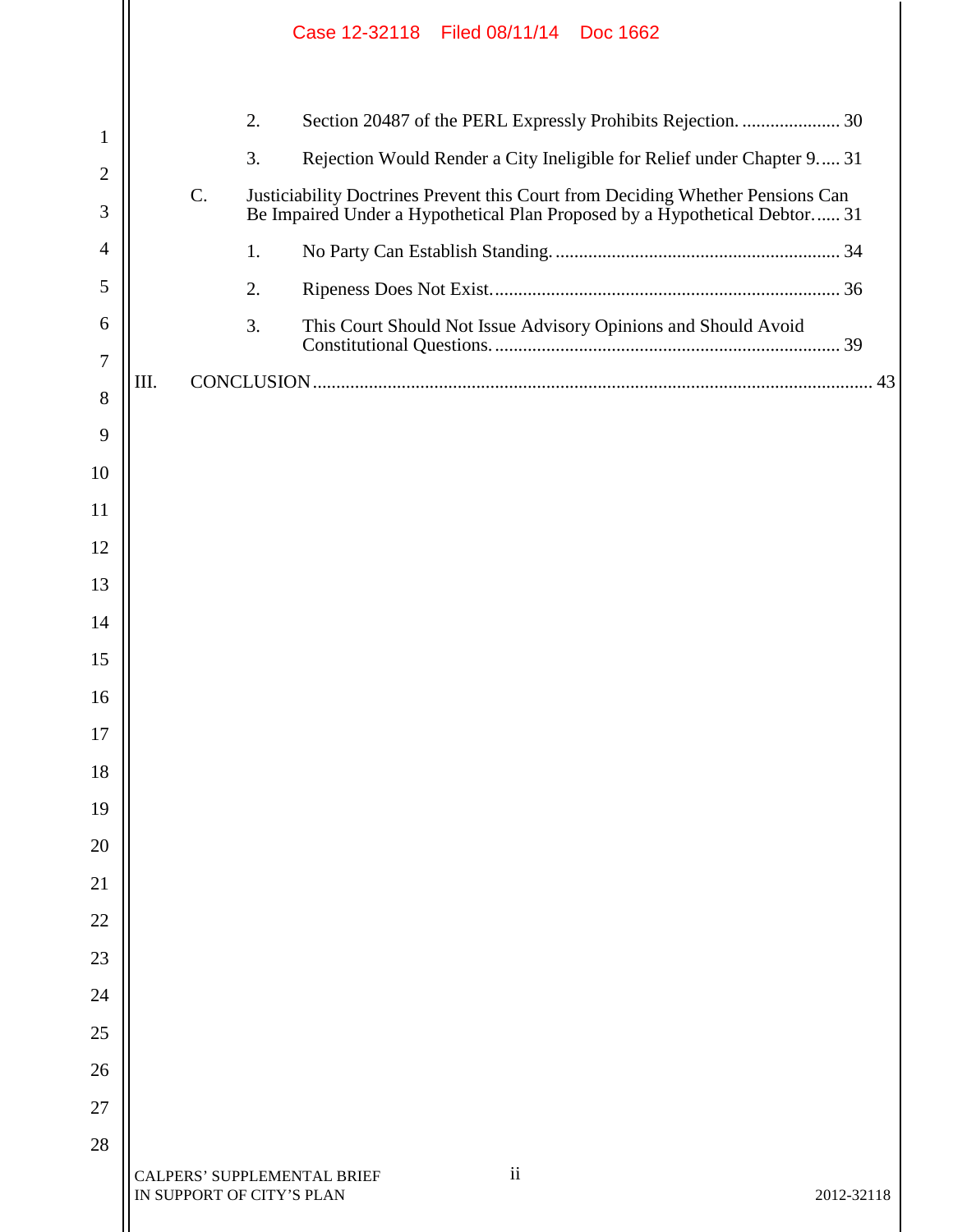|                     | Case 12-32118 Filed 08/11/14 Doc 1662                                                                             |
|---------------------|-------------------------------------------------------------------------------------------------------------------|
|                     | <b>TABLE OF AUTHORITIES</b>                                                                                       |
| 1                   | Page(s)                                                                                                           |
| $\overline{2}$<br>3 | <b>Cases</b>                                                                                                      |
| $\overline{4}$      | Abbott Laboratories v. Gardner,                                                                                   |
|                     |                                                                                                                   |
| 5<br>6              | Allen v. Wright,                                                                                                  |
| 7<br>8              | Alley v. Resolution Trust Corp.,                                                                                  |
| 9                   | In re Altair Airlines,                                                                                            |
| 10<br>11            | American-Arab Anti-Discrimination Comm. v. Thornburgh,                                                            |
| 12                  | Arya v. CalPERS,                                                                                                  |
| 13                  |                                                                                                                   |
| 14                  | Ashwander v. TVA,                                                                                                 |
| 15<br>16<br>17      | Barroga v. Bd. of Admin. CalPERS,<br>No. 2:12-cv-01179, 2012 WL 5337326 (E.D. Cal. Oct. 26, 2012), aff'd on other |
| 18                  | Beentjes v. Placer County Air Pollution Control Dist.,                                                            |
| 19<br>20            | Bond v. United States,                                                                                            |
| 21                  | Bullock v. BankChampaign, N.A.,                                                                                   |
| 22<br>23            | California v. San Pablo & Tulare R.R. Co.,                                                                        |
| 24                  | CalPERS v. Moody's Corp.,                                                                                         |
| 25                  | Nos. C 09-03628 SI, C 09-03629 JCS, 2009 WL 3809816 (N.D. Cal. Nov. 10,                                           |
| 26                  |                                                                                                                   |
| 27                  |                                                                                                                   |
| 28                  | CALPERS' SUPPLEMENTAL BRIEF<br>1<br>IN SUPPORT OF CITY'S PLAN<br>2012-32118                                       |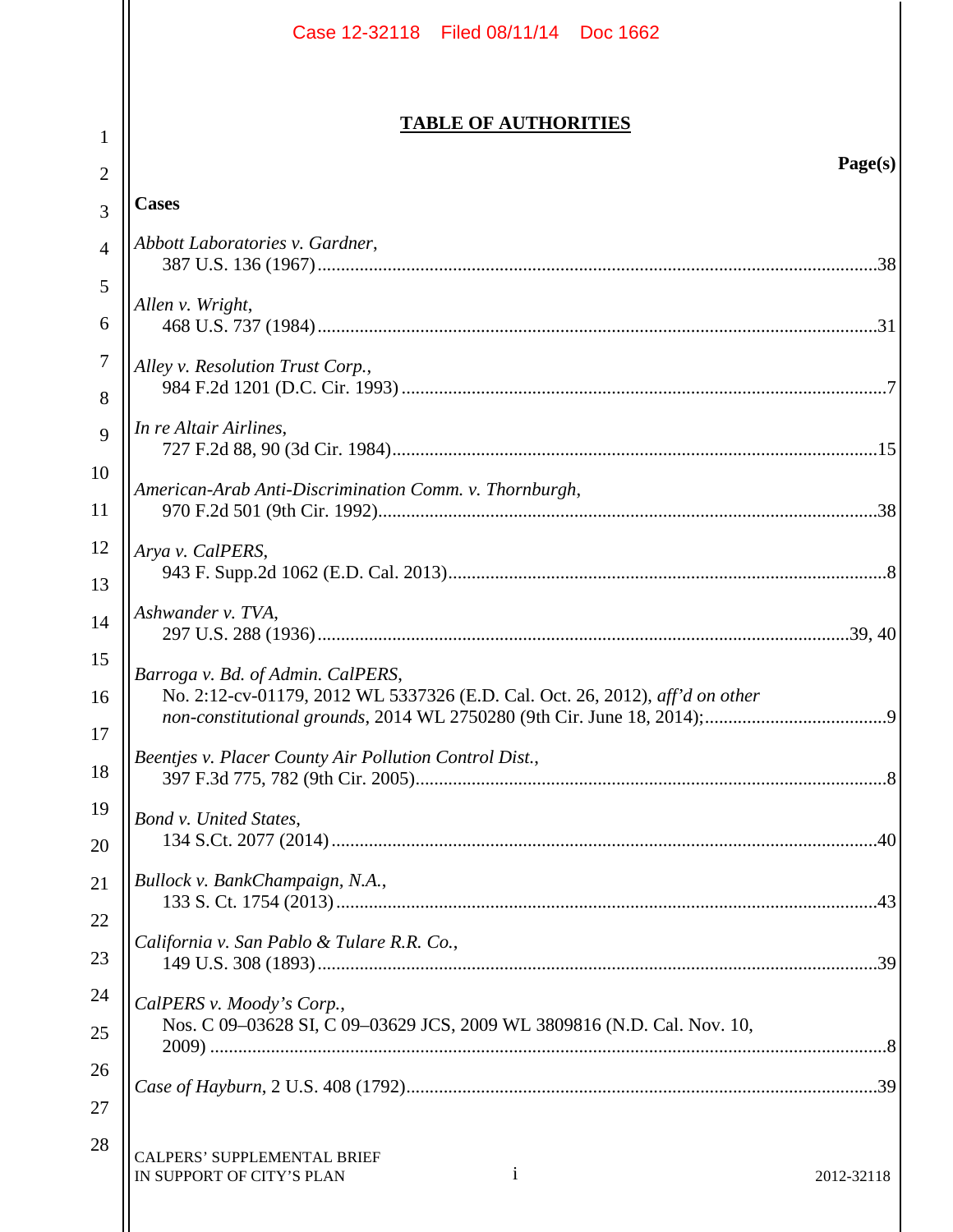|                     | Case 12-32118 Filed 08/11/14 Doc 1662                                                          |  |
|---------------------|------------------------------------------------------------------------------------------------|--|
| $\mathbf{1}$        | City of Anaheim v. State of California,                                                        |  |
| 2<br>3              | City of Los Altos v. Bd. of Admin., PERS,                                                      |  |
| $\overline{4}$<br>5 | City of Los Angeles v. Kern,                                                                   |  |
| 6                   | City of Oakland v. Pub. Employees' Ret. Sys.,                                                  |  |
| 7<br>8              | In re City of Stockton,                                                                        |  |
| 9<br>10             | Clapper v. Amnesty Int'l USA,                                                                  |  |
| 11                  | DaimlerChrysler Corp. v. Cuno,                                                                 |  |
| 12<br>13            | In re Egea,                                                                                    |  |
| 14                  | Ernst v. Rising,                                                                               |  |
| 15<br>16            | Executive Benefits Ins. v. Arkison,                                                            |  |
| 17<br>18            | Feinstein v. Lewis,                                                                            |  |
| 19                  | In re First Alliance Mortgage Co.,                                                             |  |
| 20<br>21            | Flast v. Cohen,                                                                                |  |
| 22<br>23            | Hightower v. Tex. Hosp. Ass'n,                                                                 |  |
| 24                  | Hollingsworth v. Perry,                                                                        |  |
| 25<br>26            | In re Howard,                                                                                  |  |
| 27                  | Jasper v. Davis,                                                                               |  |
| 28                  | <b>CALPERS' SUPPLEMENTAL BRIEF</b><br>$\mathbf{ii}$<br>IN SUPPORT OF CITY'S PLAN<br>2012-32118 |  |
|                     |                                                                                                |  |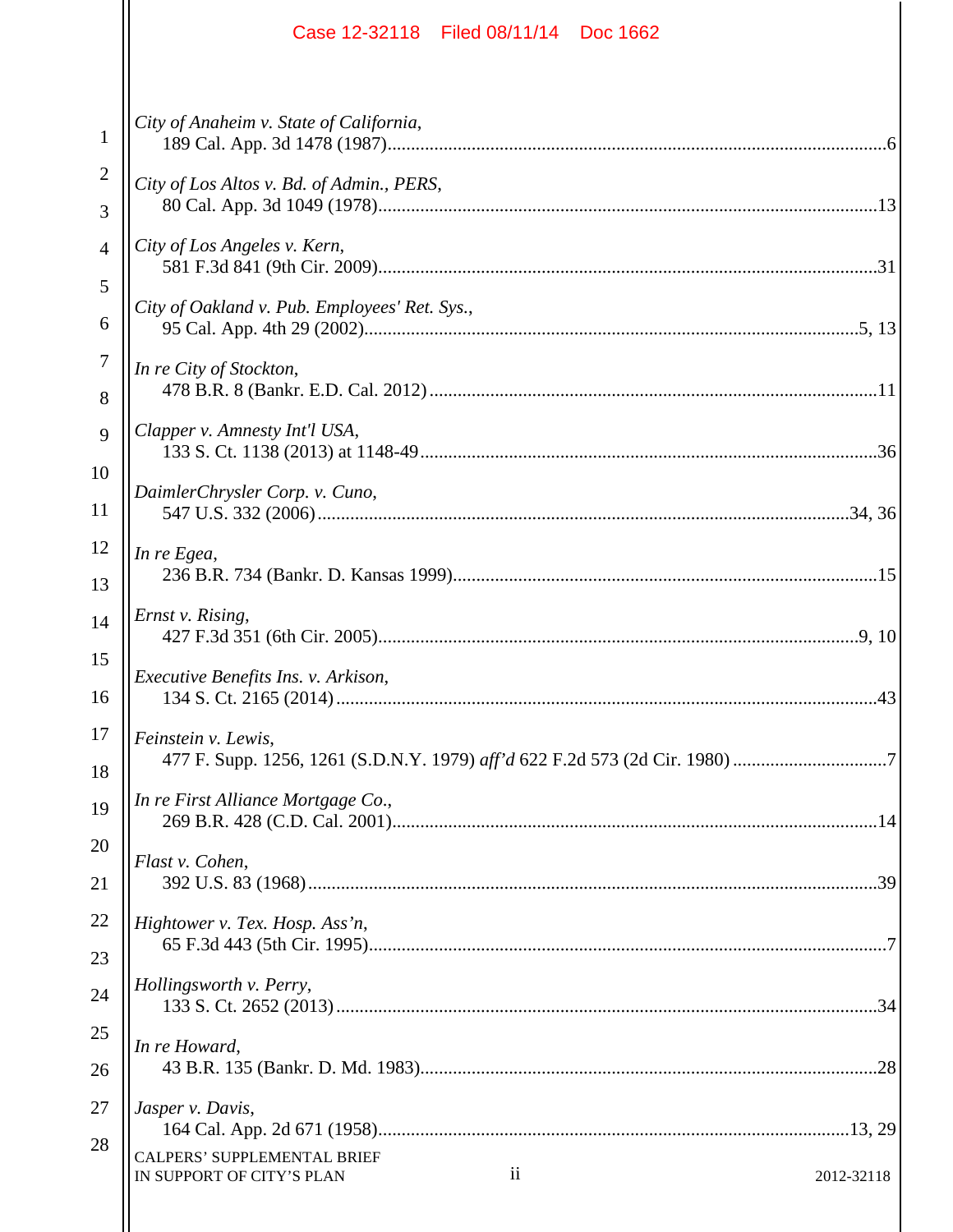|                     | Case 12-32118 Filed 08/11/14 Doc 1662                                                |
|---------------------|--------------------------------------------------------------------------------------|
| $\mathbf{1}$        | Kaplan v. CalPERS,                                                                   |
| $\overline{2}$<br>3 | Leco Props. v. R.E. Crummer & Co.,                                                   |
| $\overline{4}$      | Lexmark Intern., Inc. v. Static Control Components, Inc.,                            |
| 5<br>6              | Lopez v. Candaele,                                                                   |
| 7<br>8              | Lujan v. Defenders of Wildlife,                                                      |
| 9                   | Marcus & Millichap Inc. v. Munple, Ltd (In re Munple),                               |
| 10<br>11            | Marsille v. City of Santa Ana,                                                       |
| 12<br>13            | McGinty v. New York,                                                                 |
| 14                  | In re McNeal,                                                                        |
| 15<br>16            | Mitchell v. Los Angeles Cmty. Coll. Dist.,<br>.8'                                    |
| 17<br>18            | In re Mount Carbon Metro. Dist.,                                                     |
| 19                  | NASA v. Nelson,                                                                      |
| 20<br>21            | Nathanson v. N.L.R.B.,                                                               |
| 22<br>23            | New York v. United States,                                                           |
| 24                  | In re Ngan Gung Rest., Inc.,                                                         |
| 25<br>26            | NLRB v. Continental Hagen Corp.,                                                     |
| 27                  | People v. Camba,                                                                     |
| 28                  | <b>CALPERS' SUPPLEMENTAL BRIEF</b><br>iii<br>IN SUPPORT OF CITY'S PLAN<br>2012-32118 |
|                     |                                                                                      |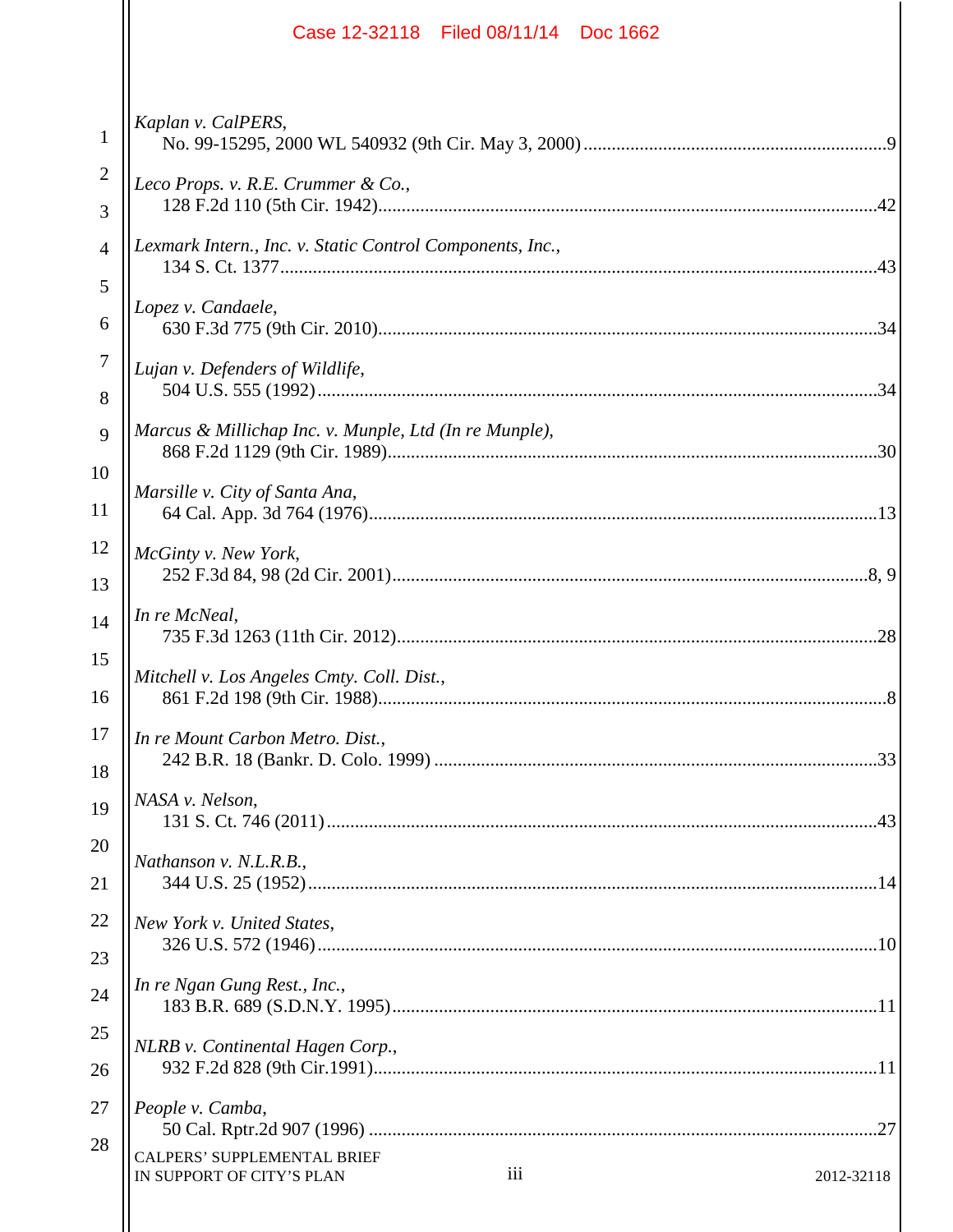|              | Case 12-32118 Filed 08/11/14 Doc 1662                                               |
|--------------|-------------------------------------------------------------------------------------|
| $\mathbf{1}$ | In re Pierce Cnty. Hous. Auth,                                                      |
| 2            | Plaut v. Spendthrift Farm, Inc.,                                                    |
| 3            |                                                                                     |
| 4            | Public Employees Retirement Assoc. of New Mexico v. Clearland Securities,           |
| 5            |                                                                                     |
| 6            | Reno v. Catholic Soc. Servs., Inc.,                                                 |
| 7            | In re Res. Tech. Corp.,                                                             |
| 8            |                                                                                     |
| 9            | Rose v. Long Island R.R. Pension Plan,                                              |
| 10           |                                                                                     |
| 11           | Roy v. Teachers Ins. & Annuity Ass'n,                                               |
| 12           | In re Sanitary & Improvement Dist. No. 7,                                           |
| 13           |                                                                                     |
| 14           | Sculthorpe v. Virginia Retirement Sys.,                                             |
| 15           | SEC v. Bilzerian (In re Bilzerian),                                                 |
| 16           |                                                                                     |
| 17           | Simon v. E. Ky. Welfare Rights Org.,                                                |
| 18           |                                                                                     |
| 19           | In re Swafford,                                                                     |
| 20           | Texas v. United States,                                                             |
| 21           |                                                                                     |
| 22           | In re Texscan Corp.,                                                                |
| 23           |                                                                                     |
| 24           | In re Texscan Corp.,                                                                |
| 25           | Thomas v. Anchorage Equal Rights Comm'n,                                            |
| 26           |                                                                                     |
| 27           | United States v. Gowadia,                                                           |
| 28           | <b>CALPERS' SUPPLEMENTAL BRIEF</b><br>iv<br>IN SUPPORT OF CITY'S PLAN<br>2012-32118 |
|              |                                                                                     |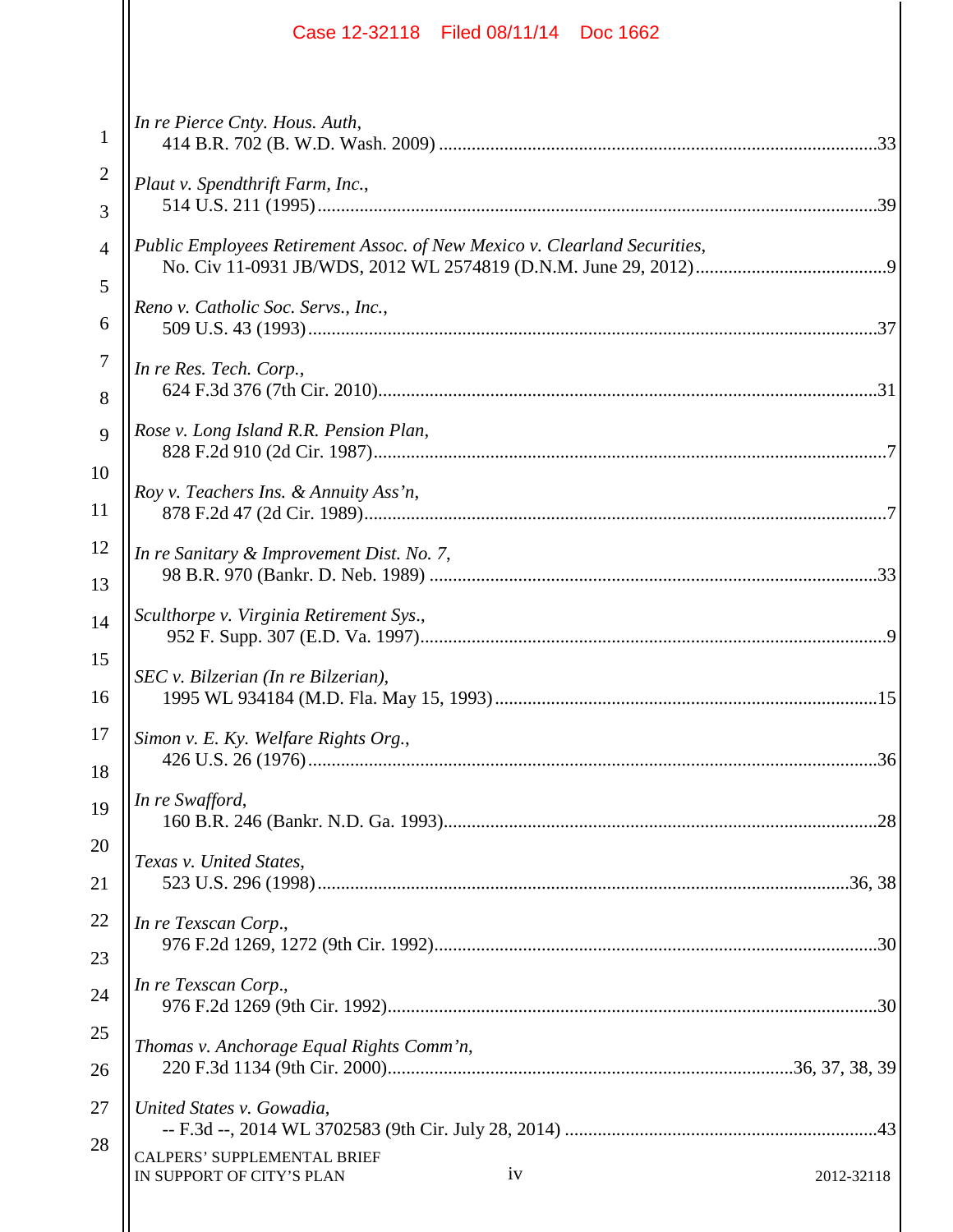|                     | Case 12-32118 Filed 08/11/14 Doc 1662                                              |
|---------------------|------------------------------------------------------------------------------------|
| $\mathbf{1}$        | United Student Aid Funds, Inc. v. Espinosa,                                        |
| $\overline{c}$<br>3 | W.E.B. DuBois Clubs of America v. Clark,                                           |
| 4<br>5              | Westly v. California Pub. Employees' Ret. Sys. Bd. of Admin.,                      |
| 6                   | Wheeler v. Bd. of Admin.,                                                          |
| 7<br>8              | Wirtz v. Bottle Blowers Ass'n,                                                     |
| 9<br>10             | Wood v. Moss,                                                                      |
| 11<br>12            | Worth v. Seldin,<br><b>Statutes</b>                                                |
| 13                  |                                                                                    |
| 14                  |                                                                                    |
| 15                  |                                                                                    |
| 16                  |                                                                                    |
| 17                  |                                                                                    |
| 18                  |                                                                                    |
| 19<br>20            |                                                                                    |
| 21                  |                                                                                    |
| 22                  |                                                                                    |
| 23                  |                                                                                    |
| 24                  |                                                                                    |
| 25                  |                                                                                    |
| 26                  |                                                                                    |
| 27                  |                                                                                    |
| 28                  | <b>CALPERS' SUPPLEMENTAL BRIEF</b><br>V<br>IN SUPPORT OF CITY'S PLAN<br>2012-32118 |
|                     |                                                                                    |

 $\overline{1}$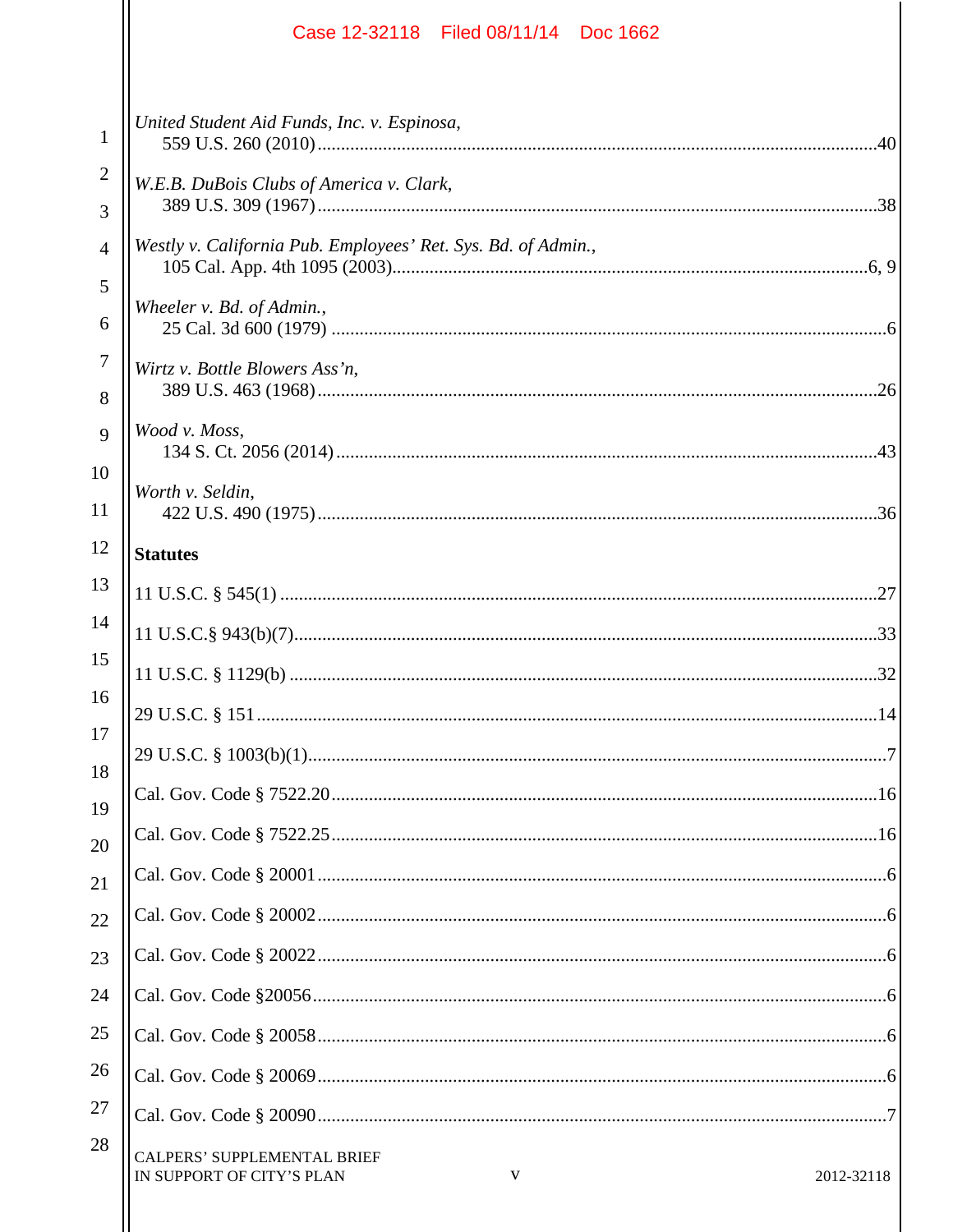$\mathsf{I}$ 

| $\mathbf{1}$   |                                                                                     |
|----------------|-------------------------------------------------------------------------------------|
| $\overline{2}$ |                                                                                     |
| 3              |                                                                                     |
| 4              |                                                                                     |
| 5              |                                                                                     |
| 6              |                                                                                     |
| 7              |                                                                                     |
| 8              |                                                                                     |
| 9              |                                                                                     |
| 10             |                                                                                     |
| 11             |                                                                                     |
| 12             |                                                                                     |
| 13             |                                                                                     |
| 14             |                                                                                     |
| 15<br>16       |                                                                                     |
| 17             |                                                                                     |
| 18             |                                                                                     |
| 19             |                                                                                     |
| 20             |                                                                                     |
| 21             |                                                                                     |
| 22             |                                                                                     |
| 23             |                                                                                     |
| 24             |                                                                                     |
| 25             |                                                                                     |
| 26             |                                                                                     |
| 27             |                                                                                     |
| 28             | <b>CALPERS' SUPPLEMENTAL BRIEF</b><br>vi<br>IN SUPPORT OF CITY'S PLAN<br>2012-32118 |
|                |                                                                                     |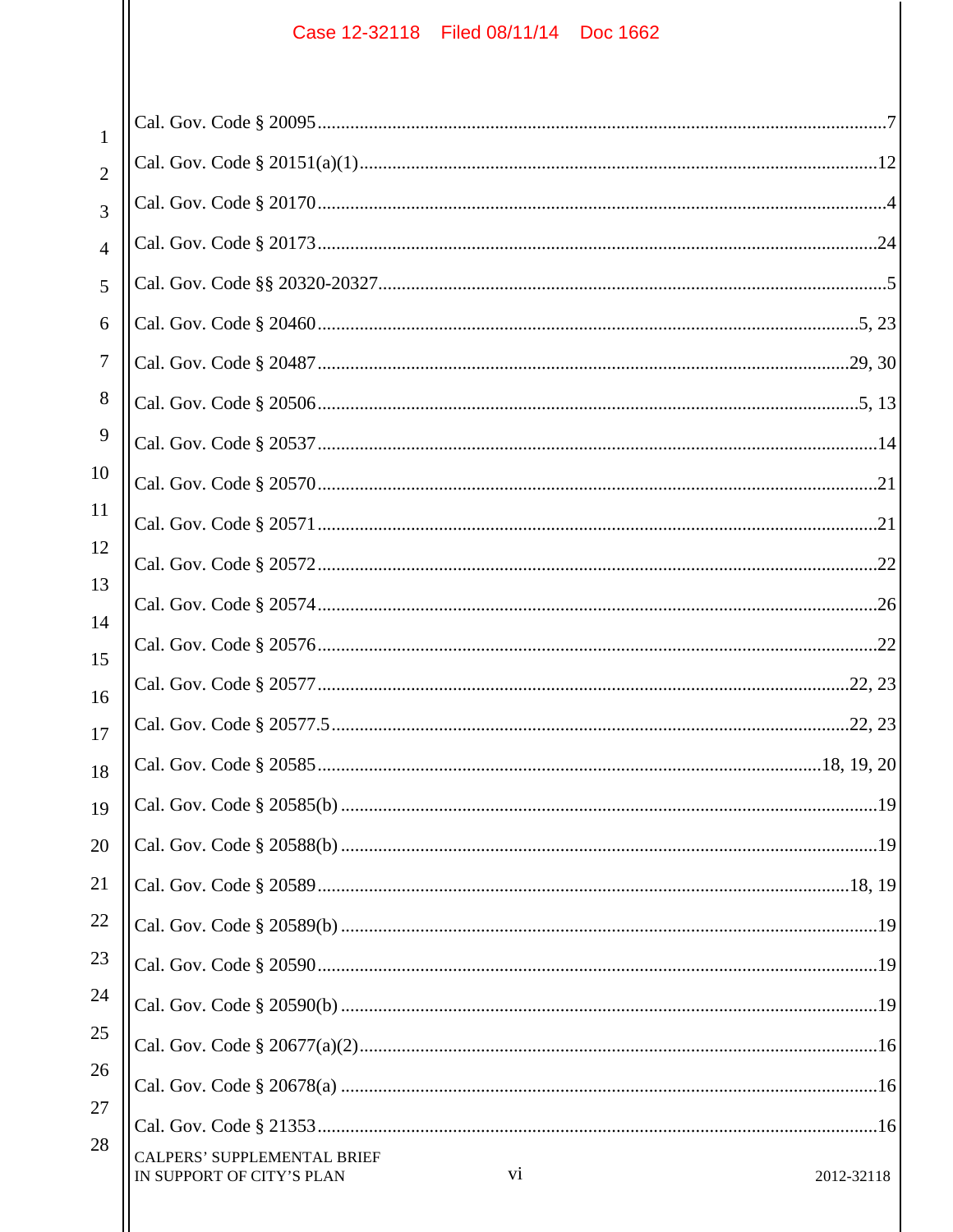| $\mathbf{1}$   |                                                                                      |
|----------------|--------------------------------------------------------------------------------------|
| $\overline{2}$ |                                                                                      |
| 3              |                                                                                      |
| $\overline{4}$ |                                                                                      |
| 5              |                                                                                      |
| 6              | <b>Other Authorities</b>                                                             |
| 7              |                                                                                      |
| 8              |                                                                                      |
| 9              |                                                                                      |
| 10             | County Plan website, www.sjcera.org, "About SJCERA," (last visited on August 7,      |
| 11             |                                                                                      |
| 12             |                                                                                      |
| 13             |                                                                                      |
| 14             | http://www.reuters.com/article/2014/07/30/us-usa-municipalty-sanbernardino-          |
| 15             |                                                                                      |
| 16             | M. McConnell & R. Picker, When Cities Go Broke: A Conceptual Introduction to         |
| 17             |                                                                                      |
| 18             |                                                                                      |
| 19             |                                                                                      |
| 20             |                                                                                      |
| 21             |                                                                                      |
| 22             |                                                                                      |
| 23             |                                                                                      |
| 24             |                                                                                      |
| 25             |                                                                                      |
| 26             |                                                                                      |
| 27             |                                                                                      |
| 28             | <b>CALPERS' SUPPLEMENTAL BRIEF</b><br>vii<br>IN SUPPORT OF CITY'S PLAN<br>2012-32118 |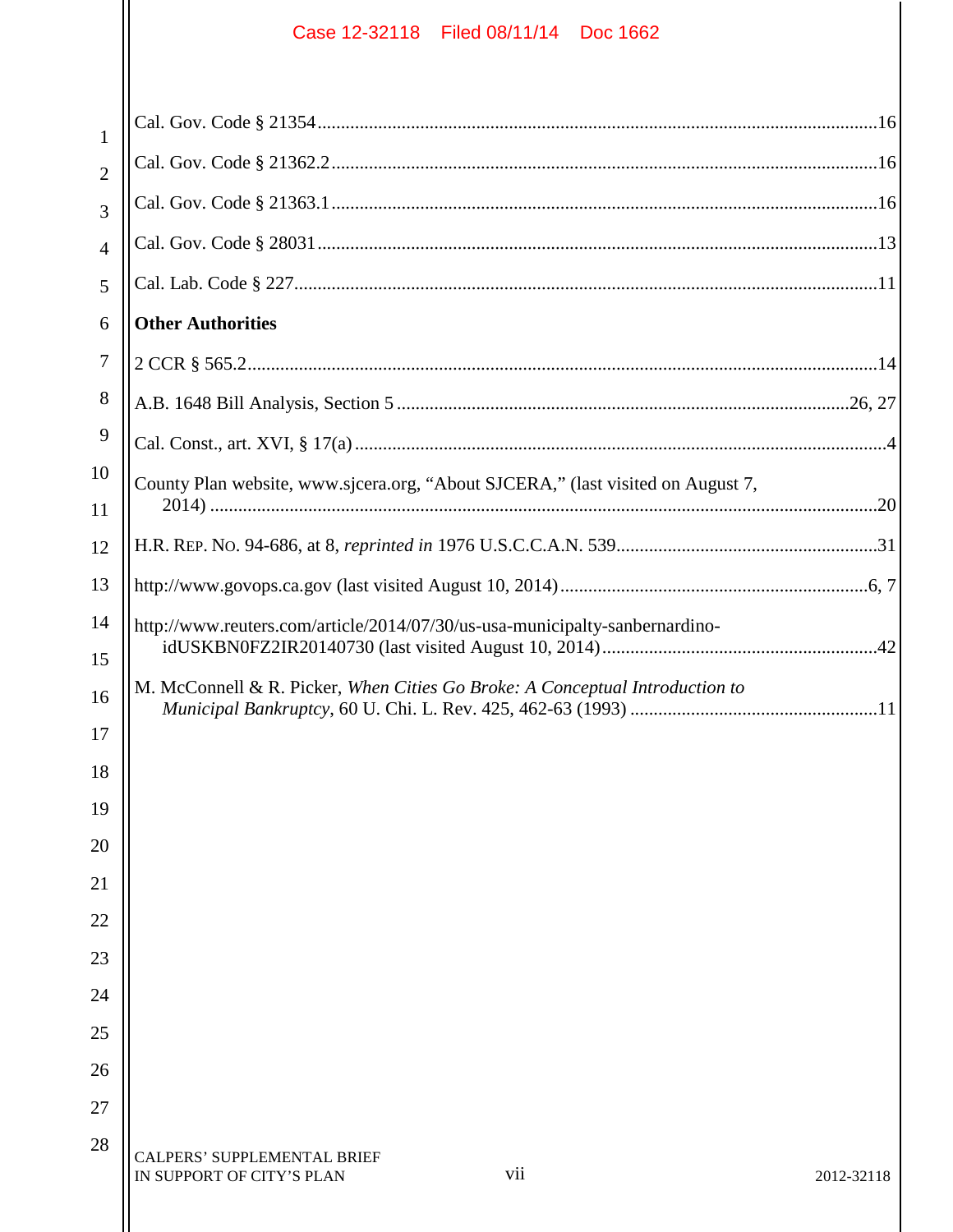1 2 3 The California Public Employees' Retirement System ("CalPERS") files this supplemental brief<sup>1</sup> in support of the First Amended Plan of Adjustment ("Plan") of the City of Stockton (the "City" or "Stockton"). $<sup>2</sup>$ </sup>

4 5

6

7

8

9

10

11

12

13

14

15

16

17

18

19

20

21

# **I. PRELIMINARY STATEMENT**

At the July 8 hearing (the "Hearing"), this Court directed the parties to provide supplemental briefing regarding an array of tentative interpretations of the California Public Employees' Retirement Law (the "PERL") and the difference the Court perceived between the way the PERL works and the "public rhetoric" (Hr'g Tr. 27:25-28:1, July 8, 2014) involving public employee pensions in California. In this supplemental brief, CalPERS addresses each of the questions raised by the Court and the overarching question of whether CalPERS pension obligations can be adjusted or impaired through a chapter 9 plan of adjustment. For a great number of reasons, the answer to this overarching question is no. Pension benefit obligations of a California municipality cannot be impaired or adjusted by means of a chapter 9 plan of adjustment.

Because the City does not seek to impair its pension obligations in this case, and because there is no evidence before this Court regarding the cost of a viable alternative to CalPERS pensions which could form the basis of a hypothetical alternate plan, there is no justiciable controversy on these issues and the Court does not need to address impairment of the City's pension obligations in order to rule on the confirmation of the City's Plan. To the extent the Court views the consideration of whether pensions can be impaired as necessary to its analysis, it can assume without deciding these matters as is the practice of federal courts. As a practical matter, the hypothetical question of whether CalPERS pensions can be adjusted is of little significance because it is highly unlikely that a chapter

26

<sup>22</sup> 23

<sup>24</sup> 25 1 For the convenience of the Court and parties in interest, CalPERS will file a separate pleading that attaches the pertinent parts of exhibits and trial transcripts cited herein. In the case of transcripts, the pleading(s) will attach copies of only the pages cited and surrounding pages for context as necessary. In the case of declarations, the pleading(s) will attach only the declaration itself and those exhibits referred to in the brief, rather than all exhibits to the declaration.

<sup>27</sup> 28  $2$  CalPERS is filing, concurrently with this brief, a separate brief (the "Constitutional Brief") addressing why CalPERS pensions cannot be impaired or adjusted in chapter 9 as a matter of constitutional law and why Congress did not intend for the Bankruptcy Code to preempt the PERL.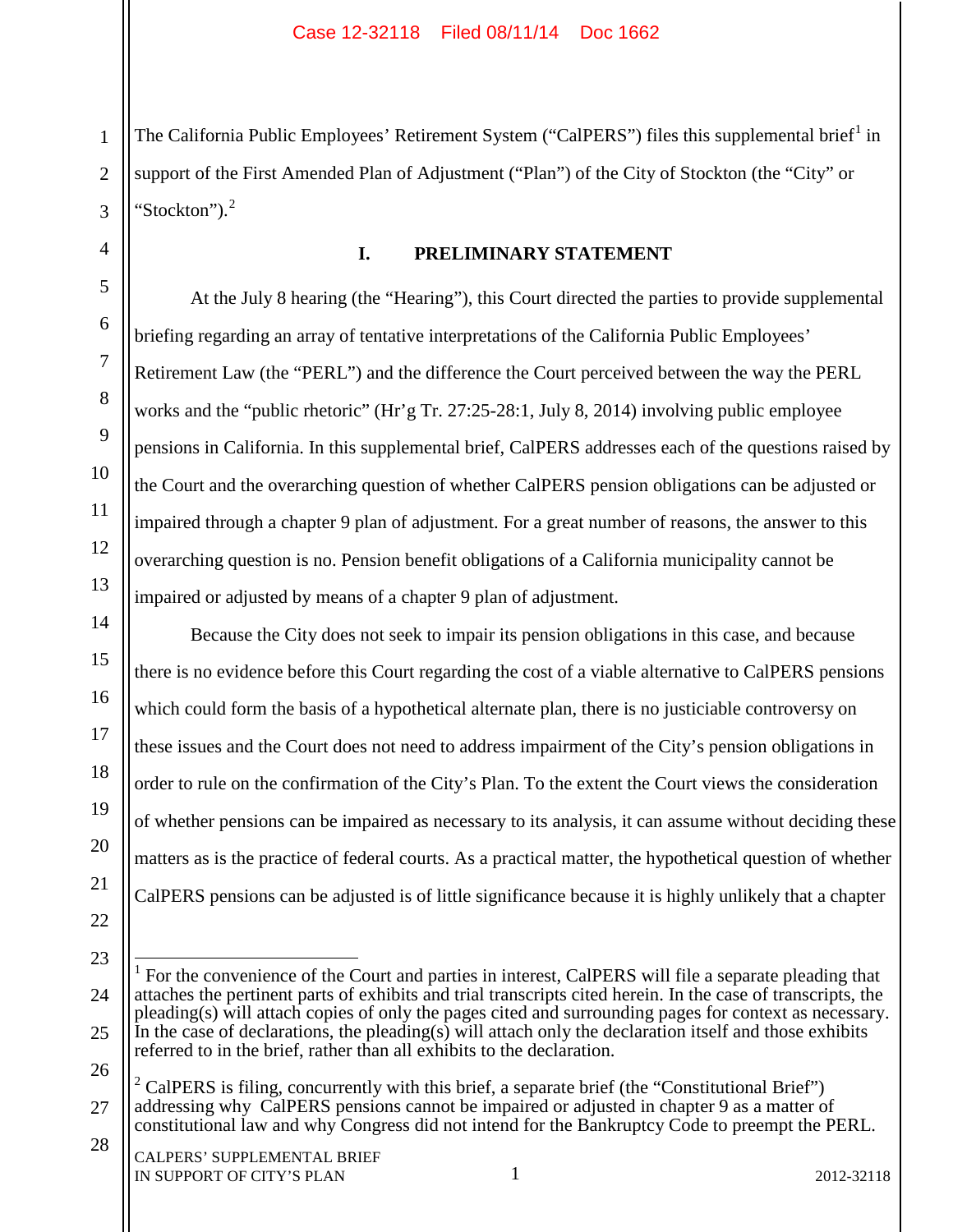| $\mathbf{1}$   | 9 debtor in California will ever wish to travel that path. The California Legislature has authorized                                                                                         |  |  |  |  |  |  |
|----------------|----------------------------------------------------------------------------------------------------------------------------------------------------------------------------------------------|--|--|--|--|--|--|
| $\mathbf{2}$   | only one procedure under which CalPERS member pensions can potentially be reduced—through the                                                                                                |  |  |  |  |  |  |
| 3              | drastic measure of plan termination. There is no other mechanism for a participating employer to                                                                                             |  |  |  |  |  |  |
| $\overline{4}$ | adjust CalPERS pensions while remaining in the CalPERS system. Stockton, like all of the other                                                                                               |  |  |  |  |  |  |
| $\mathfrak{S}$ | prior municipal chapter 9 debtors in California who are CalPERS contracting agencies, has made a                                                                                             |  |  |  |  |  |  |
| 6              | sound business decision to maintain its relationship with CalPERS as an important component of                                                                                               |  |  |  |  |  |  |
| $\tau$         | Stockton's restructuring plan. The reliable delivery of pension benefits to the City's retirees and                                                                                          |  |  |  |  |  |  |
| 8              | employees is an essential aspect of the City's delivery of services for the benefit of its citizens. The                                                                                     |  |  |  |  |  |  |
| 9              | preservation of the relationship between the City and CalPERS is also important to the Public                                                                                                |  |  |  |  |  |  |
| 10             | Employee's Retirement System (the "System") because Stockton's full participation in the System                                                                                              |  |  |  |  |  |  |
| 11             | promotes the stability of the System and the State's objective of fostering interest in public service.                                                                                      |  |  |  |  |  |  |
| 12             | This brief will specifically address the following six questions raised by the Court:                                                                                                        |  |  |  |  |  |  |
| 13             | 1.<br>Is CalPERS performing a different function when it administers the pensions of state                                                                                                   |  |  |  |  |  |  |
| 14             | employees than when it administers the pensions of municipal employees? CalPERS is<br>the agency created by the California Legislature to administer the System. Cal. Gov.                   |  |  |  |  |  |  |
| 15             | Code § 20002. The System does not operate differently with respect to the delivery of<br>benefits to its State and municipal employee members and is not akin to a private pension           |  |  |  |  |  |  |
| 16             | plan in the provision of benefits to any of its members. Rather, benefits are administered                                                                                                   |  |  |  |  |  |  |
| 17             | from one trust fund under a common body of law. The fact that there are other available<br>options for providing benefits to certain state employees and to municipal employees does         |  |  |  |  |  |  |
| 18             | not negate the governmental nature of CalPERS, nor alter the fiduciary duties and<br>obligations it owes all of its members and retirees.                                                    |  |  |  |  |  |  |
| 19             | Can pension benefits administered by CalPERS be reduced? The only situation in which<br>2.                                                                                                   |  |  |  |  |  |  |
| 20             | pension benefits may be reduced under the PERL is following the termination of a                                                                                                             |  |  |  |  |  |  |
| 21             | contracting agency's participation in the System wherein the terminating agency does not<br>pay in full the termination liability.                                                           |  |  |  |  |  |  |
| 22             | 3.<br>Can the City move to another provider of pension benefits? In the absence of termination,                                                                                              |  |  |  |  |  |  |
| 23             | the City could request a transfer to the San Joaquin County Employees' Retirement<br>Association plan (the "County Plan"). However, this would be of no benefit to the City                  |  |  |  |  |  |  |
| 24             | because the costs of participation in the County Plan are likely greater than the costs of                                                                                                   |  |  |  |  |  |  |
| 25             | participation in CalPERS. In addition, there is no statutory authorization for the transfer of<br>the City's plan assets and liabilities from CalPERS to a new plan established by the City; |  |  |  |  |  |  |
| 26             | such a transfer could not occur without authorization from the state legislature. Such a<br>City-established plan would also likely be more costly than the City's current plans with        |  |  |  |  |  |  |
| 27             | CalPERS. Finally, if the City were to terminate its CalPERS plans, there would be no way<br>for the City to transfer its plans to the County Plan because the PERL provides that only        |  |  |  |  |  |  |
| 28             | current (non-terminated) CalPERS employers may transfer.<br>CALPERS' SUPPLEMENTAL BRIEF                                                                                                      |  |  |  |  |  |  |
|                | 2<br>IN SUPPORT OF CITY'S PLAN<br>2012-32118                                                                                                                                                 |  |  |  |  |  |  |
|                |                                                                                                                                                                                              |  |  |  |  |  |  |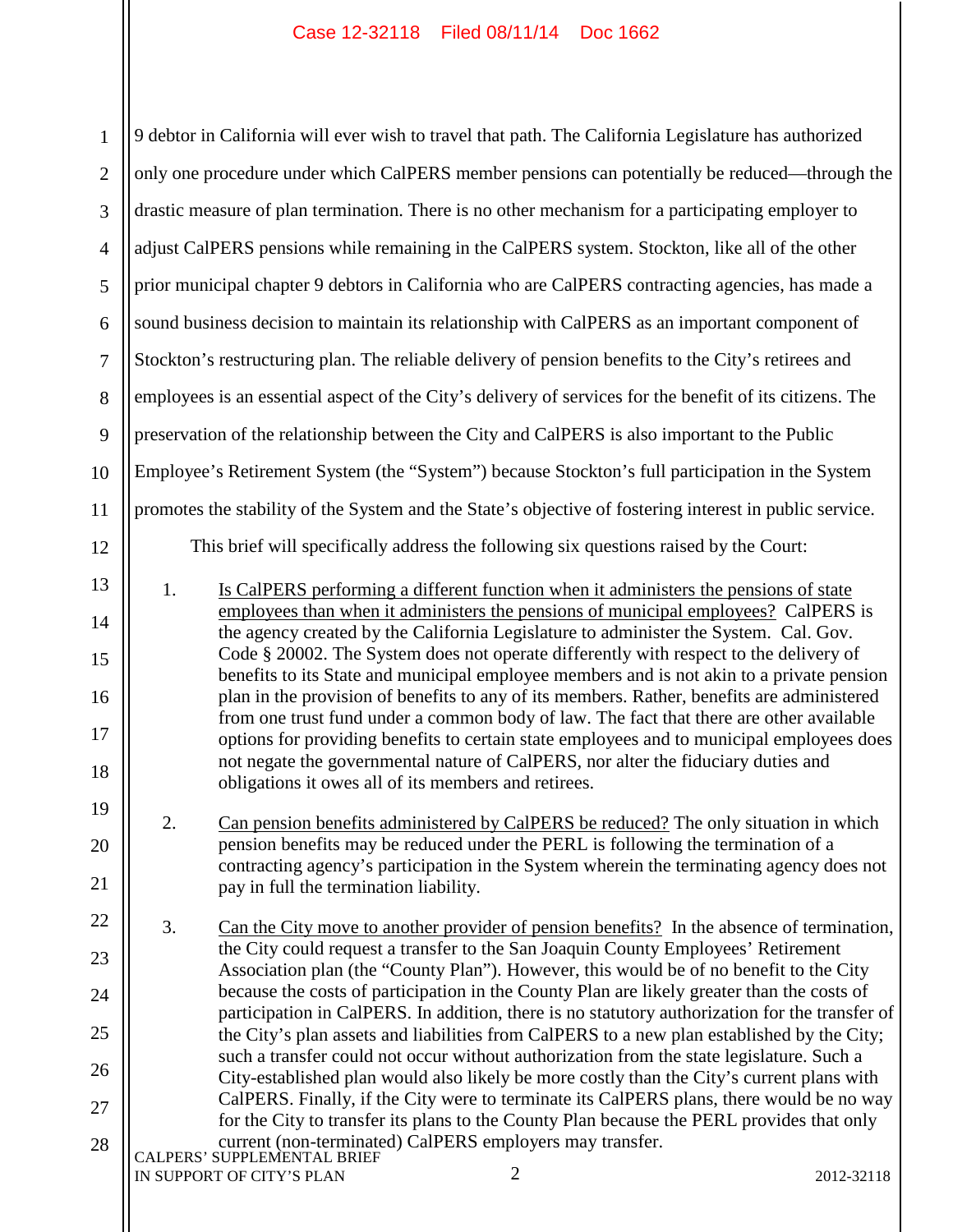|                                                  |                           | Case 12-32118 Filed 08/11/14 Doc 1662                                   |                       |                                                                                                                                                                                                                                                                                                                                                                                                                                                                    |            |
|--------------------------------------------------|---------------------------|-------------------------------------------------------------------------|-----------------------|--------------------------------------------------------------------------------------------------------------------------------------------------------------------------------------------------------------------------------------------------------------------------------------------------------------------------------------------------------------------------------------------------------------------------------------------------------------------|------------|
| $\mathbf{1}$<br>$\mathfrak{2}$<br>$\mathfrak{Z}$ | 4.                        |                                                                         |                       | Following termination and a reduction in benefits, is CalPERS really the creditor, or is the<br>creditor the members whose benefits were reduced? There is no question that members<br>whose benefits are reduced will suffer the brunt of any benefit reduction. However,<br>termination, followed by a reduction in benefits, has an economic effect on the System as<br>well. When an employer enters the terminated agency pool, actuarial risk transfers from |            |
| $\overline{4}$<br>5                              |                           | delivery of benefits is not against their employer but against CalPERS. |                       | the employer to CalPERS. CalPERS is the party that has the legal duty to collect the<br>termination liability from a terminating employer, and the primary claim of retirees for                                                                                                                                                                                                                                                                                   |            |
| 6<br>$\tau$<br>8<br>9                            | 5.                        | can be avoided.                                                         |                       | Following termination, does CalPERS have a lien on the terminated agency's assets for<br>non-payment of the termination liability? CalPERS' lien on the assets of a terminated<br>agency under California Government Code section 20574 is not avoidable under section<br>545 of the Bankruptcy Code. While municipal debtors have the ability to avoid certain<br>statutory liens under section 545, the lien granted to CalPERS is not the kind of lien that     |            |
| 10<br>11<br>12<br>13                             | 6.                        | longer be eligible to be a debtor under chapter 9.                      |                       | Can the relationship with CalPERS be rejected as an executory contract? The relationship<br>between CalPERS and a participating employer with respect to contribution obligations is<br>not based on an executory contract that can be rejected under section 365 of the<br>Bankruptcy Code. California Government Code section 20487 states this directly. If an<br>employer were to attempt to reject its contract with CalPERS, the employer would no           |            |
| 14                                               |                           |                                                                         |                       | CalPERS is proud of its decades long tradition of protecting the integrity of the System and its                                                                                                                                                                                                                                                                                                                                                                   |            |
| 15                                               |                           |                                                                         |                       | consistent delivery of promised benefits to CalPERS retirees. CalPERS values its relationship with                                                                                                                                                                                                                                                                                                                                                                 |            |
| 16                                               |                           |                                                                         |                       | the City and earnestly hopes for a promising future for the City once it has reorganized and is                                                                                                                                                                                                                                                                                                                                                                    |            |
| 17                                               |                           |                                                                         |                       | financially stable after its emergence from chapter 9. The City's objectives and those of the State of                                                                                                                                                                                                                                                                                                                                                             |            |
| 18                                               |                           |                                                                         |                       | California are best served by confirmation of Stockton's Plan without comment on issues that could                                                                                                                                                                                                                                                                                                                                                                 |            |
| 19                                               |                           |                                                                         |                       | have damaging effects of unknown proportion on the public employment retirement systems of the                                                                                                                                                                                                                                                                                                                                                                     |            |
| 20                                               |                           |                                                                         |                       | State of California. CalPERS remains hopeful that the Court will reach a decision to accomplish these                                                                                                                                                                                                                                                                                                                                                              |            |
| 21                                               | important objectives.     |                                                                         |                       |                                                                                                                                                                                                                                                                                                                                                                                                                                                                    |            |
| 22                                               |                           |                                                                         | <b>ARGUMENT</b><br>П. |                                                                                                                                                                                                                                                                                                                                                                                                                                                                    |            |
| 23                                               | A.                        | PERL.                                                                   |                       | <b>CalPERS' Comments Regarding the Court's Tentative Interpretation of the</b>                                                                                                                                                                                                                                                                                                                                                                                     |            |
| 24                                               |                           | 1.                                                                      |                       | <b>CalPERS</b> is an Arm of the State Exercising a Governmental Function in                                                                                                                                                                                                                                                                                                                                                                                        |            |
| 25                                               |                           |                                                                         |                       | <b>Administering the Public Employees' Retirement Fund.</b>                                                                                                                                                                                                                                                                                                                                                                                                        |            |
| 26                                               |                           |                                                                         |                       | The Court has suggested that CalPERS is two different things, depending on whether it is                                                                                                                                                                                                                                                                                                                                                                           |            |
| 27                                               |                           |                                                                         |                       | administering the pension benefits of State employees or municipal employees. Hr'g Tr. 28:10-29:20,                                                                                                                                                                                                                                                                                                                                                                |            |
| 28                                               | IN SUPPORT OF CITY'S PLAN | <b>CALPERS' SUPPLEMENTAL BRIEF</b>                                      | 3                     |                                                                                                                                                                                                                                                                                                                                                                                                                                                                    | 2012-32118 |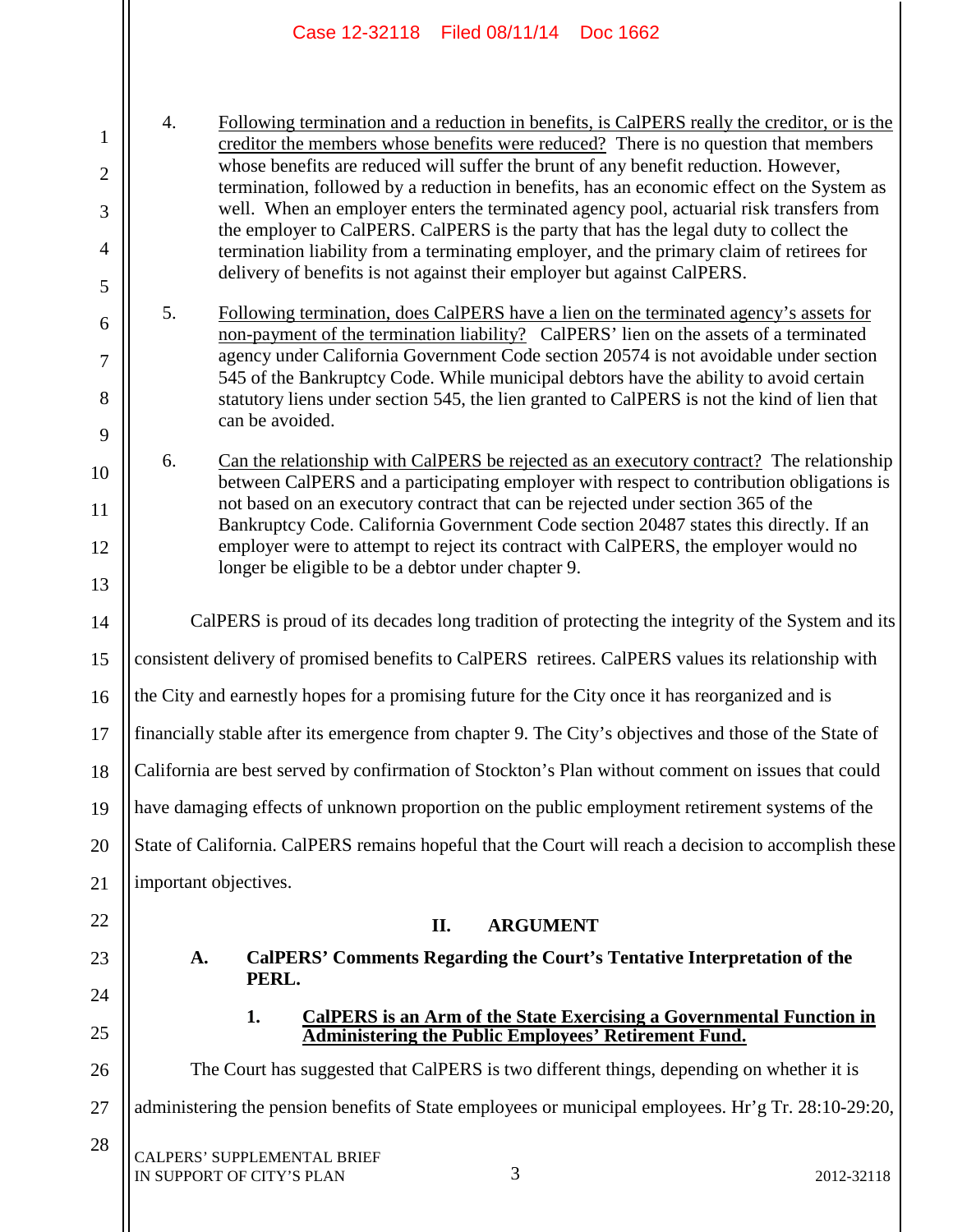1 2 3 4 5 6 July 8, 2014. The Court also appears to question whether CalPERS exercises a governmental function when it administers pension benefits to municipal employees. Hr'g Tr. 29:14-20, July 8, 2014. In fact, the System does not operate differently with respect to the delivery of benefits to its State and municipal employee members. Benefits are administered from one trust fund under a common body of law, and CalPERS is an arm of the State of California exercising a core governmental function in the administration of a statewide public retirement system.

7 8

9

10

11

12

13

14

15

16

17

18

19

20

21

22

23

24

25

26

27

28

i. CalPERS Is a Single Agency Administering One Fund and Managing Benefits in the Same Manner for Both State and Municipal Employees.

As explained in the testimony of CalPERS Deputy Chief Actuary Mr. David Lamoureux, CalPERS does not segregate funds received from the State as employer from those received from municipal employers. Hr'g Tr.167:6-9, May 14, 2014. All funds, whether received from the State, a municipality, or members, are deposited in the Public Employees Retirement Fund ("PERF"), which is maintained in the State Treasury. The PERF "is a trust fund created, and administered in accordance with [the PERL], solely for the benefit of the members and retired members of this system and their survivors and beneficiaries." Cal. Gov. Code § 20170; *see also* Cal. Const., art. XVI, § 17(a) ("The assets of a public pension or retirement system are trust funds and *shall be held for the exclusive purpose* of providing benefits to participants in the pension or retirement system and their beneficiaries and defraying reasonable expenses of administering the system.") (emphasis added). Again, nothing in the PERL differentiates between the funds received from the State and the funds received from municipalities, and the California Legislature recognized that all such monies are part of the same State fund—the PERF.

The Court has suggested that CalPERS' relationship with municipal employers participating in the System is fundamentally different from its relationship with the State. Hr'g Tr. 28:10-29:20, July 8, 2014. This is incorrect. CalPERS' relationship with State members and municipal employer members is materially identical. The Court correctly noted that, under the PERL, the *means* by which municipal employers enter the System differs from the way State employees become covered. Generally, State employees become members in CalPERS merely by virtue of being employed by the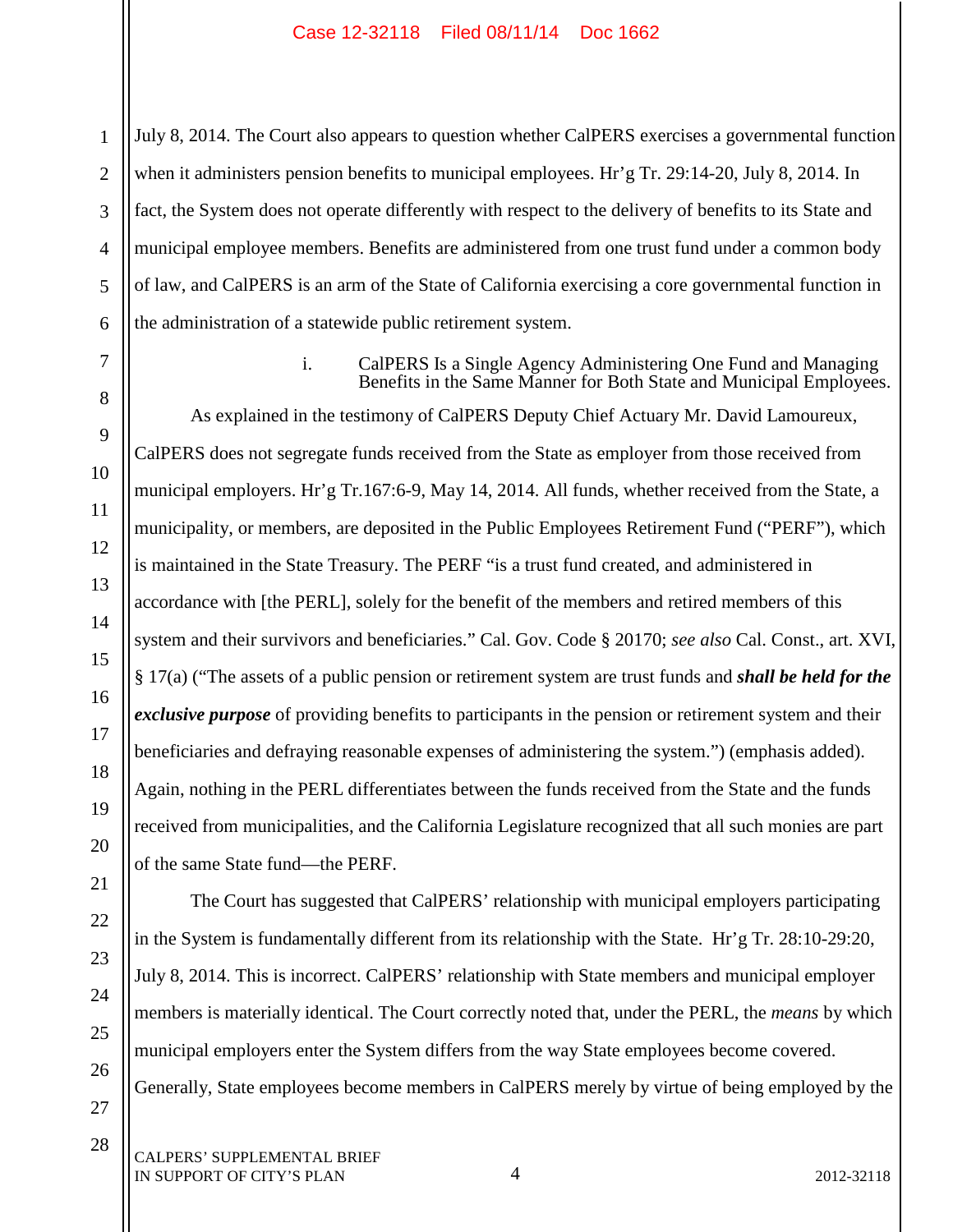1 2 3 4 5 6 7 8 9 State.<sup>3</sup> Hr'g Tr. 165:19-24, May 14, 2014. In contrast, public employees that are not employed by the State generally may participate in CalPERS only if the local government or public agency that employs them elects to provide pension benefits through the System. Cal. Gov. Code § 20460. In addition, benefit formulas are established differently in that State members' benefit rates are largely established by legislation whereas municipal employer members' benefit formulas are established by the municipal employer's selection of formulas from statutorily prescribed options. However, once a municipal employer elects to participate in CalPERS, the relationship between it and CalPERS is identical to that between CalPERS and the State with respect to the administration and delivery of pension benefits.

10 11 12 13 14 15 16 17 18 19 20 21 22 For all members and retirees in the System, whether State or municipal, CalPERS must ensure those individuals' rights to their full earned benefits. *City of Oakland v. Pub. Employees' Ret. Sys.*, 95 Cal. App. 4th 29, 39-40 (2002). Once a municipal employer has elected to join CalPERS, the municipal employer is bound by the statutory provisions governing the System and the decisions of the CalPERS Board of Administration (the "CalPERS Board"). Cal. Gov. Code § 20506; *City of Oakland*, 95 Cal. App. 4th at 55. For this reason, the City's obligations to CalPERS are not defined by the language of the City's agreements with CalPERS; rather, they are defined by the same statutory provisions that govern the State's obligations to CalPERS. Once a city elects to participate in CalPERS, its employees' rights to pension benefits under the System become indistinguishable from the rights of State employees. Thus, no principled distinction exists between the relationships of CalPERS with the State and a municipality with respect to the administration of pension benefits. CalPERS is a single agency, administering a single fund under consistent and materially identical rules for both State members and retirees and municipal employer members and retirees.<sup>4</sup>

23 24

28

<sup>25</sup> 26 <sup>3</sup>Not all State employees participate in CalPERS. There are classifications of state employees that may choose whether to participate in CalPERS. Cal. Gov. Code §§ 20320-20327. Some employees may be excluded from membership. Cal. Gov. Code §§ 20300-20309.5.

<sup>27</sup> <sup>4</sup>The only significant difference is that a municipal employer's participation in the System can be terminated, whereas a State employer's cannot.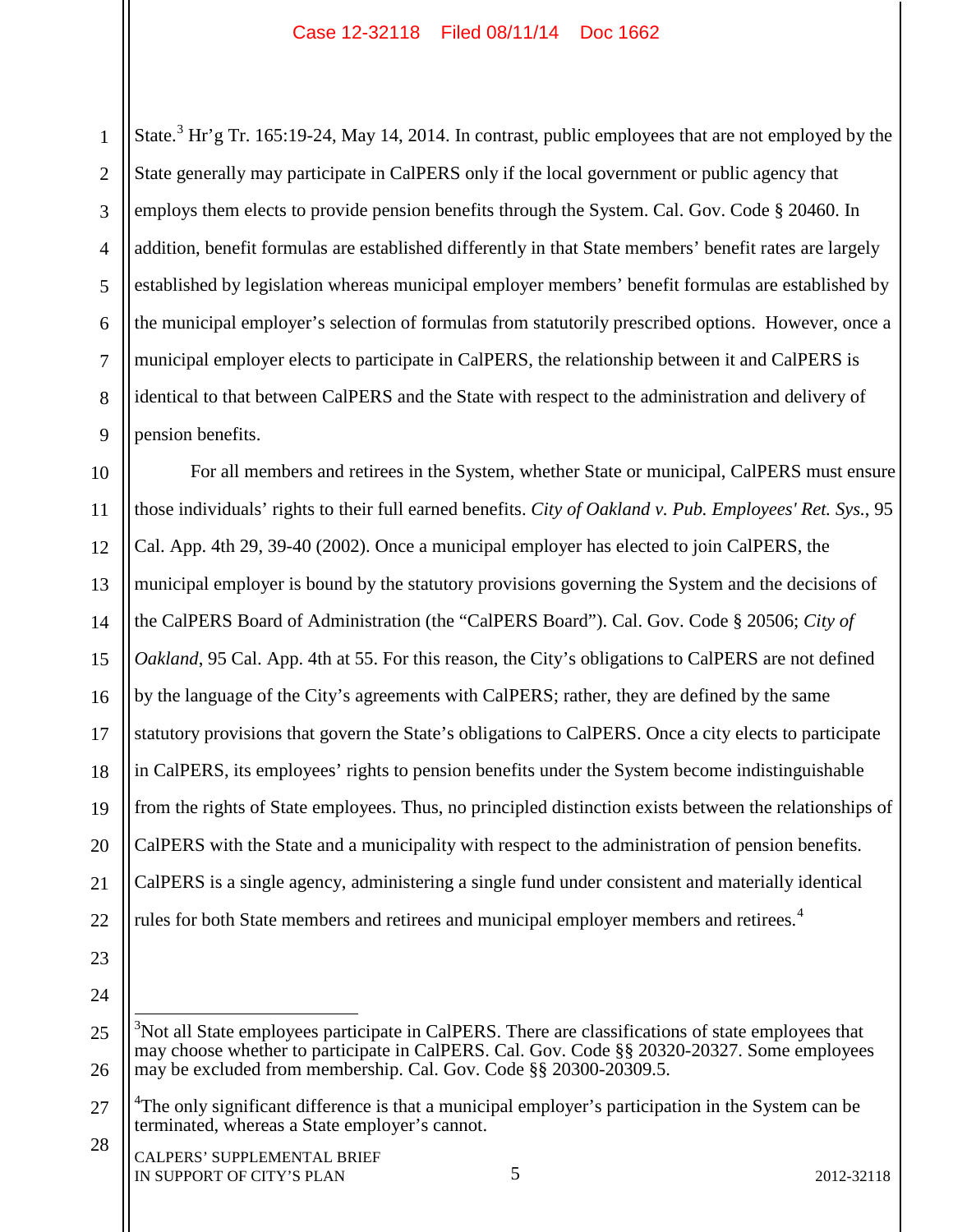1 2 ii. CalPERS Is an Agency of the State of California Exercising a Core Governmental Function.

3 4 5 6 7 8 9 10 11 12 13 The California Legislature has declared that the purpose of the System "is to effect economy and efficiency in *the public service* by providing . . . a retirement system consisting of retirement compensation and death benefits." Cal. Gov. Code § 20001 (emphasis added); *see also* Cal. Gov. Code § 20058 (defining "Retirement system" and "the System" without making a distinction between State members and municipal members); Cal. Gov. Code § 20069 (defining "State service" and expressly including in that definition "service rendered as an employee or officer . . . [of] a contracting agency[.]").<sup>5</sup> The PERL is concerned with "public service" as a whole. PERL section 20370 defines "member" to include both state and participating municipal employees and CalPERS obligations run equally to all members. Cal. Gov. Code  $\S$ § 20151(a)(1) & 20164. The California Supreme Court agrees, noting that the System serves two primary objectives: "to induce persons to enter and continue in public service, and to provide subsistence for disabled or retired employees and their dependents." *Wheeler v. Bd. of Admin.*, 25 Cal. 3d 600, 605 (1979).

14 15 16 17 18 19 20 21 22 23 24 CalPERS "is a unit of the Government Operations Agency." Cal. Gov. Code § 20002; *accord Westly v. California Pub. Employees' Ret. Sys. Bd. of Admin.*, 105 Cal. App. 4th 1095, 1116 (2003) (affirming trial court finding that "CalPERS is a part of the state"); *see also City of Anaheim v. State of California*, 189 Cal. App. 3d 1478, 1482 (1987) (referring to CalPERS as "a state agency."). According to its website, the Government Operations Agency "is responsible for administering *state operations* including procurement, information technology, and human resources." http://www.govops.ca.gov (last visited August 10, 2014) (emphasis added). It also comprises the following governmental units, in addition to CalPERS: the Office of Administrative Law, Franchise Tax Board, Department of General Services, Department of Human Resources, State Personnel Board, State Teachers' Retirement System, Department of Technology, and the California Victim

25

26 5 The term "Contracting agency" is defined as "any public agency that has elected to have all or any part of its employees become members of this system and that has contracted with the board for that purpose." Cal. Gov. Code § 20022. The term "Public Agency" is defined as "any city, county,

- 27 28 district, other local authority or public body" within California. Cal. Gov. Code §20056. Section 20057 also includes a number of agencies specifically identified as public agencies for purposes of
	- the PERL.<br>CALPERS' SUPPLEMENTAL BRIEF IN SUPPORT OF CITY'S PLAN 2012-32118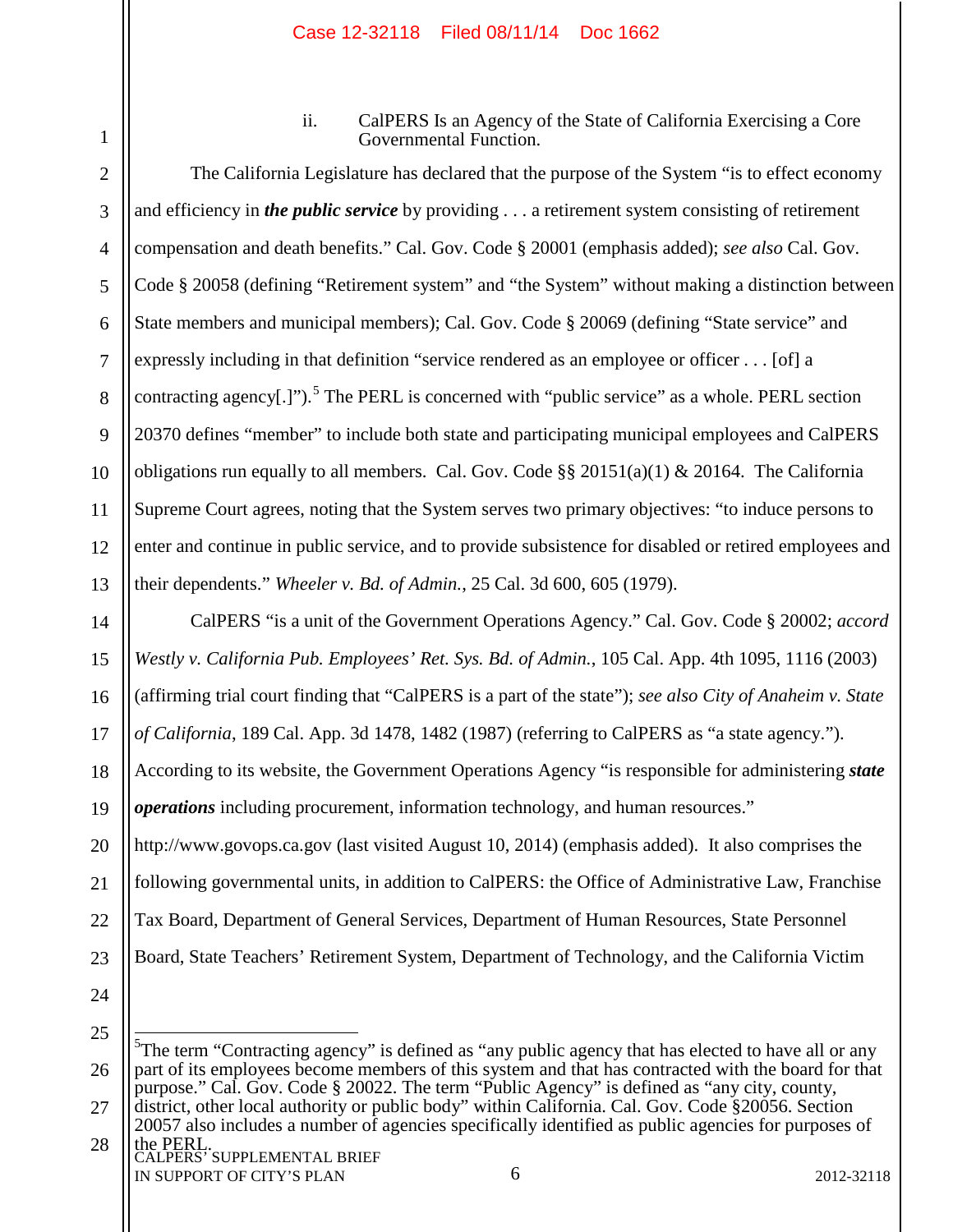1 2 Compensation and Government Claims Board. *See id.* Thus, as a matter of California law, CalPERS is, as the *Westly* court put it, "part of the state" of California.

3 4 5 6 7 8 9 10 11 12 13 14 15 16 17 18 19 CalPERS' status as an arm of the State performing a governmental function is further evidenced by the fact that CalPERS pension plans are governmental plans not governed by Title I and Title IV of the Employee Retirement Income Security Act of 1974 ("ERISA"), nor are any of the CalPERS plans protected by the Pension Benefit Guaranty Corporation ("PBGC"). 29 U.S.C. § 1003(b)(1); Hr'g Tr. 162:23-25, May 14, 2014. State-run pension plans like CalPERS are expressly exempt from regulation under Titles I and IV of ERISA because such plans are a traditional sovereign function in which "the Federal Government should not interfere." *Feinstein v. Lewis*, 477 F. Supp. 1256, 1261 (S.D.N.Y. 1979) (quoting ERISA's legislative history), *aff'd* 622 F.2d 573 (2d Cir. 1980). *See also Hightower v. Tex. Hosp. Ass'n*, 65 F.3d 443, 448 (5th Cir. 1995) (per curiam) ("Although applying ERISA to public pension plans was considered, Congress was reluctant to interfere with the administration of public pension plans due to the resulting federalism implications."); *Alley v. Resolution Trust Corp.*, 984 F.2d 1201, 1206 (D.C. Cir. 1993) (R.B. Ginsburg); *Roy v. Teachers Ins. & Annuity Ass'n*, 878 F.2d 47, 49 (2d Cir. 1989); *Rose v. Long Island R.R. Pension Plan*, 828 F.2d 910, 914 (2d Cir. 1987). Thus, by purposefully excluding governmental pension plans like CalPERS from Title I and Title IV of ERISA, Congress expressly recognized that the administration of such pension plans constituted a traditional governmental function of the State.

20 21 22 CalPERS' authority and basis for administration of public pensions is governed by State statute. In addition, the composition of the CalPERS Board and the terms of its members are also set by statute. *See* Cal. Gov. Code §§ 20090 & 20095.<sup>6</sup> Most importantly, the State constitution and State

7

IN SUPPORT OF CITY'S PLAN 2012-32118

<sup>24</sup> 25 26 27 28 CalPERS school members; (d) One elected by and from all active CalPERS public agency members<br>CALPERS' SUPPLEMENTAL BRIEF <sup>6</sup>The CalPERS Board consists of 13 members who are elected, appointed, or hold office *ex officio*. Its composition is mandated by law and cannot be changed unless approved by a majority of the registered voters in the State. The three appointed members are: (a) Two appointed by the Governor—an elected official of a local government and an official of a life insurer; and, (b) One public representative appointed jointly by the Speaker of the Assembly and the Senate Rules Committee. The four *ex-officio* members are: (a) The State Treasurer; (b) The State Controller; (c) The Director of the California Department of Human Resources; and, (d) A designee of the State Personnel Board. The six elected members are: (a) Two elected by and from all CalPERS members; (b) One elected by and from all active State members; (c) One elected by and from all active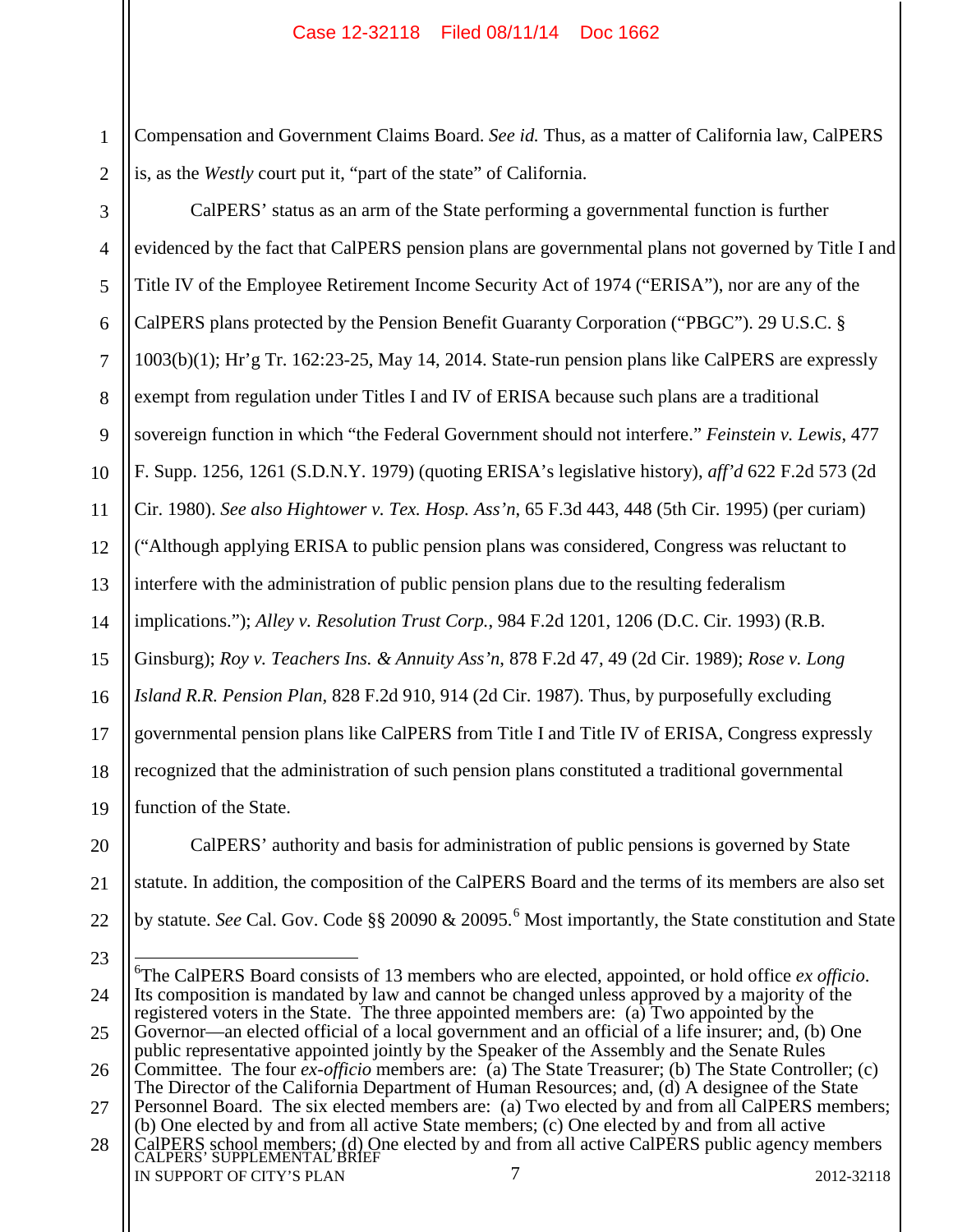| $\mathbf{1}$   | statute designate CalPERS as the fiduciary responsible for the provision of pension benefits. Cal.                                                                                                                                                                                                             |  |  |  |  |  |  |
|----------------|----------------------------------------------------------------------------------------------------------------------------------------------------------------------------------------------------------------------------------------------------------------------------------------------------------------|--|--|--|--|--|--|
| $\overline{2}$ | Const., art. XVI, § 17(a), Cal. Gov. Code § 20151.                                                                                                                                                                                                                                                             |  |  |  |  |  |  |
| 3              | Courts have also found that CalPERS does not serve a proprietary function but rather serves a                                                                                                                                                                                                                  |  |  |  |  |  |  |
| $\overline{4}$ | governmental function. In the context of determining whether CalPERS was a "citizen" of California                                                                                                                                                                                                             |  |  |  |  |  |  |
| 5              | for purposes of diversity jurisdiction, <sup>7</sup> after noting CalPERS' statutory purpose, statutory                                                                                                                                                                                                        |  |  |  |  |  |  |
| 6              | organization and the California Supreme Court's interpretation of the PERL, one federal district                                                                                                                                                                                                               |  |  |  |  |  |  |
| $\tau$         | court, rejected the notion that "CalPERS merely serves a proprietary function in light of these broader                                                                                                                                                                                                        |  |  |  |  |  |  |
| $8\,$          | objectives." Id. at *4. In concluding that CalPERS serves a central governmental function, the                                                                                                                                                                                                                 |  |  |  |  |  |  |
| 9              | <i>Moody's</i> court rejected the very same concern raised by this Court :                                                                                                                                                                                                                                     |  |  |  |  |  |  |
| 10             | Defendants also argue that the fact that CalPERS serves non-state employees of local                                                                                                                                                                                                                           |  |  |  |  |  |  |
| 11             | districts and other public agencies indicates that it does not perform an inherently<br>central government function. The Second Circuit rejected this argument in holding                                                                                                                                      |  |  |  |  |  |  |
| 12             | that the retirement system at issue in that case was an arm of the state. McGinty v.<br>New York, 252 F.3d 84, 98 (2d Cir. 2001). The court found that 'although the                                                                                                                                           |  |  |  |  |  |  |
| 13             | Retirement system does not service state employees exclusively, it assists in the<br>business of the state by enabling the state to meet its pension and benefits obligations.'                                                                                                                                |  |  |  |  |  |  |
| 14             | <i>Id.</i> The Court is persuaded by this reasoning. The fact that CalPERS serves other<br>agencies does not render it an entity separate from the state. In fact, as plaintiffs point                                                                                                                         |  |  |  |  |  |  |
| 15<br>16       | out, the broad coverage provided by CalPERS tends to show that <i>it performs a central</i><br><i>governmental service</i> because it addresses 'matters of statewide rather than local or<br>municipal concern.' Beentjes v. Placer County Air Pollution Control Dist., 397 F.3d<br>775, 782 (9th Cir. 2005). |  |  |  |  |  |  |
| 17             | <i>Moody's</i> at * 5 (alterations omitted) (emphasis added). Two courts in this District have reached                                                                                                                                                                                                         |  |  |  |  |  |  |
| 18             | similar conclusions regarding the role that the System plays in California. See, e.g., Arya v. CalPERS,                                                                                                                                                                                                        |  |  |  |  |  |  |
| 19             | 943 F. Supp. 2d 1062, 1072 (E.D. Cal. 2013) (adopting reasoning in <i>Moody's</i> , and in particular                                                                                                                                                                                                          |  |  |  |  |  |  |
| 20             |                                                                                                                                                                                                                                                                                                                |  |  |  |  |  |  |
| 21             | (employed by contracting public agencies); and (e) One elected by and from the retired members of<br>CalPERS. See Cal. Gov <sup>7</sup> t Code § 20090. Thus, the PERL creates only one Board to manage and the                                                                                                |  |  |  |  |  |  |
| 22             | run the System. The various terms for the various Board members are fixed by statute. See Cal.<br>Gov't Code § 20095.                                                                                                                                                                                          |  |  |  |  |  |  |
| 23             | <sup>7</sup> The standards courts consider to determine whether a State agency is a "citizen" for purposes of 28                                                                                                                                                                                               |  |  |  |  |  |  |
| 24             | U.S.C. § 1332 (the diversity statute) or an "arm of the State" for purposes of determining sovereign<br>immunity are functionally the same. CalPERS v. Moody's Corp., Nos. C 09-03628 SI, C 09-03629                                                                                                           |  |  |  |  |  |  |
| 25             | JCS, 2009 WL 3809816, at *2-3 (N.D. Cal. Nov. 10, 2009) (hereinafter <i>Moody's</i> ). Both require a<br>court to determine, <i>inter alia</i> , whether the entity in question is performing a central or traditional                                                                                         |  |  |  |  |  |  |
| 26             | governmental function. Id. at *3 (citing Mitchell v. Los Angeles Cmty. Coll. Dist., 861 F.2d 198, 201<br>(9th Cir. 1988). As such, cases concluding that CalPERS, or other similarly situated pension systems,                                                                                                 |  |  |  |  |  |  |
| 27             | are not "citizens" for purpose of diversity jurisdiction or are "arms of the State" for sovereign<br>immunity purposes are dispositive on the question of whether CalPERS performs a traditional<br>governmental function.                                                                                     |  |  |  |  |  |  |
| 28             | CALPERS' SUPPLEMENTAL BRIEF<br>8<br>IN SUPPORT OF CITY'S PLAN<br>2012-32118                                                                                                                                                                                                                                    |  |  |  |  |  |  |

 $\blacksquare$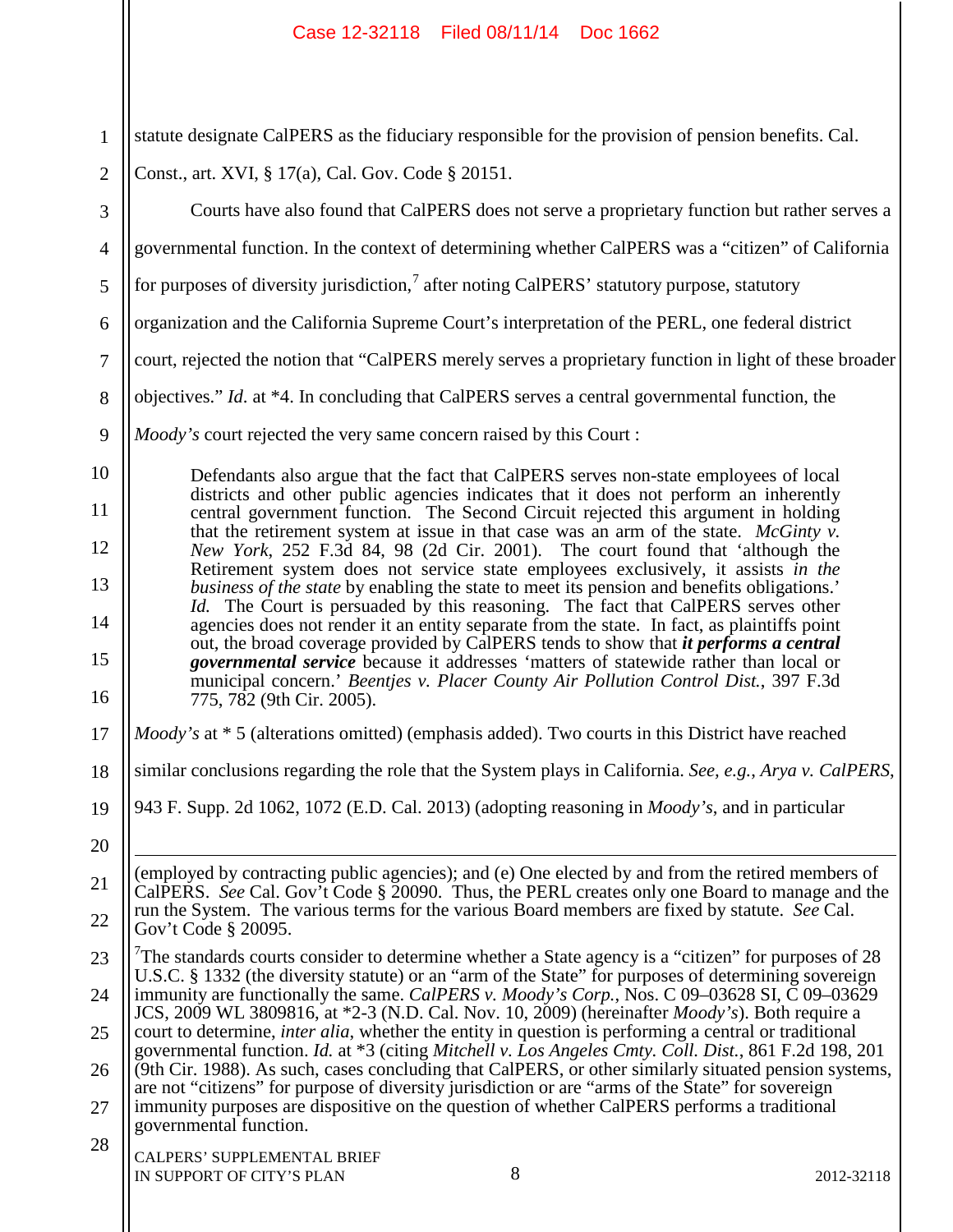1 2 3 4 5 6 7 8 recognizing that CalPERS performs "central governmental functions."); *see also Barroga v. Bd. of Admin. CalPERS*, No. 2:12-cv-01179, 2012 WL 5337326 at \*5 (E.D. Cal. Oct. 26, 2012) (concluding CalPERS is a "state agency" entitled to sovereign immunity), *aff'd on other non-constitutional grounds*, 2014 WL 2750280 (9th Cir. June 18, 2014); *See also Kaplan v. CalPERS*, No. 99-15295, 2000 WL 540932, at \*1 (9th Cir. May 3, 2000) (determining CalPERS is entitled to sovereign immunity). California courts have come to a similar conclusion. *See, e.g.*, *Westly*, 105 Cal. App. 4th at 1118 (noting PERL is "intended to protect the public fisc, thereby protecting the interests of the state's taxpaying citizens.").

9 10 11 12 13 14 15 16 17 18 19 20 21 22 23 24 Federal courts have also come to a similar conclusion with respect to other state pension systems. As noted above, the Second Circuit held that simply because New York State's retirement system "also facilitates pension benefits for municipal employees does not mean it is not serving state employees, since it was originally created as a plan for state employees." *McGinty*, 251 F.3d at 98 (2d Cir. 2001). Thus, the court had no trouble concluding that the New York system performed a traditional state function. *Id*. Similarly, a federal district court in Virginia determined that the Virginia Retirement System was not a "person" for purposes of 42 U.S.C. § 1983 and was entitled to sovereign immunity, even though it administered pension benefits for "teachers, state employees, and employees of participating political subdivisions." *Sculthorpe v. Virginia Retirement Sys.*, 952 F. Supp. 307, 309-10 (E.D. Va. 1997); *see also Public Employees Retirement Assoc. of New Mexico v. Clearland Securities*, No. Civ 11-0931 JB/WDS, 2012 WL 2574819 at \*\*26-34 (D.N.M. June 29, 2012) (determining that New Mexico's retirement system, which included municipal employees, "operates a state-wide retirement system" and was therefore entitled to sovereign immunity as an "arm of the state."); *Ernst v. Rising*, 427 F.3d 351, 361 (6th Cir. 2005) (en banc) (holding that Michigan's judge's retirement system was an "arm of the state" and collecting cases holding the same).

As the Sixth Circuit held:

Plaintiffs contend that the retirement system is more proprietary than governmental because it operates for the benefit of its members only and not for the entire State. But the system still serves a statewide purpose—providing retirement benefits for the

25

26

27

28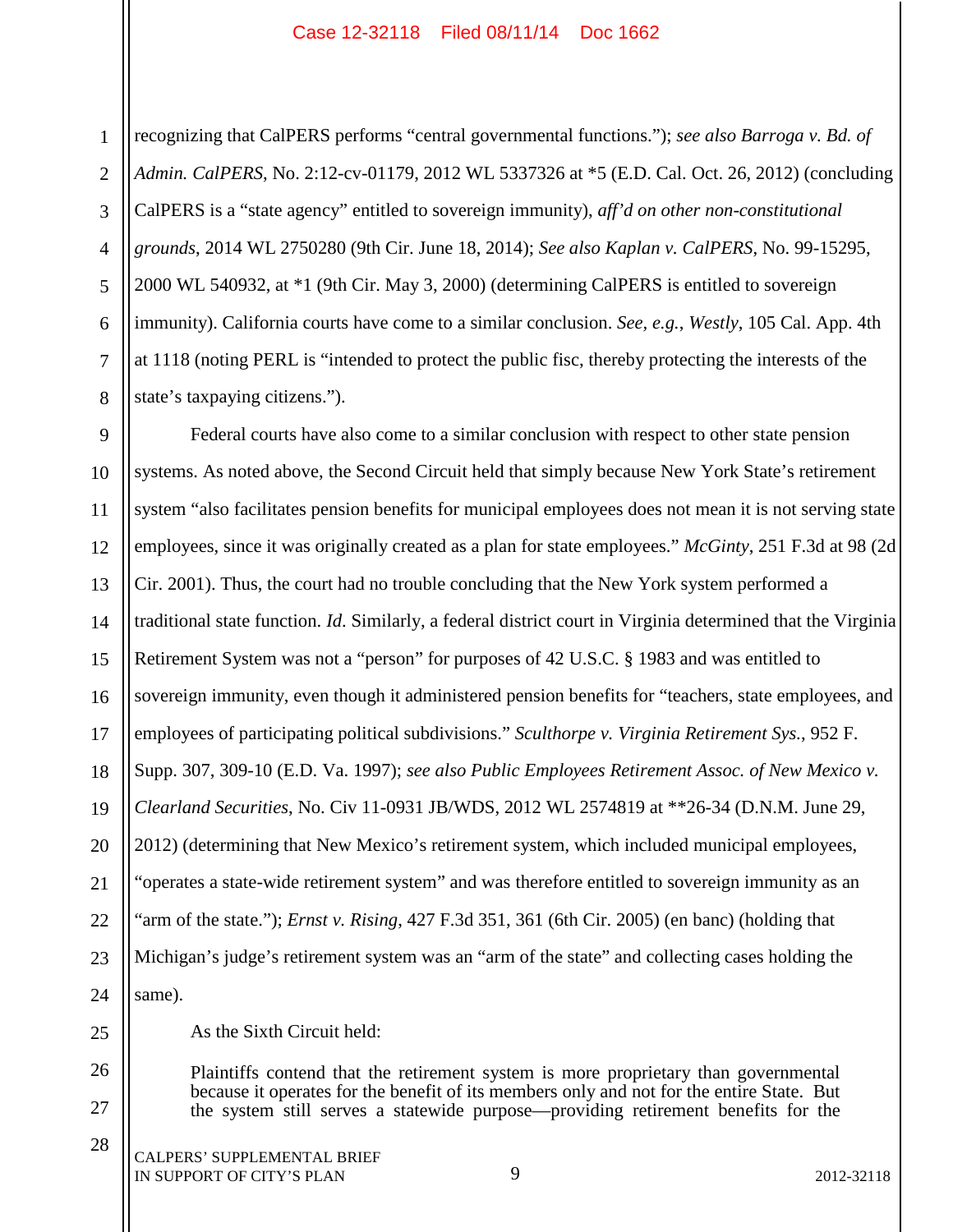judicial officers of the third branch of state government as well as other prominent statewide officials, all of whom indisputably serve the state.

*Ernst*, 427 F.3d at 366.

1

2

3

4

5

6

7

8

9

10

11

12

13

14

15

16

17

18

19

20

21

22

23

24

25

26

27

28

By promoting public service and providing pension security to state and municipal employees alike, CalPERS is serving the State because the State, as a whole, benefits from being able to recruit quality public servants and from the increased economic security for *all* of its public servants, not just those who work directly for the State. Providing for public service is a quintessential governmental role. It would be an odd rule of decision to conclude that a system based on the promotion of public service and long-term financial security for all public employees did not constitute a traditional governmental function simply because it offered those benefits to *too many* public employees.

All of this demonstrates that CalPERS, as the administrator of the statewide pension system for the State of California, performs a traditional governmental state function by (1) promoting public service of all kinds and (2) by providing financial security to public servants who are vital and necessary to the administration of the State.

iii. Section 903 Makes No Distinction Between Governmental and Proprietary Functions.

CALPERS' SUPPLEMENTAL BRIEF There is no purpose served by drawing a distinction between governmental and proprietary functions in chapter 9 because section 903 of the Bankruptcy Code makes no such distinction in its protection of a State's power to control its municipalities. A distinction between governmental and proprietary functions *can* be found in section 362(b)(4) of the Bankruptcy Code, which excepts from the automatic stay a government's exercise of its "police and regulatory power." 11 U.S.C. § 362(b)(4). Section 903's mention of State power, however, places no qualification on the power exercised by a State that is protected from interference by bankruptcy courts; section 903 broadly protects "the power of a State to control" its municipality. Based on the difference in the use of the term "power" between sections 903 and 362(b)(4), the Court must draw the conclusion there is no qualification on the type of power—whether it is a traditional or proprietary government function. While the historical precursors to section 903 may have been based on this distinction, at the time Congress enacted currently applicable chapter 9 in the 1970s, the Supreme Court had long since discarded the governmental/proprietary distinction that had vexed courts for years. *See, e.g.*, *New* 

IN SUPPORT OF CITY'S PLAN 2012-32118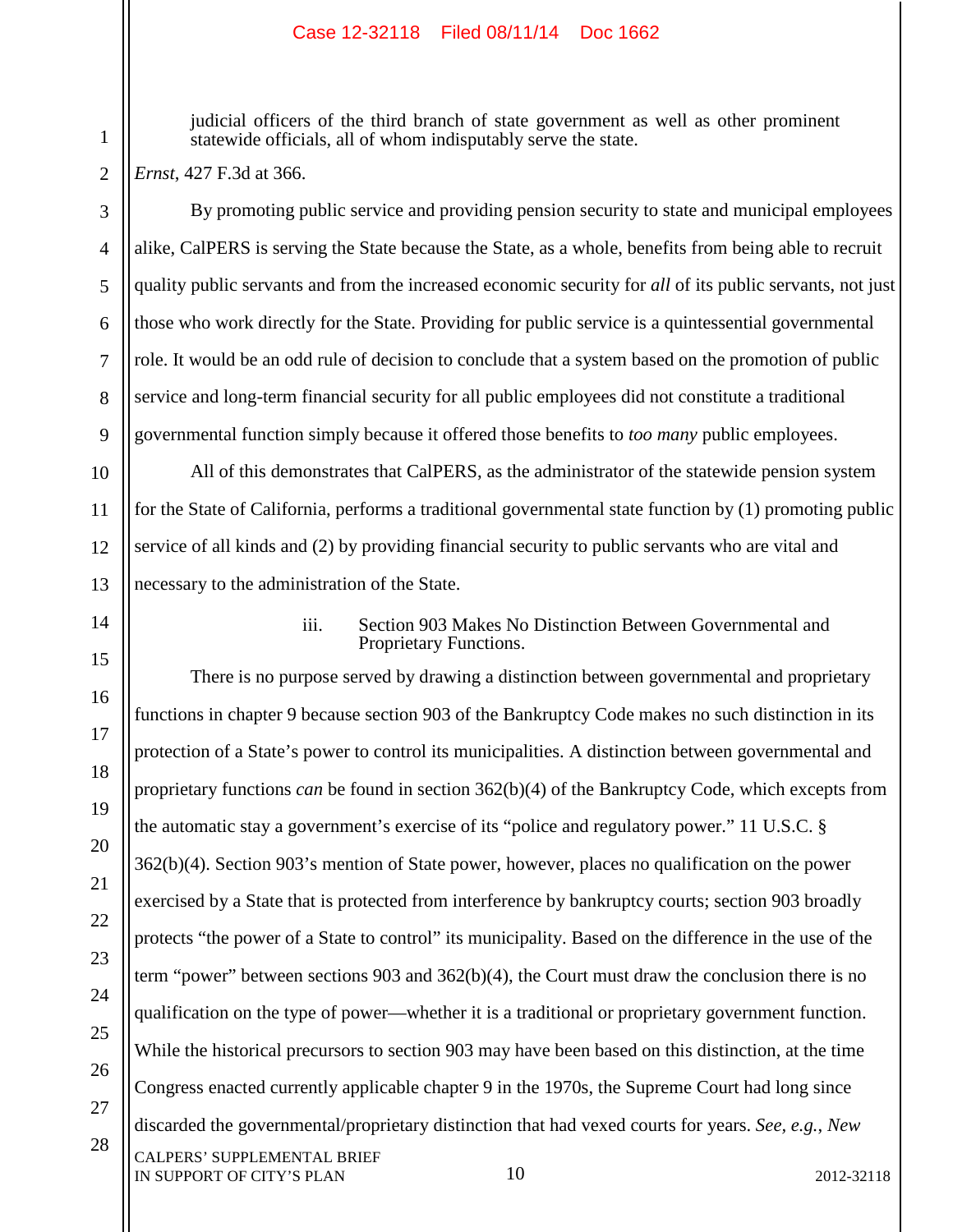1 2 3 4 5 6 *York v. United States*, 326 U.S. 572 (1946); *In re City of Stockton*, 478 B.R. 8, 19 & n.4 (Bankr. E.D. Cal. 2012); *See also* M. McConnell & R. Picker, *When Cities Go Broke: A Conceptual Introduction to Municipal Bankruptcy*, 60 U. Chi. L. Rev. 425, 462-63 (1993) (noting "collapse" of the "governmental/proprietary distinction"). Therefore, even if CalPERS were performing a "proprietary" role, section 903 would still apply and would prevent any attempt to interfere with its State-mandated role in controlling the City's participation in the System.

7 8 9 10 11 12 13 14 15 16 17 Even if the distinction between governmental and proprietary roles is relevant, in enforcing the PERL, CalPERS is exercising police and regulatory (*i.e.*, governmental) powers. Any act to enforce the PERL would be in furtherance of compliance with State laws including State labor laws, including Cal. Lab. Code  $\S 227$ .<sup>8</sup> Failure to comply with section 227 is unlawful under California law. Seeking compliance with state labor laws has been held to be an exercise of a government's police and regulatory powers. As stated by one court, "[l]itigation by governmental units to enforce federal and state labor laws uniformly has been excepted from the stay under § 362(b)(4)." *In re Ngan Gung Rest., Inc.*, 183 B.R. 689, 691 (S.D.N.Y. 1995) (citing cases). Similarly, the Ninth Circuit has previously held that an action by the National Labor Review Board to assess back pay against a debtor was an exercise of a government's police and regulatory powers. *NLRB v. Continental Hagen Corp.*, 932 F.2d 828, 834-35 (9th Cir.1991).

- 18 19
- 20

IN SUPPORT OF CITY'S PLAN 2012-32118

<sup>21</sup> 22 23 24 25 26 27 28 CALPERS' SUPPLEMENTAL BRIEF <sup>8</sup> California Labor Code §227 provides: If an employer has made withholdings from an employee's wages pursuant to state, local, or federal law, or has agreed with any employee to make payments to a health or welfare fund, pension fund, or vacation plan, or other similar plan for the benefit of the employees, or a negotiated industrial promotion fund, or has entered into a collective bargaining agreement providing for these payments, it shall be unlawful for that employer willfully or with intent to defraud to fail to remit the withholdings to the proper agency or to fail to make the payments required by the terms of that agreement. A violation of any provision of this section when the amount the employer failed to pay into the fund or funds exceeds five hundred dollars (\$500) shall be punishable by imprisonment pursuant to subdivision (h) of Section 1170 of the Penal Code, or in a county jail for a period of not more than one year, by a fine of not more than one thousand dollars (\$1,000), or by both that imprisonment and fine. All other violations shall be punishable as a misdemeanor. In a criminal proceeding under this section, any withholdings that are recovered from an employer shall be forwarded to the appropriate fund or plan and, if restitution is imposed, the court shall direct to which agency, entity, or person it shall be paid.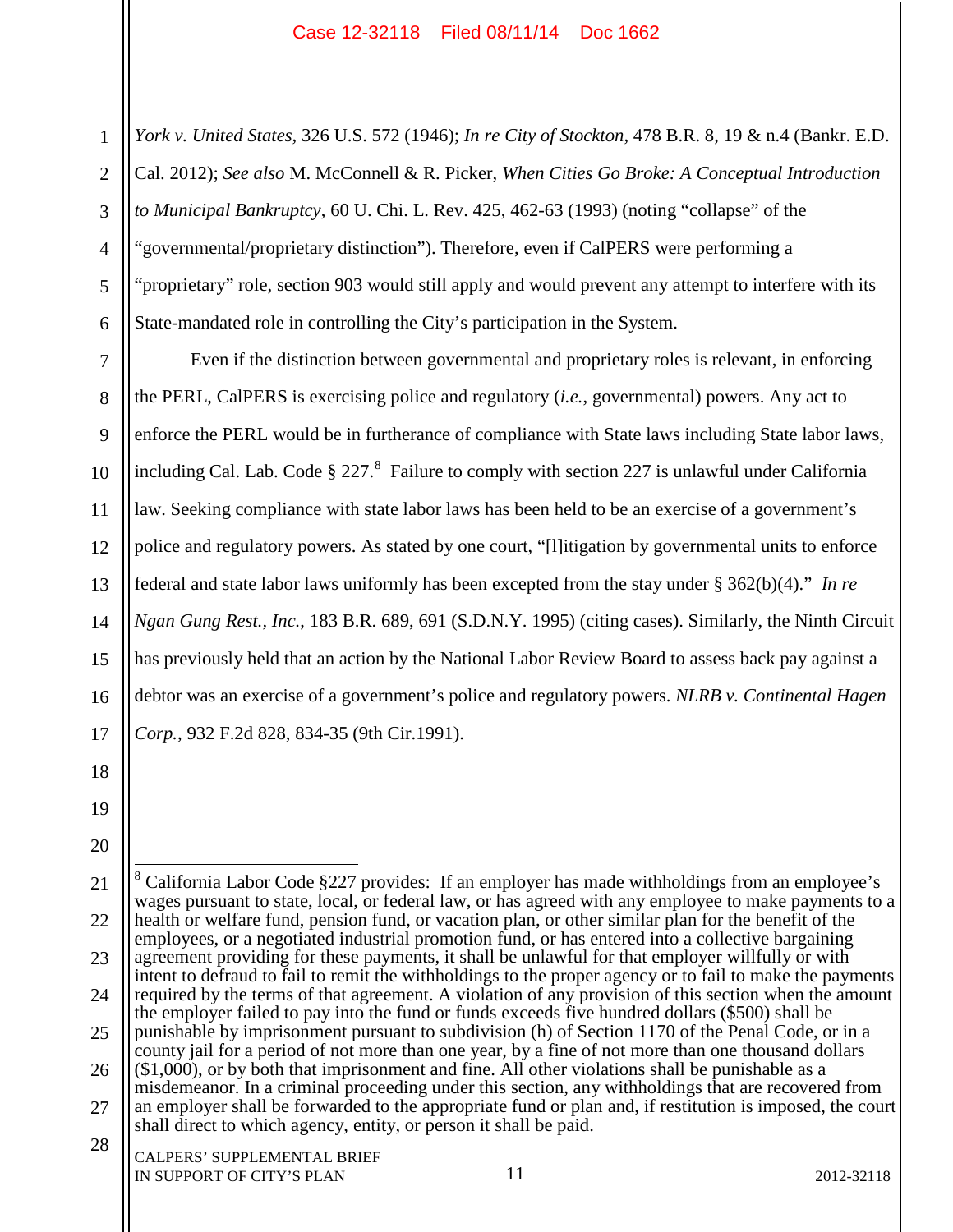2 3

1

4

5

6

7

8

9

10

11

12

13

14

15

16

17

18

19

20

21

22

23

24

25

26

27

28

# **2. With Respect to Municipal Employers, the System Is Based on a Triangular Statutory Structure Governing the Relationship Among CalPERS, Municipal Employers, and Retirees.**

CalPERS provides retirement benefits to retired employees of participating municipal employers through a tripartite relationship: (1) the municipality elects to participate in the System, triggering the application of laws and regulations governing the provision of pension benefits to the municipality's employees through CalPERS; (2) the public servant has an employment contract with the municipality that requires pension benefits to be provided through CalPERS; and (3) CalPERS has a fiduciary responsibility to provide and protect the pension benefits of those employees, now CalPERS members.

The following diagram may be useful to understanding the relationship among CalPERS, its members, retirees, and participating employers:



CALPERS' SUPPLEMENTAL BRIEF Under this triangular relationship, CalPERS' obligations to its members and retirees are distinct and separate from the participating employer's obligations to its employees. The participating employer promises the pension benefit to its employees, and obligates itself to participate in CalPERS and to make the required contributions to CalPERS as determined by CalPERS to fund the promised benefits. Once the employee retires, the obligation to pay pension benefits to retirees and their beneficiaries is primarily owed by CalPERS, (Cal. Gov. Code  $\S 20151(a)(1)$ ) and if the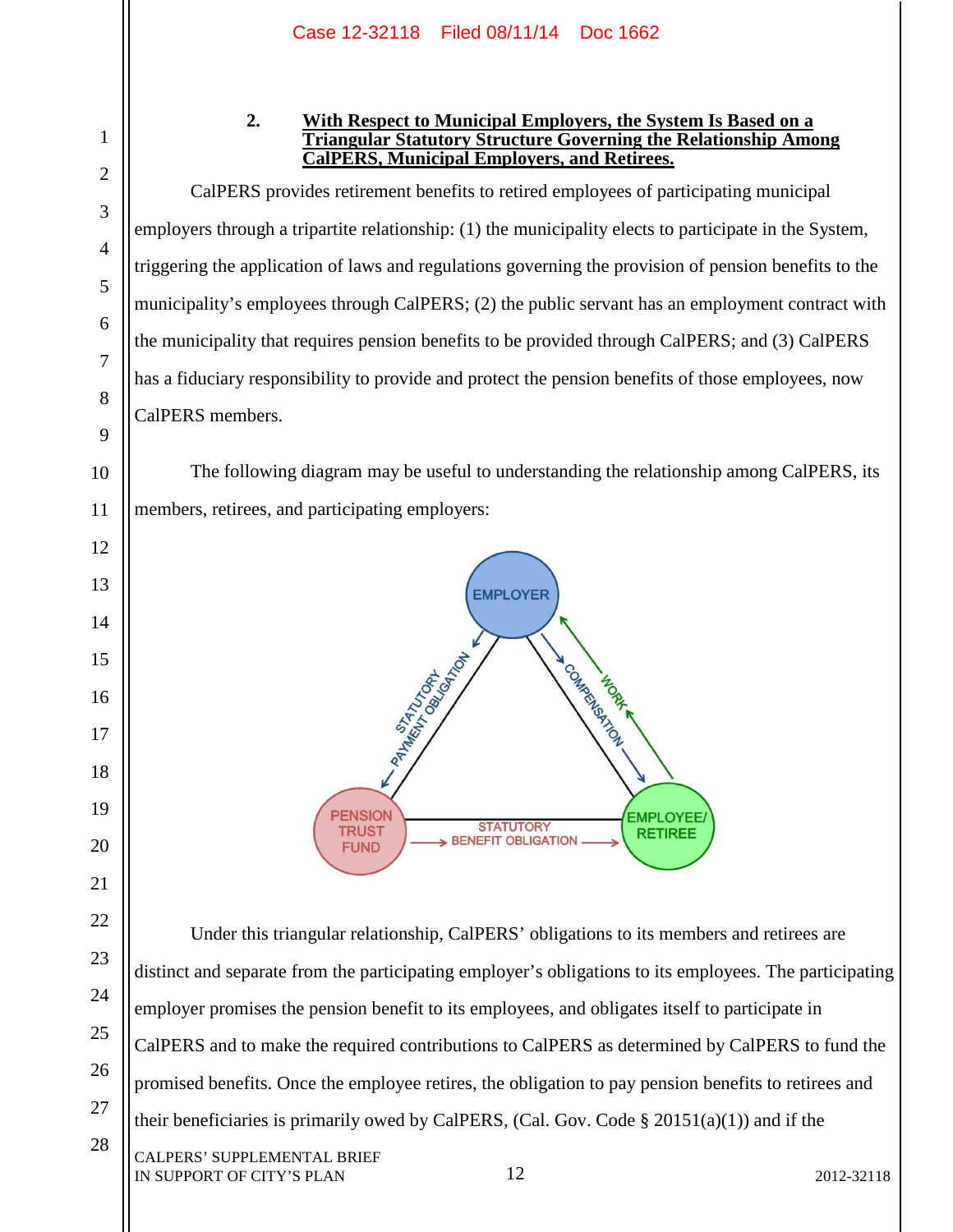| $\mathbf{1}$   | employer fails to perform its obligations to pay CalPERS, CalPERS remains obligated under statute                                                                                                                                                                                                                |  |  |  |  |  |  |
|----------------|------------------------------------------------------------------------------------------------------------------------------------------------------------------------------------------------------------------------------------------------------------------------------------------------------------------|--|--|--|--|--|--|
| $\overline{2}$ | to pay the benefits promised by the employer. However, CalPERS may enforce the employer's                                                                                                                                                                                                                        |  |  |  |  |  |  |
| 3              | payment obligations to CalPERS, may terminate the relationship if the employer fails to make its                                                                                                                                                                                                                 |  |  |  |  |  |  |
| $\overline{4}$ | required contributions, and may reduce benefits as necessary if the employer fails to pay in full its                                                                                                                                                                                                            |  |  |  |  |  |  |
| 5              | termination liability.                                                                                                                                                                                                                                                                                           |  |  |  |  |  |  |
| 6              | Similarly, an employer's obligation to CalPERS is distinct from the employer's obligations to                                                                                                                                                                                                                    |  |  |  |  |  |  |
| $\overline{7}$ | its employees. The relationship between CalPERS and a participating employer as it relates to                                                                                                                                                                                                                    |  |  |  |  |  |  |
| 8              | contributions and other employer obligations is statutory, not contractual. As the California Court of                                                                                                                                                                                                           |  |  |  |  |  |  |
| 9              | Appeals held long ago in explaining the CalPERS "contract" that exists with cities like Stockton:                                                                                                                                                                                                                |  |  |  |  |  |  |
| 10             | The statutory 'contract' here involved possesses few of the essentials of a commercial                                                                                                                                                                                                                           |  |  |  |  |  |  |
| 11             | contract. The system is one whereby contributions by the employees and by the state<br>(or, as here, by the participating agency) purchase certain benefits determined, and                                                                                                                                      |  |  |  |  |  |  |
| 12             | periodically redetermined as to cost, by actuarial computations. [] When a public<br>agency blankets its employees into the system, the so-called 'contract' which it                                                                                                                                            |  |  |  |  |  |  |
| 13             | executes is nothing more than an undertaking to collect required contributions from its<br>employees and, adding therefor the requisite amount of its own funds, pay the money                                                                                                                                   |  |  |  |  |  |  |
| 14             | to the board.<br>Jasper v. Davis, 164 Cal. App. 2d 671, 675 (1958). The payment obligation owed by the employer to                                                                                                                                                                                               |  |  |  |  |  |  |
| 15             | CalPERS is not one of contract, but of statute. Cal. Gov. Code § 20506; see also City of Oakland, 95                                                                                                                                                                                                             |  |  |  |  |  |  |
| 16             | Cal. App. 4th at 55 ("[B]y entering into a contract with the PERS system, and extending that contract                                                                                                                                                                                                            |  |  |  |  |  |  |
| 17             | to include safety members, the City bound itself to follow the applicable statutory definitions                                                                                                                                                                                                                  |  |  |  |  |  |  |
| 18             | governing firefighters $\dots$ "). <sup>9</sup> Whether or not the employer honors its obligations to its employees,                                                                                                                                                                                             |  |  |  |  |  |  |
| 19             | it retains a statutory duty to pay CalPERS the contributions required to fund the promised benefits.                                                                                                                                                                                                             |  |  |  |  |  |  |
| 20             | Cal. Gov. Code § 28031. Rejection or breach of its contracts with employees does not affect an                                                                                                                                                                                                                   |  |  |  |  |  |  |
| 21             | employer's duty to contribute to CalPERS. This duty is statutorily imposed by the PERL and is                                                                                                                                                                                                                    |  |  |  |  |  |  |
| 22             | unaffected by any contracts between the employer and its employees. It was the exercise by the State                                                                                                                                                                                                             |  |  |  |  |  |  |
| 23             | of California of its governmental powers that created these statutory obligations, independent of any                                                                                                                                                                                                            |  |  |  |  |  |  |
| 24             |                                                                                                                                                                                                                                                                                                                  |  |  |  |  |  |  |
| 25             | <sup>9</sup> See also City of Los Altos v. Bd. of Admin., PERS, 80 Cal. App. 3d 1049, 1052 (1978) ("The state                                                                                                                                                                                                    |  |  |  |  |  |  |
| 26             | statute dealing with PERS and the board of administration's interpretation and enforcement of those<br>statutes preempt any municipal provisions."); Marsille v. City of Santa Ana, 64 Cal. App. 3d 764, 771<br>(1976) ("The Legislature has enacted statutes dealing with retirement of public employees. State |  |  |  |  |  |  |
| 27             | statutes dealing with PERS matters preempt municipal provisions") (citation omitted) (citing<br>former version of $\S$ 20506).                                                                                                                                                                                   |  |  |  |  |  |  |
| 28             | CALPERS' SUPPLEMENTAL BRIEF<br>13<br>IN SUPPORT OF CITY'S PLAN<br>2012-32118                                                                                                                                                                                                                                     |  |  |  |  |  |  |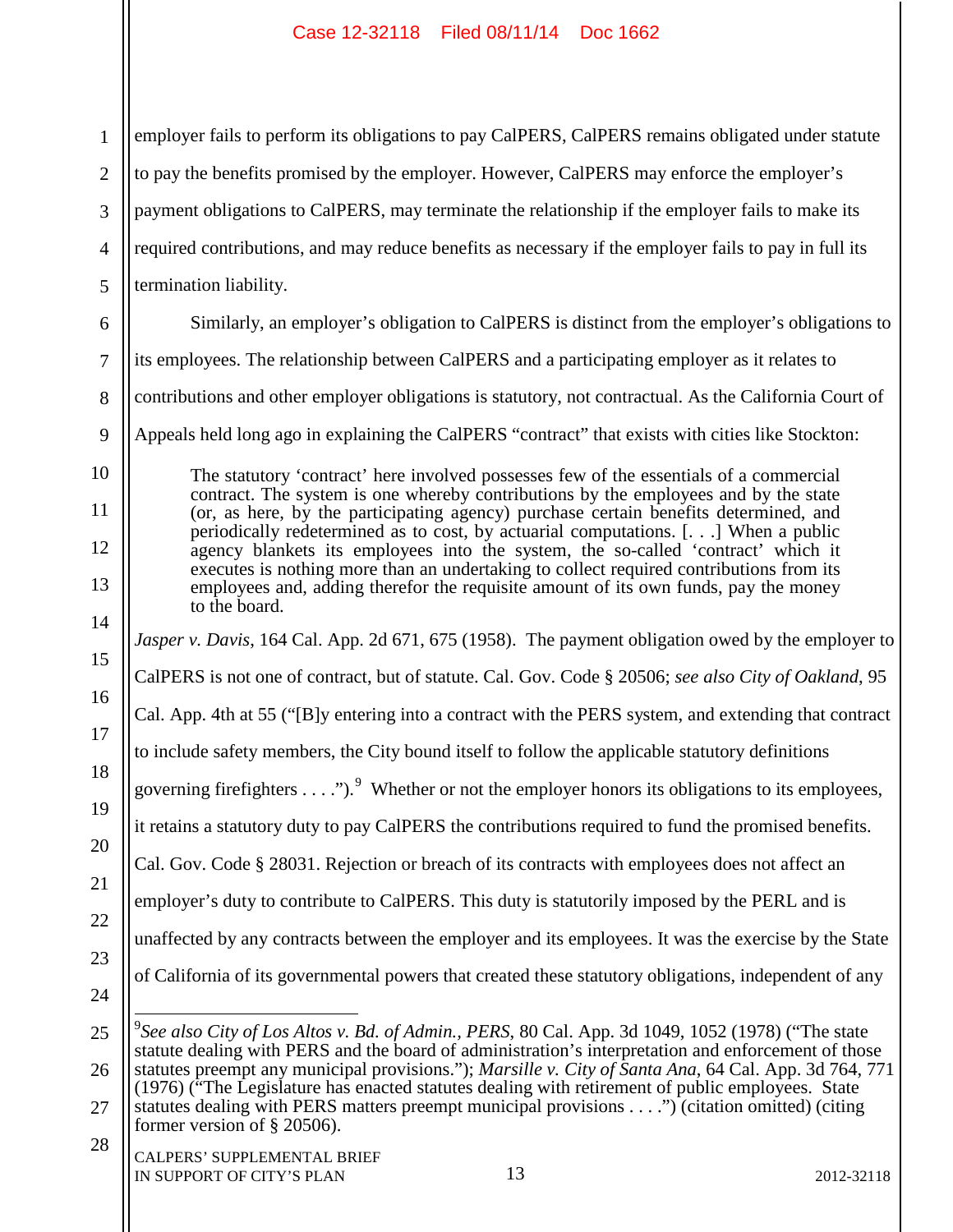1 2 contractual rights and obligations between the employer and employee while in the employment relationship.

3

4

5

6

7

8

9

10

11

12

13

14

15

16

17

18

19

20

21

22

23

24

28

# **3. CalPERS Has an Independent Role as the Trustee and State Authorized Administrator of the Pension System.**

The Court has suggested that a city's *retirees*, and not CalPERS, would be creditors of a city in the event that a city's pension obligations were impaired. Hr'g Tr. 39:21-40:2, July 8, 2014. The Court also appears to tentatively characterize CalPERS as a mere pass-through entity. Both tentative conclusions are incorrect. CalPERS, as trustee of a participating employer's pension plan and of the System, has creditor standing and the right to enforce a participating employer's obligations under the PERL.<sup>10</sup> In fact, CalPERS can bring a state-court collection action against a contracting agency that defaults on its pension contribution obligations. Cal. Gov. Code §§ 20572(b), 20831, 20537 and 2 Cal. Code of Reg.  $\S$ § 565, 565.2.<sup>11</sup>

Additionally, the fact that money paid by a city to CalPERS is held in trust for members does not make CalPERS a mere "pass through" because CalPERS is the party with the right to enforce a city's obligations under the PERL. This conclusion is supported by the Supreme Court's decision in *Nathanson v. NLRB*, 344 U.S. 25 (1952). In *Nathanson*, the court held that the National Labor Relations Board (the "NLRB") was entitled to file a proof of claim for back pay in an employer's bankruptcy even though such monies were ultimately paid to the employees. *Id*. at 27. The court reasoned that Congress designated the NLRB as its agent and the only party with the ability to enforce the National Labor Relations Act, 29 U.S.C. § 151 *et. seq*. *Id*. Since *Nathanson*, courts have extended the Supreme Court's holding to conclude that "any time a governmental entity has a right of action against a debtor, the governmental entity is a creditor as defined under the Bankruptcy Code." *In re First Alliance Mortgage Co*., 269 B.R. 428, 435 (C.D. Cal. 2001). Thus, the Third Circuit held that a labor union was entitled to creditor status under the Bankruptcy Code despite the fact that the

<sup>25</sup>  $10$ <sup>10</sup>The City in this case remains current on its obligations to CalPERS. CalPERS would be a creditor of a City in the event of default by a City on its contribution obligations.

<sup>26</sup> 27  $11$  For example, CalPERS recently filed such a collection action against the City of Compton. CalPERS v. City of Compton, Case No.\_34-2012-00132360, Superior Court for the State of California, County of Sacramento, September 21, 2012.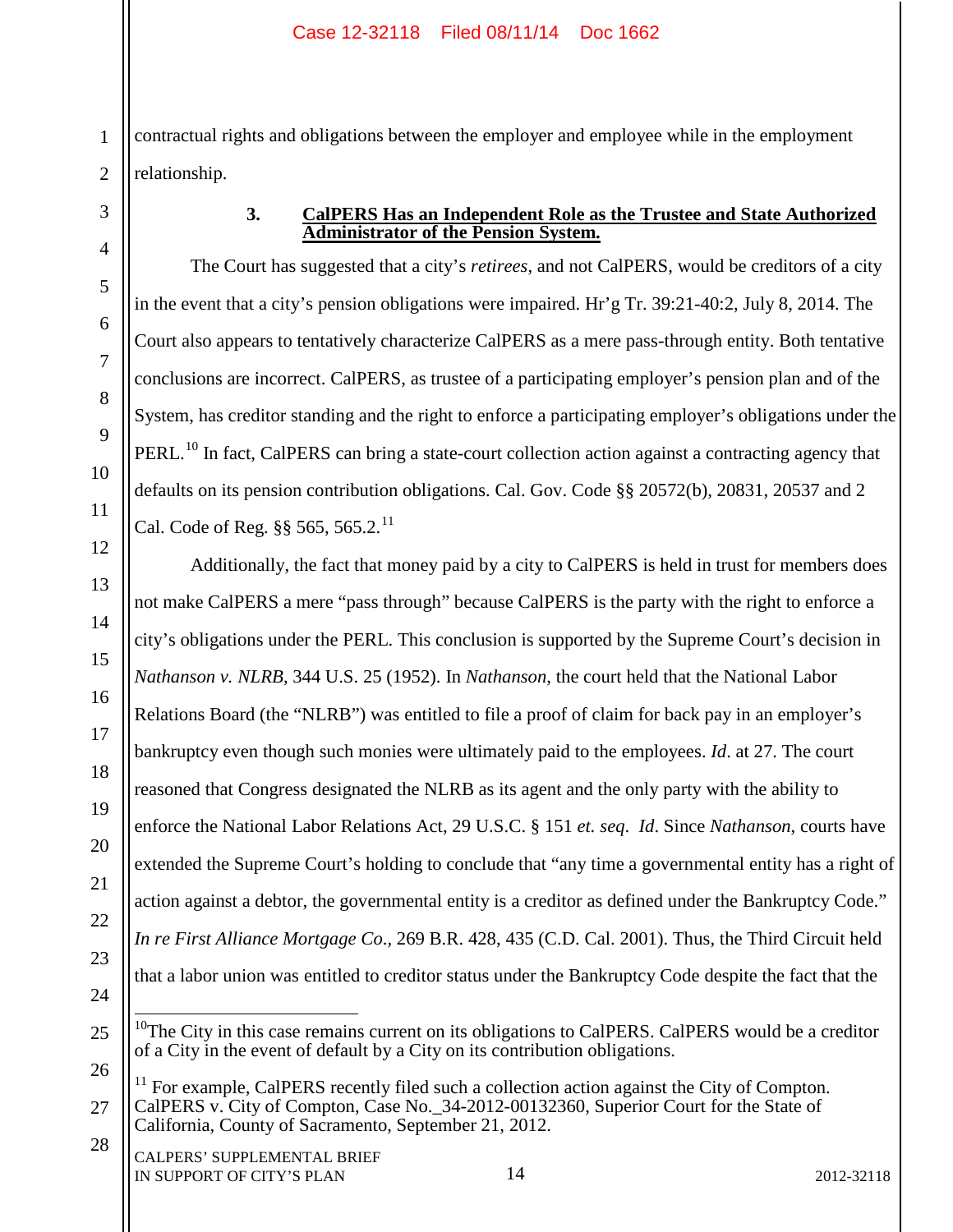1 2 wages under the collective bargaining agreement sought to be enforced were ultimately payable to the employees. *In re Altair Airlines*, 727 F.2d 88, 90 (3d Cir. 1984). In so holding, the court said: "The debtor urges that while federal common law permits a union to sue to enforce a collective bargaining agreement, that law does not authorize the union to 'collect' the wages, but only to cause them to be passed through to its members. That distinction is entirely too metaphysical to serve as a guide for construction of the Bankruptcy Code." *Id*. at 90.

Even if individual employees and retirees have standing to bring suit on their own behalf to enforce a city's promise to provide pension benefits and to meet its contribution obligations to CalPERS under the PERL, CalPERS is still independently authorized and responsible for the enforcement of a city's statutory contribution obligations, including payment of any termination liability. *See e.g., In re Egea*, 236 B.R. 734, 742 (Bankr. D. Kansas 1999) ("The designation of four classes of plaintiffs—the Secretary, plan participants, beneficiaries, fiduciaries—in 29 U.S.C. § 1132(a)(2) does not disqualify the Secretary from instituting civil enforcement proceedings."); *SEC v. Bilzerian (In re Bilzerian)*, 1995 WL 934184 at \*2 (M.D. Fla. May 15, 1993) (stating that *Nathanson* "recognized a government agency's ability to enforce a debt as a creditor in a bankruptcy case even though the agency will not be the ultimate recipient of the money.").

For the above reasons, in the event of nonpayment by a hypothetical city, CalPERS is a creditor with the right to enforce the city's statutory pension obligations.

# **4. The Sources of Funding to Support Pension Obligations Administered by CalPERS.**

This Court has stated that the funds held by CalPERS for the benefit of the City's employees come from three different funding sources: employer and member contributions, investment earnings, and underfunding. Hr'g Tr. 32:13-18, 33:5-8, July 8, 2014 While there are three sources of funding for the City's accounts, underfunding is not a separate source. Instead, employer and member contributions constitute two sources, and investment returns on the fund assets constitute the third source of funding.

15 CALPERS' SUPPLEMENTAL BRIEF IN SUPPORT OF CITY'S PLAN 2012-32118 The first and second sources of funding supporting benefits obligations are member and employer contributions. Though the amounts of these contributions are interrelated, they constitute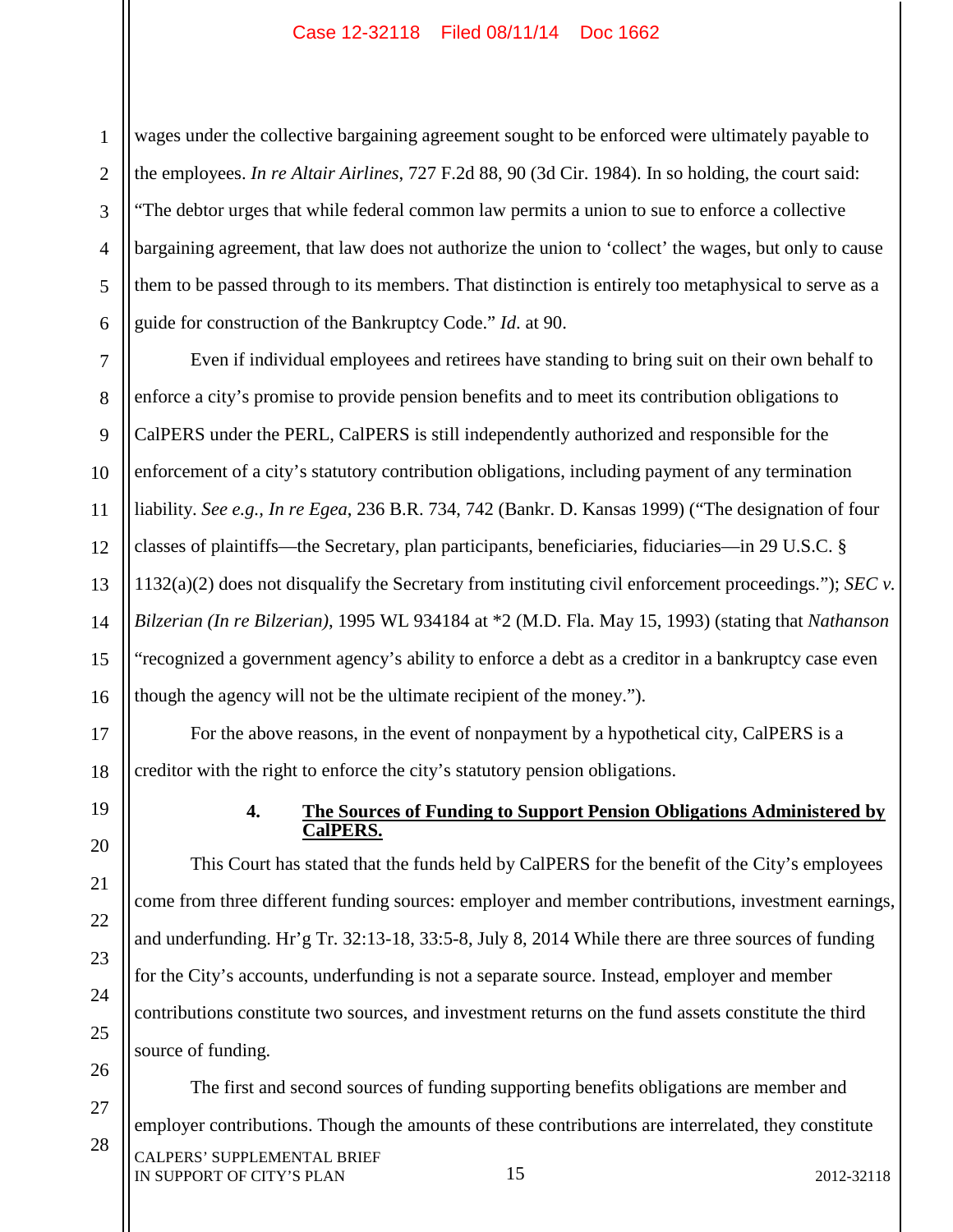1 2 3 4 5 6 7 8 9 10 11 12 two distinct funding sources and reside in two separate accounts in the member's trust fund. Hr'g Tr. 201:10-22, May 14, 2014. As a contracting agency, the City has selected benefit formulas dictating how much money members receive upon retirement. *Id.* at 201. Under the City's current contract with CalPERS, for employees hired on or before December 28, 2012, the City elected the "3 percent at 50" formula for the safety members and the "2 percent at 55" formula for the miscellaneous members. Cal. Gov. Code §§ 21354 & 21362.2. In addition, members first hired in miscellaneous or fire classifications after December 28, 2012, are eligible for a "2 percent at 60" formula if a miscellaneous member and a "3 percent at 55" formula if a fire member. Cal. Gov. Code §§ 21353 & 21363.1. Further, under the California Public Employees' Pension Reform Act of 2013 ("PEPRA"), employees hired on and after January 1, 2013 who are also new members (as that term is defined under PEPRA) are only eligible for the "2 percent at 62" formula for miscellaneous members and "2.7 percent at 57" formula for safety members. Cal. Gov. Code  $\S$ § 7522.20  $\&$  7522.25.

13 14 15 16 17 18 19 20 21 22 CalPERS must set the funding requirement to service the benefit obligations promised by the City by determining how much money must be contributed to the plan to fund the benefits under the selected benefit formula. *See* Hr'g Tr. 201:10-14, May 14, 2014. The total contribution includes (1) the "Normal Cost," which is the amount needed to fund benefits earned over the course of the upcoming year (Hr'g Tr. 168:15-17, May 14, 2014); and (2) a contribution related to any unfunded liabilities. *Direct Testimony Declaration Of David Lamoureux In Support Of CalPERS' Response To Franklin's Objection To Confirmation Of The City Of Stockton's First Amended Plan Of Adjustment*  (the "Lamoureux Decl.") [Dkt. Nos. 1439-1444], Ex. 6 at 52; Ex. 7 at 139. For the 2014-15 fiscal year, the total contribution rate is expected to be 41.385 percent and 20.090 percent of payroll for safety and local employees, respectively. Lamoureux Decl., Ex. 6 at 52; Ex. 7 at 139.

23 24 25 26 27 The member contribution is set by statute and based on the benefit formula selected by the agency. *Id.* Under the chosen benefit formulae, miscellaneous members must contribute seven percent (except for new members under PEPRA formula who contribute 6.25%) and safety members must contribute nine percent (except for new members under PEPRA formula who contribute 11.25%) of payroll to support future benefit payments. Cal. Gov. Code § 20677(a)(2) & 20678(a).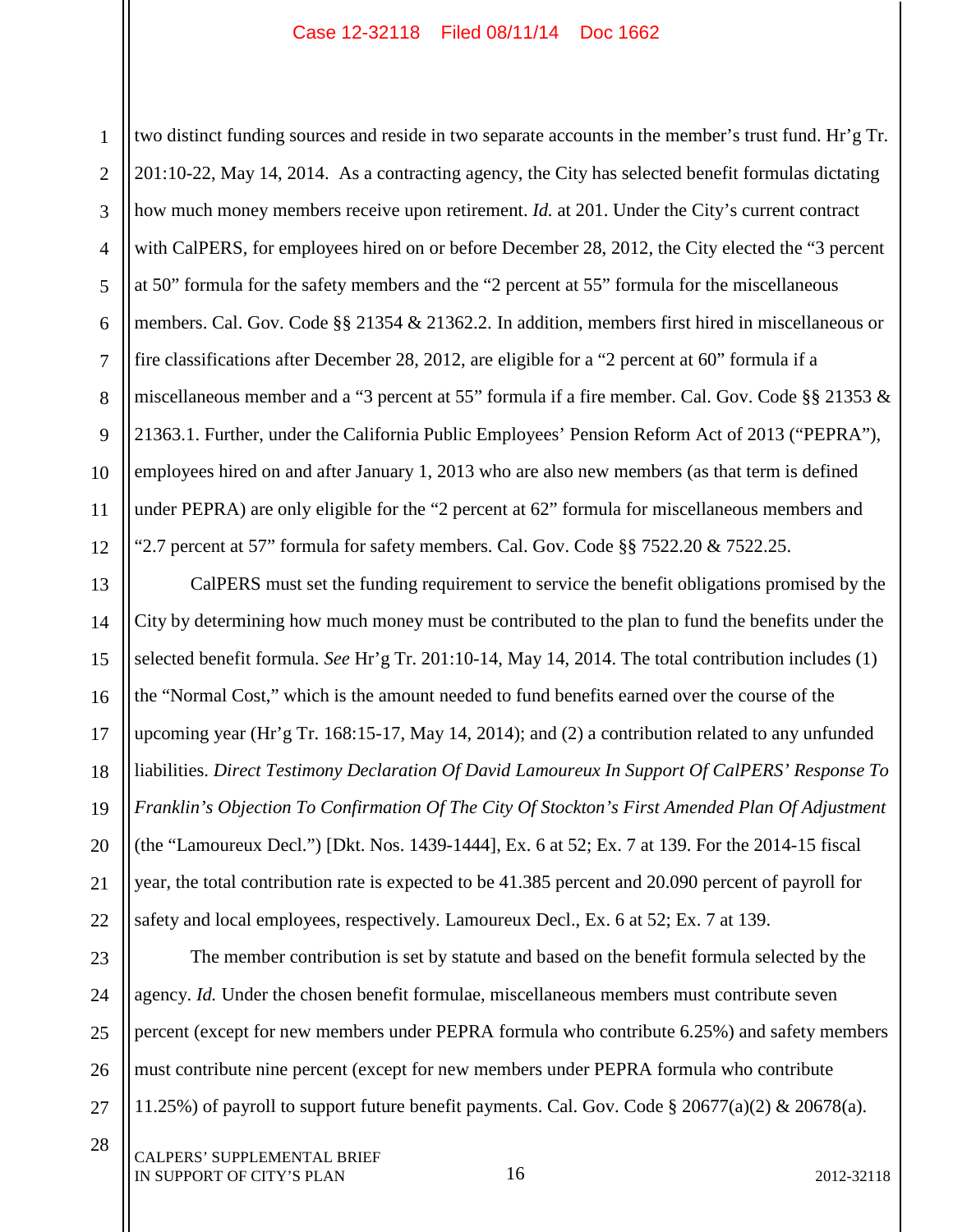1 2 3 Member contributions are set against the Normal Cost component of the total annual contribution. *See* Hr'g Tr. 168:20-25, May 14, 2014; Lamoureux Decl., Ex. 6 at 52; Ex. 7 at 139. Thus, member contributions pay a portion of the Normal Cost and the employer pays the remainder.

4 5 6 7 8 9 10 11 Employer contributions are equal to the Normal Cost not covered by the member contributions plus an amount related to any unfunded liabilities of a plan. Lamoureux Decl., Ex. 6 at 52; Ex. 7 at 139. Both the Normal Cost and unfunded liabilities fluctuate from year to year, so the employer contribution likewise fluctuates. Because the employer contribution includes a cost related to unfunded liabilities, underfunding cannot be described as a distinct "source" of funds for a plan. Rather, unfunded liability is merely a component of the calculation of the employer's future contribution obligations in connection with the annual valuation and contribution rate determination by CalPERS. *See* Hr'g Tr. 170:10-22, May 14, 2014.

12 13 14 15 16 17 18 19 20 The member and employer contributions are also paid into separate accounts at distinct times. The City's pension plans have separate member and employer accounts, into which the respective contributions are paid. Hr'g Tr. 202:16-18. Moreover, the City makes its contributions at a different time from the members. While member contributions are made at the time of payroll, employer contributions must be paid by the 15th day following the last day in the pay period to which they relate. Lamoureux Decl., ¶ 20. For all of these reasons, member and employer contributions constitute separate sources of funding for the pension plan, and underfunding is merely a component of the calculation of the employer contribution rates (what Mr. Lamoureux likened to constant course adjustments in sailing across the Bay).

21 22 23 The final source of funding for a plan is earnings on plan assets, which is consistent with the Court's understanding. Lamoureux Decl., ¶ 14. Therefore, the three sources of funding for the City's benefit obligations are member contributions, employer contributions, and plan earnings.

24

25

26

27

28

### **5. The Ability of Participating Employers to Transfer Out of the CalPERS System.**

17 CALPERS' SUPPLEMENTAL BRIEF IN SUPPORT OF CITY'S PLAN 2012-32118 The Court has suggested that a participating employer like the City can move in and out of the System as a matter of normal course. Hr'g Tr. 29:2-13, July 8, 2014. This is not the case. There are legal and practical impediments to transferring plan assets and liabilities out of the System. For a city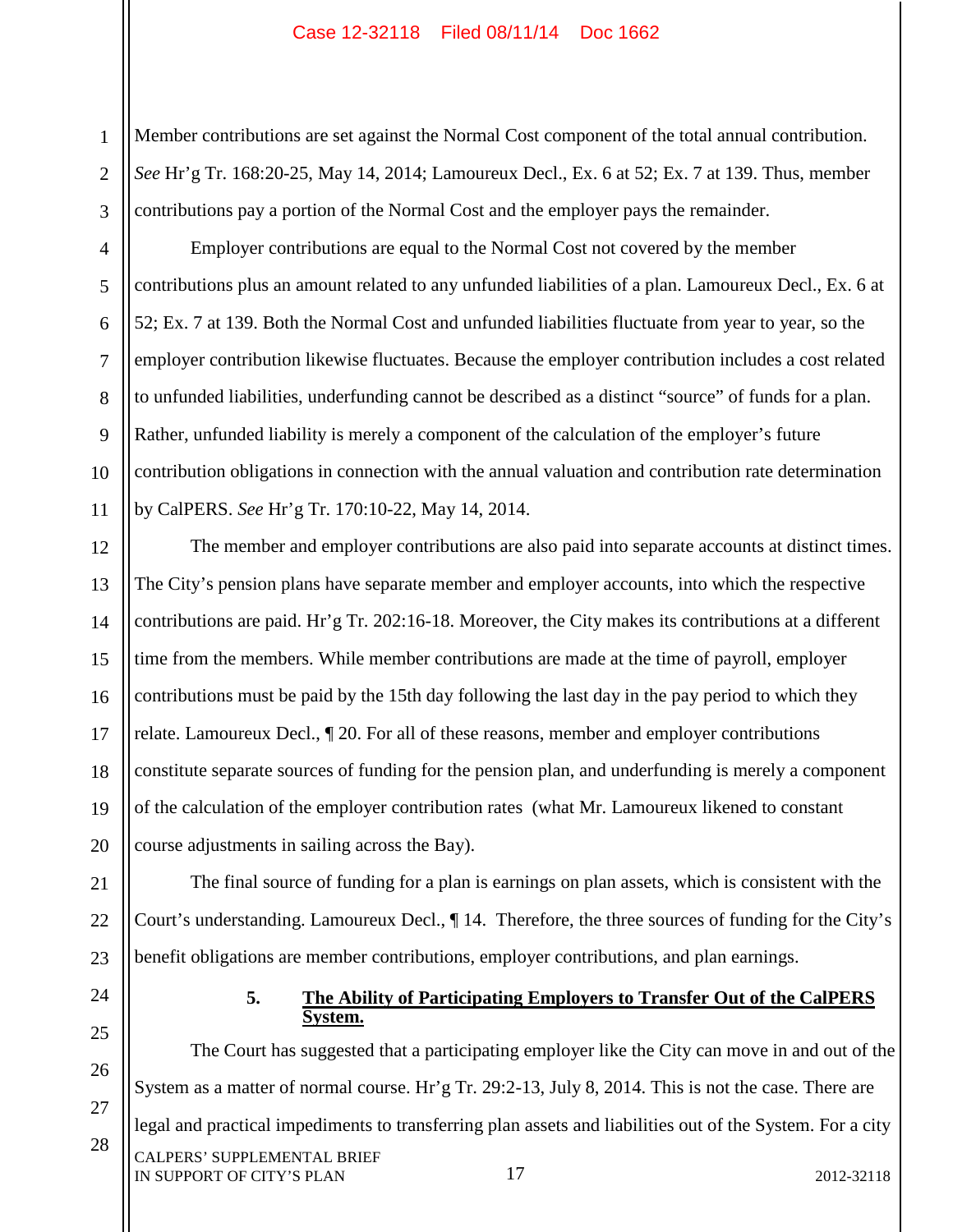1 2 3 4 like Stockton, the PERL currently permits only certain types of transfers out of CalPERS and then only to a 1937 Act County System. Cal. Gov. Code § 20585. Other transfer provisions under the PERL either apply only to specific pension systems or only when members transfer employment to a district or county service area.<sup>12</sup>

5 6 7 8 9 10 11 12 Plan transfers are extremely rare. Since 2000, there have been only two partial plan transfers out of CalPERS,<sup>13</sup> and both occurred under specific circumstances and involved a relatively small amount of funds. In both cases, the transfers were for only a specific group of members who transferred employment and consequently became participants in a different pension system. Both transfers consolidated accrued benefit obligations and associated assets in one system for all employees including the transferred members. *Id*. The two plan transfers since 2000 have been to the Los Angeles County Employees Retirement Association (LACERA) and to the San Francisco City and Country Employees' Retirement System (SFERS).<sup>14</sup> Each of these transfers was pursuant to the

<sup>15</sup> 16 17 18 19 20 21 22 23 24 25 26 <sup>12</sup>Section 20586 of the PERL governs the transfer of a portion of a participating employer's contract when the fire function and firefighters of such agency have been transferred to a district that participates in a 1937 Act County System. Section 20587 of the PERL governs the transfer of a portion of a participating employer's contract when a function and local members have been transferred to a district or a county service area that participates in a 1937 Act County System. Section 20588 governs transfers of a portion of a participating employer's contract from the State or a public agency to a 1937 Act County System in Kern, Los Angeles, and Orange counties when there has been a transfer of firefighting or law enforcement functions and employees to the county, fire authority, or district. Section 20589 governs transfers to the City and County of San Francisco County Employees' Retirement System with respect to certain safety members. Sections 20590 & 20591 govern certain transfers to the Los Angeles city retirement system. Section 20592 governs transfers in connection with the transfer of employment functions from a participating employer to an entity that does not participate in CalPERS. <sup>13</sup>In 2002, 2004 (twice), 2008, 2011 and 2014 there were supplementary transfers of the assets and benefit obligations of particular members who would have been included in a prior LACERA transfer but had conditions (e.g., unresolved community property claim) that prevented their inclusion in the prior transfer.  $14$  A copy of the Agreement for Transfer of Membership Benefits from CalPERS to LACERA is attached as Ex. A to CalPERS' Request for Judicial Notice in Support its Supplemental Brief in Support of Confirmation of the City of Stockton' First Amended Plan of Adjustment (the "Request

<sup>27</sup> for Judicial Notice"), filed contemporaneously herewith. A copy of the Agreement for Transfer of Membership Benefits from CalPERS to SFERS is attached as Ex. B to CalPERS' Request for Judicial Notice

<sup>28</sup> CALPERS' SUPPLEMENTAL BRIEF IN SUPPORT OF CITY'S PLAN 2012-32118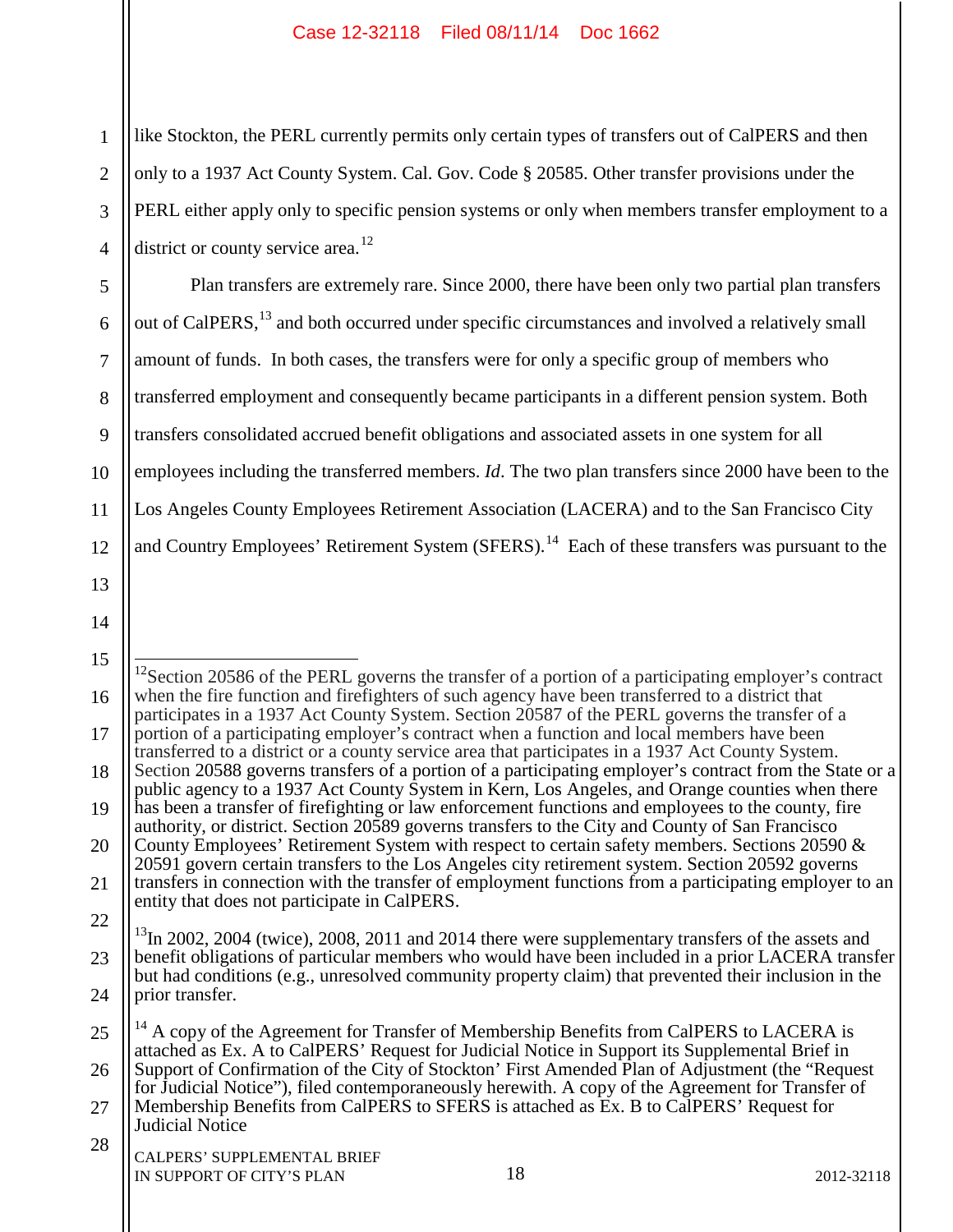1 2 California Legislature enacting specific legislation to amend the PERL and allow the transfers to occur.<sup>15</sup> *See* Cal. Gov. Code §§ 20588 and 20589.

When considering any request for a transfer, CalPERS must consider whether the transfer can be accomplished in a manner that protects the interests of the System. *See* Cal. Gov. Code §§ 20585(b), 20588(b), 20589(b), & 20590(b). CalPERS must determine the value of the assets to be transferred, the impact of the transfer on the member benefits, and whether members would be well served by the transfer. *See* CalPERS June 18, 2002 Agenda Item 4; CalPERS June 16, 2009 Agenda Item 4.<sup>16</sup> For example, in the case of the SFERS transfer, individual members were given the option to have their prior service under CalPERS transferred to SFERS, because some of the affected members may have been better off not transferring prior service. CalPERS June 16, 2009 Agenda Item 4.

12 13 14 15 16 17 18 19 CalPERS cannot reduce benefits in connection with a plan transfer and CalPERS would not agree to any transfer intended to reduce benefits post-transfer because such a transfer would not comport with CalPERS' policy requiring that members be well served by the transfer. *Id*. As discussed in more detail below in Section 6, benefit reduction is possible in the CalPERS system *only* following termination of a plan and assessment and non-payment of the termination liability. Hr'g Tr. 180:12-22, May 14, 2014. Once it terminates, the terminated agency is ineligible for a transfer pursuant to Cal. Gov. Code § 20585. As a result, it is not possible for Stockton to terminate, have benefits reduced by the CalPERS Board, and then transfer.

20 21 22 23 In any transfer out of CalPERS, the system accepting the transfer must consent to the transfer and agree to CalPERS' valuation of the assets to be transferred. CalPERS March 19, 2002 Agenda Item 7 (discussing issue of whether LACERA would agree with CalPERS valuation despite determining a different valuation).

28

24

25

3

4

5

6

7

8

9

10

11

<sup>&</sup>lt;sup>15</sup>Section 20590 of the PERL was originally enacted in 1976 and subsequently amended and repealed to permit various transfers to LACERA over the years.

<sup>26</sup> 27  $16$  CalPERS March 19, 2002 Agenda Item 7 is attached to CalPERS' Request for Judicial Notice as Ex. C; CalPERS June 18, 2002 Agenda Item 4 is attached to CalPERS' Request for Judicial Notice as Ex. D; CalPERS June 16, 2009 Agenda Item 4 is attached to CalPERS' Request for Judicial Notice as Ex. E.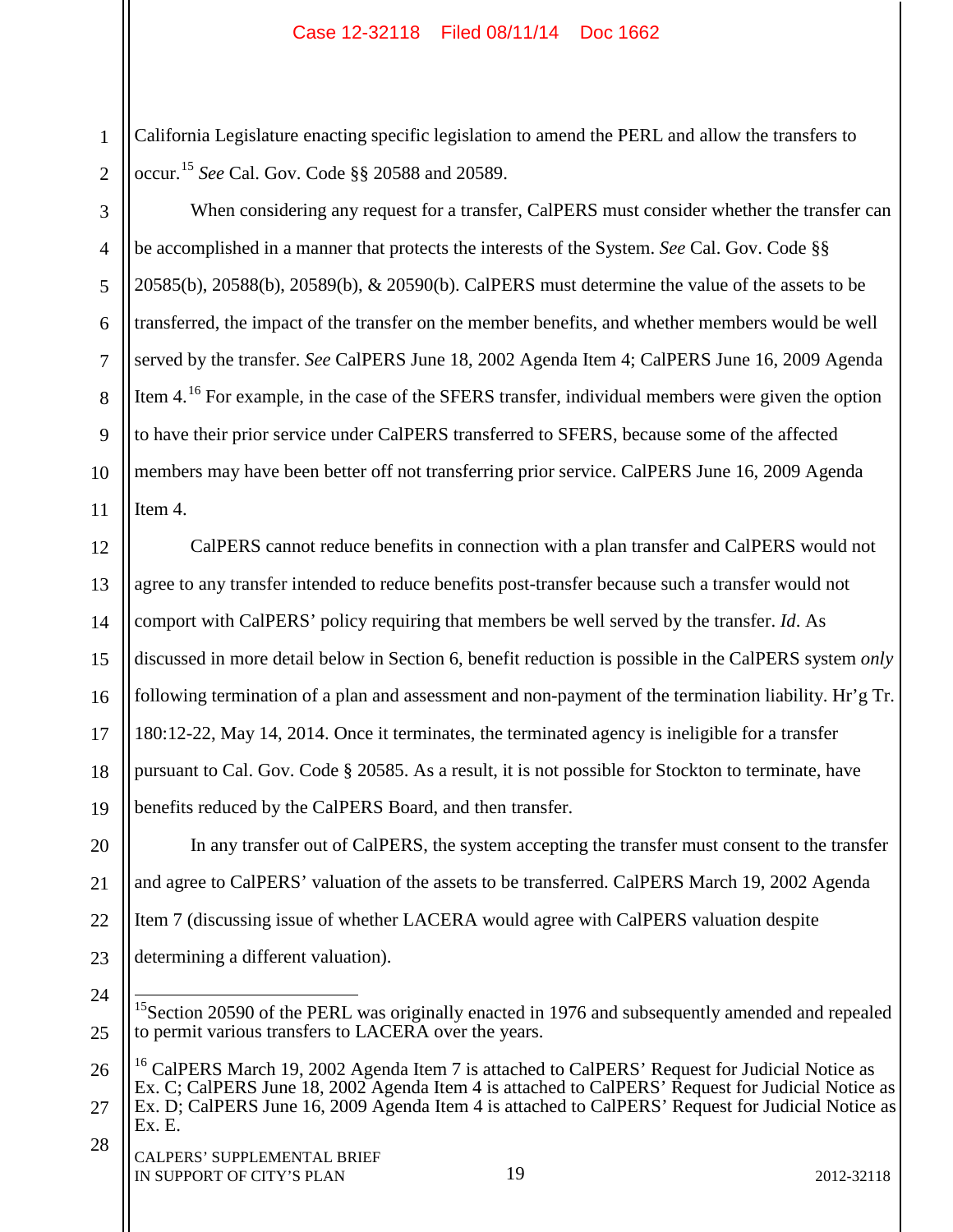| $\mathbf{1}$   | Under the current circumstances, the City does not appear to have a feasible transfer option.                                                                                                                                                                                                                                                                                                                                                                                           |  |  |  |  |  |  |
|----------------|-----------------------------------------------------------------------------------------------------------------------------------------------------------------------------------------------------------------------------------------------------------------------------------------------------------------------------------------------------------------------------------------------------------------------------------------------------------------------------------------|--|--|--|--|--|--|
| $\overline{2}$ | As stated above, under current law the City may permissibly transfer only to the County Plan. Cal.                                                                                                                                                                                                                                                                                                                                                                                      |  |  |  |  |  |  |
| 3              | Gov. Code § 20585. It is not clear why the City would want to join the County Plan, which is much                                                                                                                                                                                                                                                                                                                                                                                       |  |  |  |  |  |  |
| $\overline{4}$ | more underfunded than the City's plans with CalPERS. As a result, it appears that the City's payroll                                                                                                                                                                                                                                                                                                                                                                                    |  |  |  |  |  |  |
| 5              | contribution costs would increase by approximately \$8.4 million/year if it were to transfer to the                                                                                                                                                                                                                                                                                                                                                                                     |  |  |  |  |  |  |
| 6              | County Plan. <sup>17</sup> It is also not clear why the County Plan would want to accept Stockton into its plan,                                                                                                                                                                                                                                                                                                                                                                        |  |  |  |  |  |  |
| $\overline{7}$ | given that Stockton would have failed to satisfy its obligations to CalPERS. Thus, it is quite likely the                                                                                                                                                                                                                                                                                                                                                                               |  |  |  |  |  |  |
| 8              | County Plan would not accept a transfer of the Stockton plans, leaving the City with no transfer                                                                                                                                                                                                                                                                                                                                                                                        |  |  |  |  |  |  |
| 9              | options, other than petitioning the legislature for special legislation like that of SFERS and LACERA.                                                                                                                                                                                                                                                                                                                                                                                  |  |  |  |  |  |  |
| 10             | Finally, the current collective bargaining agreements do not allow a transfer. For example, the                                                                                                                                                                                                                                                                                                                                                                                         |  |  |  |  |  |  |
| 11             | terms of the City's contracts with its police officers and firefighters require that the City participate in                                                                                                                                                                                                                                                                                                                                                                            |  |  |  |  |  |  |
| 12             | CalPERS specifically, not simply any retirement system generally, and to comply with State law in                                                                                                                                                                                                                                                                                                                                                                                       |  |  |  |  |  |  |
| 13             | doing so. For example, the memorandum of understanding between the City and its fire department                                                                                                                                                                                                                                                                                                                                                                                         |  |  |  |  |  |  |
| 14             | states that "[t]he City participates in the California Public Employees' Retirement System (PERS) and                                                                                                                                                                                                                                                                                                                                                                                   |  |  |  |  |  |  |
| 15             | <sup>17</sup> Unlike CalPERS, where each City has separate plans, the County Plan appears to have a single plan<br>for all covered employees. County Plan membership includes other local government organizations<br>such as the Manteca-Lathrop Rural Fire District, Tracy Public Cemetery, San Joaquin County<br>Mosquito Abatement District and the Waterloo-Morada Rural Fire District. See County Plan website,<br>www.sjcera.org, "About SJCERA," (last visited August 7, 2014). |  |  |  |  |  |  |
| 16             |                                                                                                                                                                                                                                                                                                                                                                                                                                                                                         |  |  |  |  |  |  |
| 17             |                                                                                                                                                                                                                                                                                                                                                                                                                                                                                         |  |  |  |  |  |  |
| 18             | The County Plan has a single Actuarial Valuation for the plan that does not segregate out the assets                                                                                                                                                                                                                                                                                                                                                                                    |  |  |  |  |  |  |
| 19             | and liabilities for each organization. See San Joaquin County Employees' Retirement Association<br>Actuarial Valuation as of January 1, 2013, CalPERS' Request for Judicial Notice, Ex. F ("County                                                                                                                                                                                                                                                                                      |  |  |  |  |  |  |
| 20             | Valuation"). The County Valuation shows that the County plan has a funded ratio on an actuarial<br>valuation basis of only 63.4% as compared with comparable ratios for the City's miscellaneous plan                                                                                                                                                                                                                                                                                   |  |  |  |  |  |  |
| 21             | of 88.5% and safety plan of 82.6%. See County Valuation, p. 3, Stockton Misc. Valuation, p. 6,<br>Stockton Safety Valuation, p. 6 (Copies of the Actuarial Valuation as of June 30, 2012 for the                                                                                                                                                                                                                                                                                        |  |  |  |  |  |  |
| 22             | Miscellaneous Plan for the City of Stockton ("Stockton Misc. Valuation") is attached Exhibit 7 to the<br>Lamoureux Decl. and the Actuarial Valuation as of June 30, 2012 for the Safety Plan for the City of<br>Stockton ("Stockton Safety Valuation") is attached as Exhibit 6 to the Lamoureux Decl.).                                                                                                                                                                                |  |  |  |  |  |  |
| 23             |                                                                                                                                                                                                                                                                                                                                                                                                                                                                                         |  |  |  |  |  |  |
| 24             | Because the funded ratio is much lower in the County Plan, the payroll contribution attributable to<br>unfunded actuarial liability is much greater—it is 23.12% for the County plan as compared with                                                                                                                                                                                                                                                                                   |  |  |  |  |  |  |
| 25             | approximately 15.07% for the combined Stockton plans. County Valuation, p. 3, Stockton Misc.<br>Valuation, p. 6 (9.711% x \$54,864,671 = \$5,327,908), Stockton Safety Valuation, p. 6 (21.072% x                                                                                                                                                                                                                                                                                       |  |  |  |  |  |  |
| 26             | $$48,909,515 = $10,306,213$ ((\$5,327,908 + \$10,306,213)/(\$54,864,671 + \$48,909,515) = 15.07%).<br>Accordingly, the City's payroll contribution related to the unfunded actuarial liability in the County                                                                                                                                                                                                                                                                            |  |  |  |  |  |  |
| 27             | plan would be greater by approximately $8.05\%$ (23.12 - 15.07), and its payroll cost would be<br>increased by approximately \$8,353,822 (8.05% x (\$54,864,671 + \$48,909,515)).                                                                                                                                                                                                                                                                                                       |  |  |  |  |  |  |
| 28             | CALPERS' SUPPLEMENTAL BRIEF<br>20<br>IN SUPPORT OF CITY'S PLAN<br>2012-32118                                                                                                                                                                                                                                                                                                                                                                                                            |  |  |  |  |  |  |
|                |                                                                                                                                                                                                                                                                                                                                                                                                                                                                                         |  |  |  |  |  |  |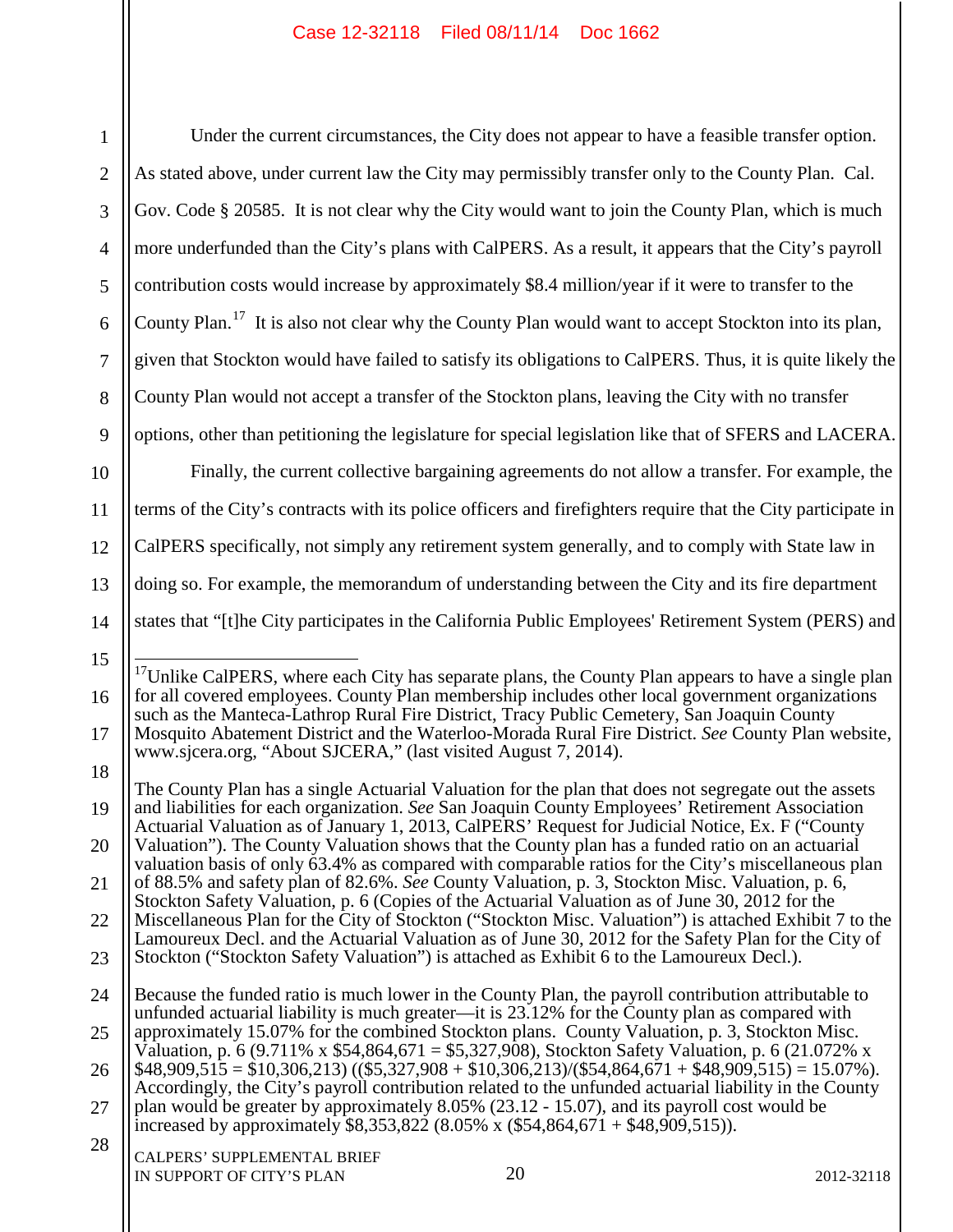1 2 3 4 5 6 7 8 9 10 11 12 shall provide the Union's members hired on or before June 30, 2011 with the following retirement benefits *in accordance with state law* and the agreement between the City and PERS." Fire Unit Memorandum of Understanding, Term: July 1, 2014-June 30, 2015, section 13.1, http://www.stocktongov.com/files/ FireUnitMOU2014.pdf (last viewed August 11, 2014) (emphasis added). The memorandum of understanding between the City and the Stockton Police Officers Association states that "[t]he City will make application to P.E.R.S. to provide California Government Code section 20692 (Employer Paid Member Contributions Converted to Payrate during the Final Compensation Period) as an additional P.E.R.S. benefit, to be effective upon adoption by the Stockton City Council and the P.E.R.S. Administration Board." Memorandum of Understanding Between the Stockton Police Officers Association and City Of Stockton, Term: July 1, 2012- June 30, 2014, section 13.1

13 http://www.stocktongov.com/files/SPOAMOUFinalEff01July2012through30June2014.pdf (last viewed August 11, 2014).

# **6. Termination.**

14

28

15 16 17 18 19 20 21 22 23 24 25 26 As set forth in the PERL, some circumstances allow for the termination of the relationship between a participating employer and CalPERS. There are two ways that a participating employer can end its participation in the System: (1) voluntarily by its own ordinance or resolution or (2) involuntarily by the CalPERS Board in the event of noncompliance or nonpayment. In the first case, contracts that have been in effect for at least five years can be terminated through approval of an ordinance or resolution of the participating employer's governing body, or through an ordinance adopted by the electorate, with one year's notice to CalPERS. Cal. Gov. Code §§ 20570 & 20571. Once CalPERS receives the initial notice of intent to terminate, it performs a preliminary termination calculation with a termination date one year from the effective date of the resolution to terminate. Hr'g Tr. 176:18-25, 177:1-2, May 14, 2014. Once the effective date of the termination occurs, CalPERS completes a final calculation based on final data. Hr'g Tr.177:11-25, 178:1, May 14, 2014. An involuntary termination can occur if a participating employer fails to pay its required

27 periodic contributions within 30 days after demand by the CalPERS Board, or fails to file any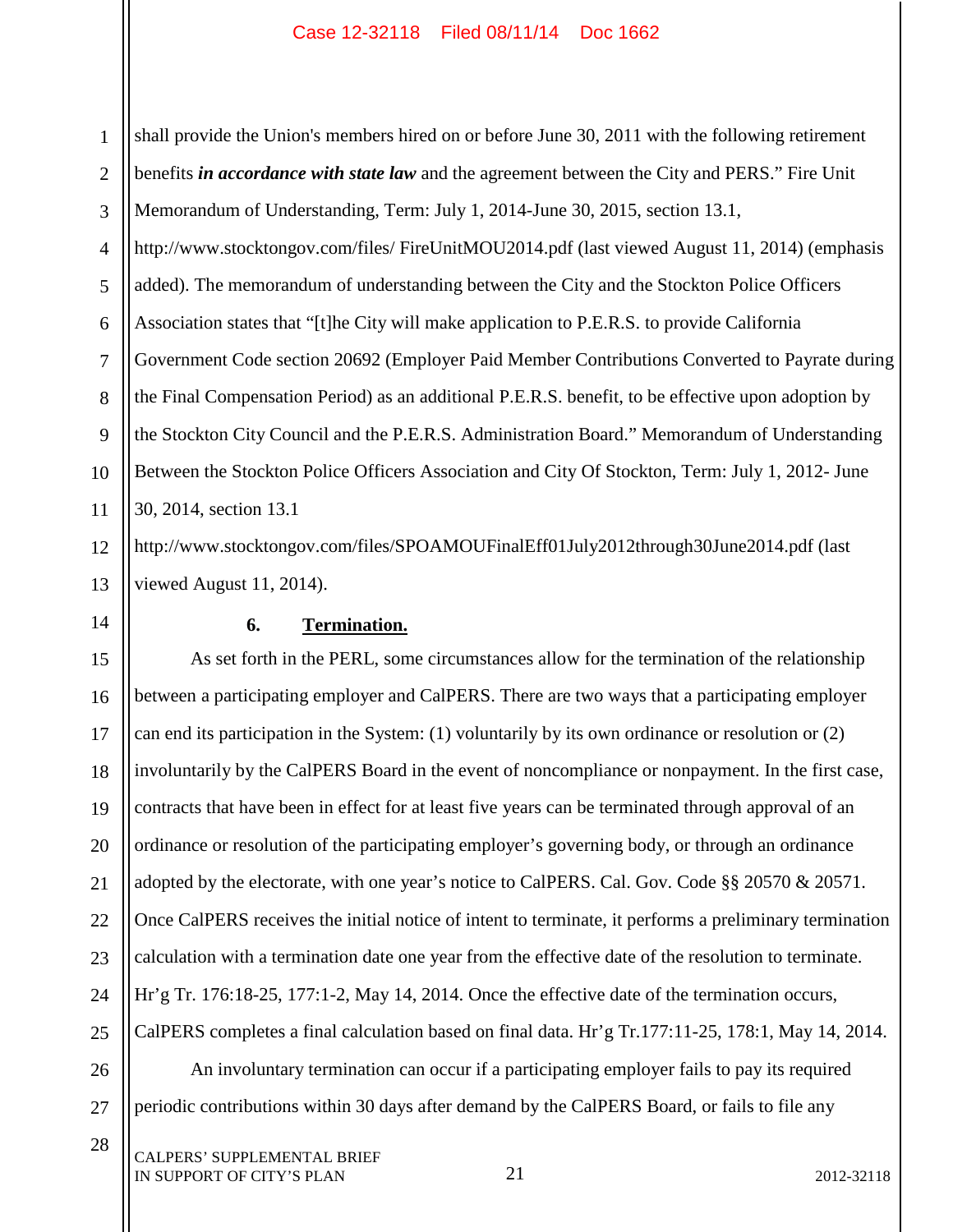1 2 3 information required in the administration of the System, or if the CalPERS Board determines the participating employer no longer exists. In these cases, the CalPERS Board may terminate the contract by resolution. Cal. Gov. Code § 20572; Hr'g Tr. 181:11-22, May 14, 2014.

4 5 6 7 8 9 10 11 12 13 14 15 16 In the event of termination, CalPERS assumes the actuarial risk of the terminated agency's member benefits. Hr'g Tr.178:16-18, May 14, 2014. Under the PERL, a terminated agency must make a payment to CalPERS in an amount determined by the CalPERS Board (based on actuarial calculations) to ensure payment of all pension benefits of the agency's employees accrued through the termination date into the future (the "Termination Payment"). Cal. Gov. Code § 20577. The Termination Payment is due immediately and subject to interest. *Id.* ("The amount of difference shall be subject to interest at the actuarial rate from the date of contract termination to the date the agency pays this system.") The Termination Payment, along with the terminated agency's existing plan assets, are paid into the "Terminated Agency Pool." Cal. Gov. Code § 20577.5. The Terminated Agency Pool ("TAP") is a pool administered solely for the benefit of members of terminated agencies. Hr'g Tr.182:17-183:7, May 14, 2014; Cal. Gov. Code § 20576. As of June 30, 2012, the TAP held approximately \$178 million in assets and approximately \$89 million in liabilities. Hr'g Tr.183:1-2.

17 18 19 20 21 22 23 24 25 In calculating the Termination Payment, CalPERS accounts for investment risk, mortality risk and wage fluctuation risk associated with the future payment of the terminated agency's members' benefits. Unlike in an ongoing plan, these risks cannot be addressed by adjusting contribution rates in future years. Because CalPERS cannot recoup any losses due to unrealized actuarial assumptions, the CalPERS Board must conservatively determine the Termination Payment and conservatively invest the assets of the TAP. Both the PERL and CalPERS' policies strive to protect the System from these risks when calculating the Termination Payment.<sup>18</sup> Cal. Gov. Code § 20576; *see also* Declaration of Michael B. Lubic in Support of CalPERS Brief In Support of the City of Stockton's Petition [Dkt. No. 712], Exhibit 11 (CalPERS Circular Letter No. 200-058-11 (August 19, 2011)),

26

28

<sup>27</sup>  $18$ When a contracting agency terminates its relationship with the retirement system, the PERL specifically provides that the terminated agency is liable to CalPERS for the Termination Payment and costs of collection, including attorney's fees. Cal. Gov. Code § 20574.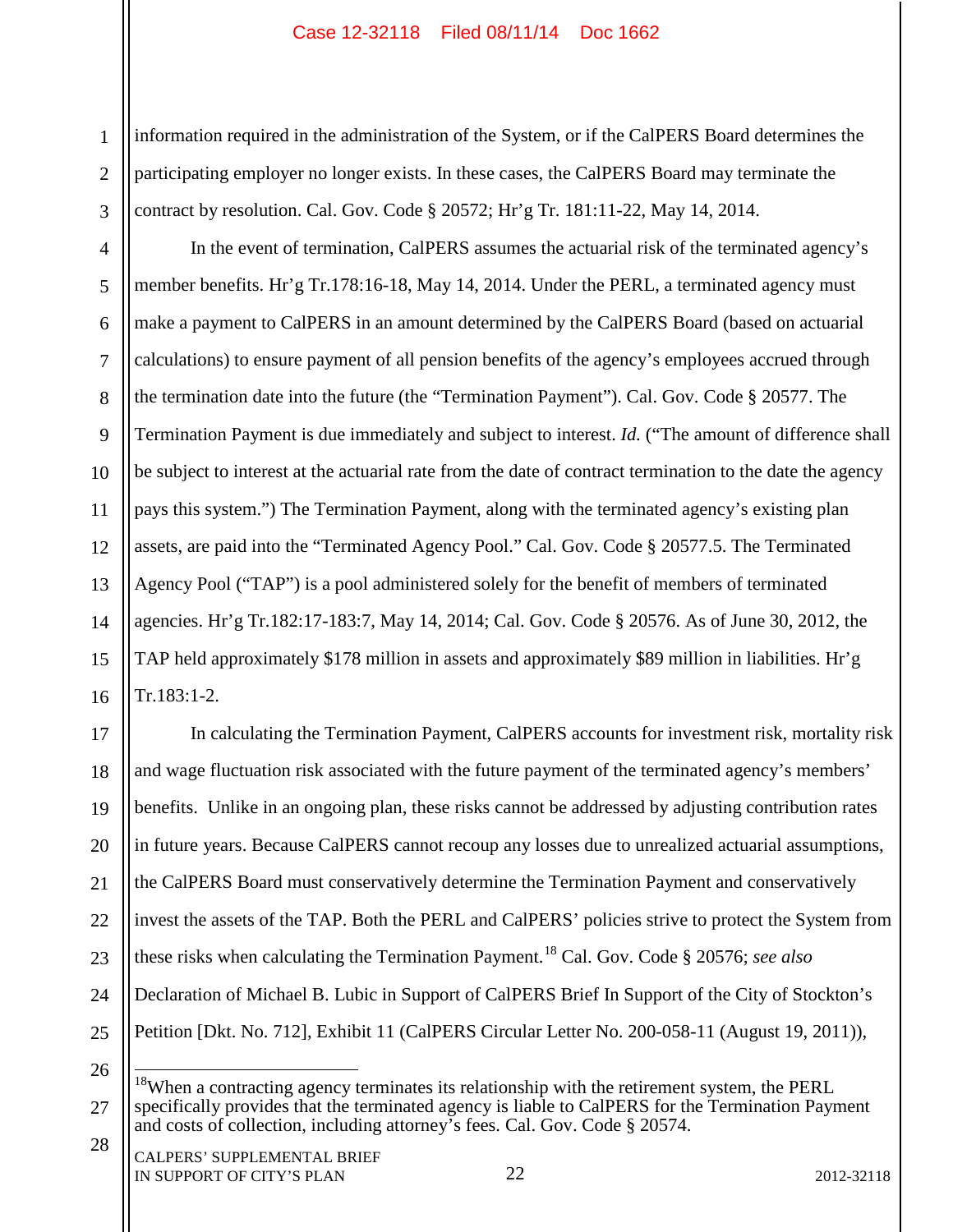1 2 3 4 Exhibit 12 (Aug. 2011 Agenda Item), Exhibit 13 (Dec. 2012 Agenda Item); Lamoureux Decl.¶ 39. However, no matter the protections created by the System, and no matter how sophisticated its actuarial calculations, a risk exists that the assets of the TAP will prove insufficient to fund the pension obligations to retirees.

If a terminated agency fails to pay in full the Termination Payment, CalPERS must take steps necessary to ensure the actuarial soundness of the TAP. If CalPERS determines that nonpayment will impact its ability to provide benefits to other members in the TAP, it must reduce benefits of the employees of the new terminated agency pro rata, based on the amount of the Termination Payment that remains unpaid.<sup>19</sup> Cal. Gov. Code § 20577& 20577.5; Hr'g Tr.180:12-22, May 14, 2014. This is, however, a one-time opportunity to reduce the benefits payable under the terminated contract; CalPERS gets no second chance to further reduce benefits if actuarial assumptions are not realized. *Id*; *see also* Hr'g Tr.182:12-14, May 14, 2014. The PERL permits no additional benefit reductions for accrued benefits, in any context.

14 15 16 17 18 19 20 If a city chooses to terminate its relationship with CalPERS, the city cannot enter into a new relationship with CalPERS for at least three years from the date of termination. Cal. Gov. Code § 20460. Although the city's existing employees who had benefits accrued as of the termination date in CalPERS would retain their benefits (albeit likely reduced dramatically if the Termination Payment is not made), they would earn no additional benefits, and new employees would not be able to participate in the System. Such a situation would undoubtedly impact the city's ability to retain and hire new employees and further impair its ability to provide essential services to its residents.

21 22 23 24 25 Throughout the termination process, CalPERS' actions are guided by its fiduciary responsibility to provide and protect the pension benefits of all the members and retirees, including those members and retirees who are members in the TAP or otherwise in the PERF. To suggest that CalPERS does not bear responsibility for any shortfall in payments is to ignore CalPERS' fiduciary responsibility to the System as a whole, as mandated by the PERL and the California Constitution.

26

5

6

7

8

9

10

11

12

<sup>27</sup> 28  $19$ CalPERS may choose to make no reduction or a lesser reduction if the CalPERS Board has made reasonable efforts to the collect the payment and the CalPERS Board determines that failure to make a reduction will not impact the actuarial soundness of the TAP account. Cal. Gov. Code § 20577.5.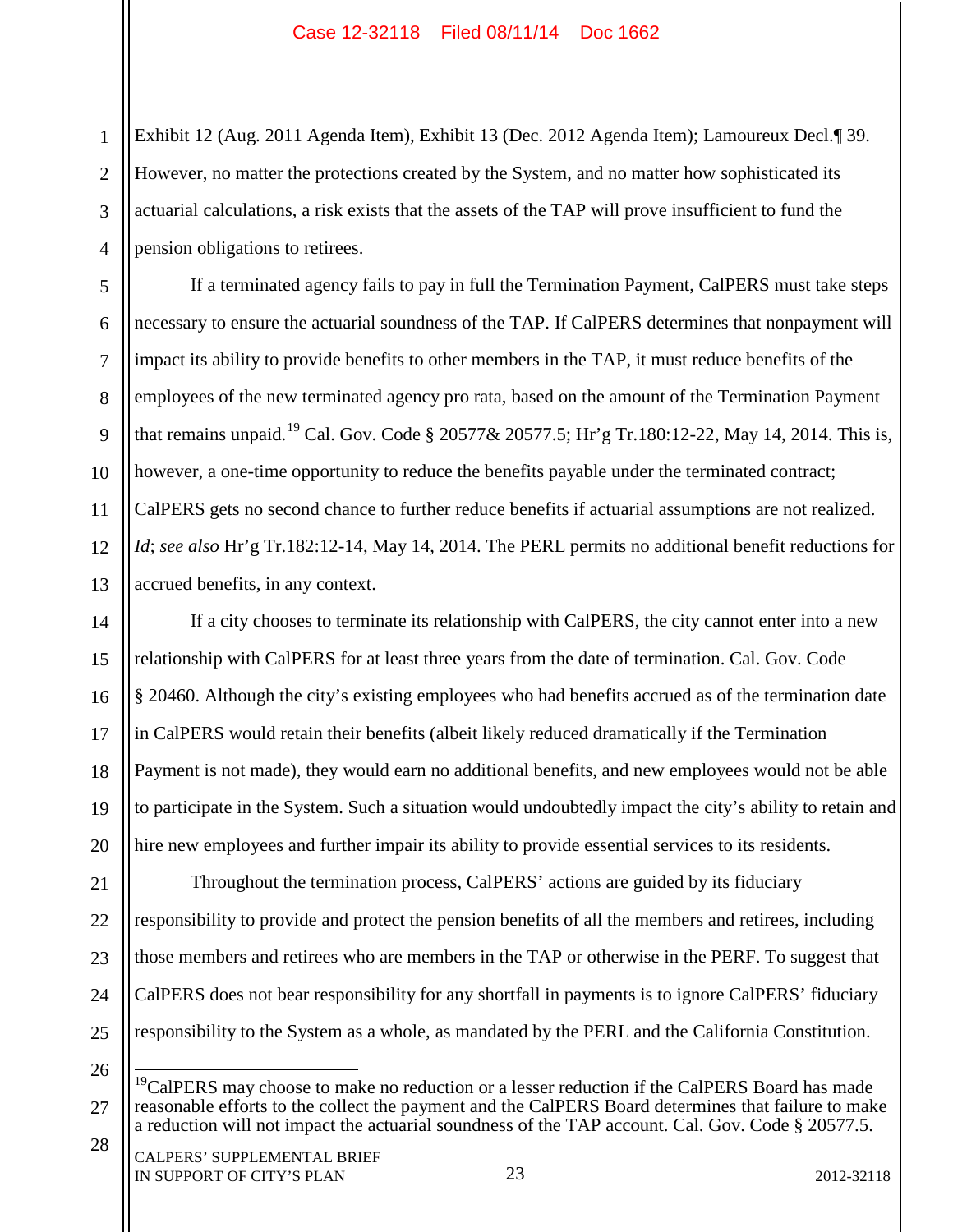1 2 3 4 Members and retirees bear the financial risk of any payment shortfall to the extent their benefits are reduced following termination, but as discussed above with respect to the transfer of actuarial risk and below with respect to litigation risk, CalPERS also bears the risk of losses following termination and reduction of benefits.

13

14

#### i. Effect of Stockton Merger into the TAP.

As laid out in prior briefing and discussed at trial, if plans the size of the Stockton's plans are terminated and merged into the TAP without payment in full of the Termination Payment, at present valuation levels, such a merger would overwhelm and adversely affect the funded status of the TAP. Hr'g Tr.182:15-25, 183: 1-11, May 14, 2014. As of June 30, 2012, the TAP held approximately \$178 million in assets and \$89 million in benefit obligations, a surplus of approximately \$89 million. Hr'g Tr.182:22-25, 183:1, May 14, 2014. In comparison, as of the same date, Stockton's plans' combined Termination Payment would be approximately \$1.6 billion. Lamoureux Decl., ¶ 11. Thus, CalPERS could not realistically avoid imposing a benefit reduction if Stockton failed to pay in full its Termination Payment following termination of the Stockton plans.

15 16 17 18 19 20 21 22 23 24 A benefit reduction, although statutorily required if the conditions in Cal. Gov. Code § 20577.5 cannot be met, would not be without controversy and expense. Benefit reductions under § 20577 are anything but common practice. Since 2000, CalPERS has reduced benefits only once, in a unique circumstance where the contracting agency failed to ever report its payroll or make even one payment towards benefits for its members after it elected to join CalPERS. If CalPERS had to reduce benefits in Stockton's case, CalPERS faces the prospect of litigation brought by parties adversely affected by the reductions. The costs of defending such actions would be drawn from investment income derived from the System. Cal. Gov. Code § 20173. In turn, the System and other participating employers would be impacted by the administrative costs associated with responding to and defending such actions.

25

ii. Neither the City nor any other Party Has Identified a Viable Alternative to CalPERS.

26 27 28 24 CALPERS' SUPPLEMENTAL BRIEF IN SUPPORT OF CITY'S PLAN 2012-32118 As this Court noted, the City participates in CalPERS by virtue of the City's election to be bound by the PERL. Hr'g Tr.29:2-3, July 8, 2014. Although the City is not bound to remain in the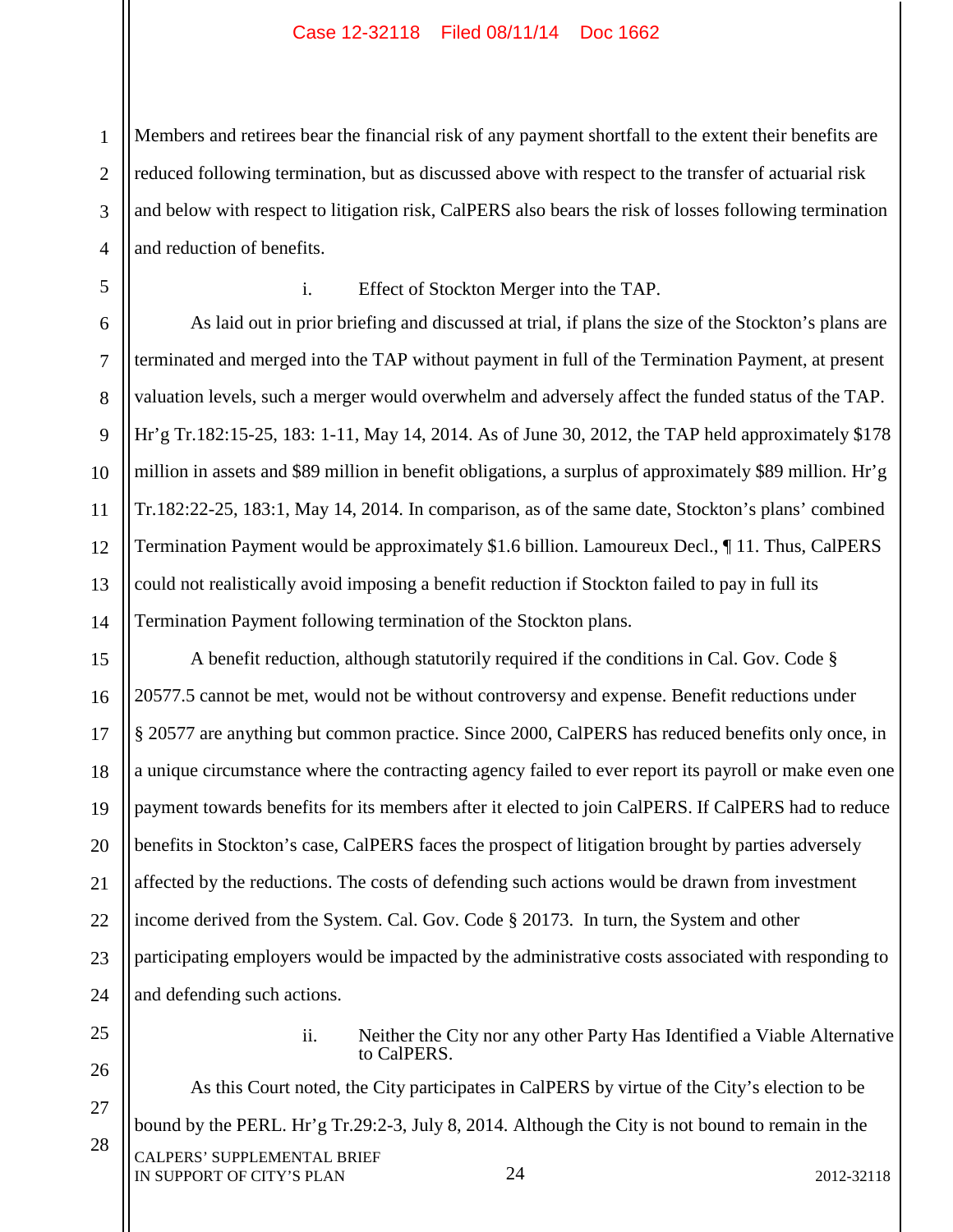1 2 3 4 5 6 7 8 9 10 11 12 13 14 15 System, none of the theoretical alternatives identified by the Court—transfers to its own system, to a county system, or to a private pension provider—are viable for the City at this time. Tellingly, no party has ever submitted evidence in this case identifying a viable pension alternative to CalPERS. (Indeed, if there were a viable alternative, presumably the Capital Markets Creditors would have trumpeted this information during the eligibility fight or Franklin would have introduced such evidence at the confirmation hearing.) Moreover, there is no legal authority enabling the City to transfer its plan assets to a system other than the County Plan. If the City wished to create its own system and transfer its CalPERS plan assets to the City's system, it would have to obtain special legislation for that purpose. Without such legislation, a plan of adjustment providing for such a transfer could not be confirmed under Bankruptcy Code sections 943(b)(4) and (6). Finally, the City lacks sufficient resources to fund the implementation of its own pension system. City's Response to Supplemental Objection of Franklin High Yield Tax-Free Income Fund and Franklin California High Yield Municipal Fund to Confirmation of First Amended Plan For the Adjustment of Debts of City of Stockton, California (November 15, 2013) [Dkt. No. 1435], pp. 22-24. For all of these reasons, the Court has no basis to conclude that there is a viable alternative to CalPERS for the City.

16

#### **7. CalPERS' Termination Lien Is Not Avoidable in Bankruptcy.**

17 18 19 20 21 22 23 CalPERS reiterates its preference that the Court refrain from expressing an opinion on whether its termination can be avoided under chapter 5 of the Bankruptcy Code. However, if the Court expresses an opinion on the question of whether CalPERS' lien can be avoided in bankruptcy, it should conclude the lien cannot be avoided. CalPERS' lien on the assets of a terminated agency under Section 20574 is not avoidable under section 545 of the Bankruptcy Code. The plain language of the statute that creates the lien does not provide that the lien is triggered by the bankruptcy or insolvency of the City.

24 25

26

27

28

i. The CalPERS Lien Takes Effect When a Municipality Joins CalPERS. Section 20574 of the PERL grants CalPERS "a lien on the assets of a terminated contracting agency, subject only to a prior lien for wages, in an amount equal to the actuarially determined deficit in funding for earned benefits of the employee members of the agency, interest, and collection costs.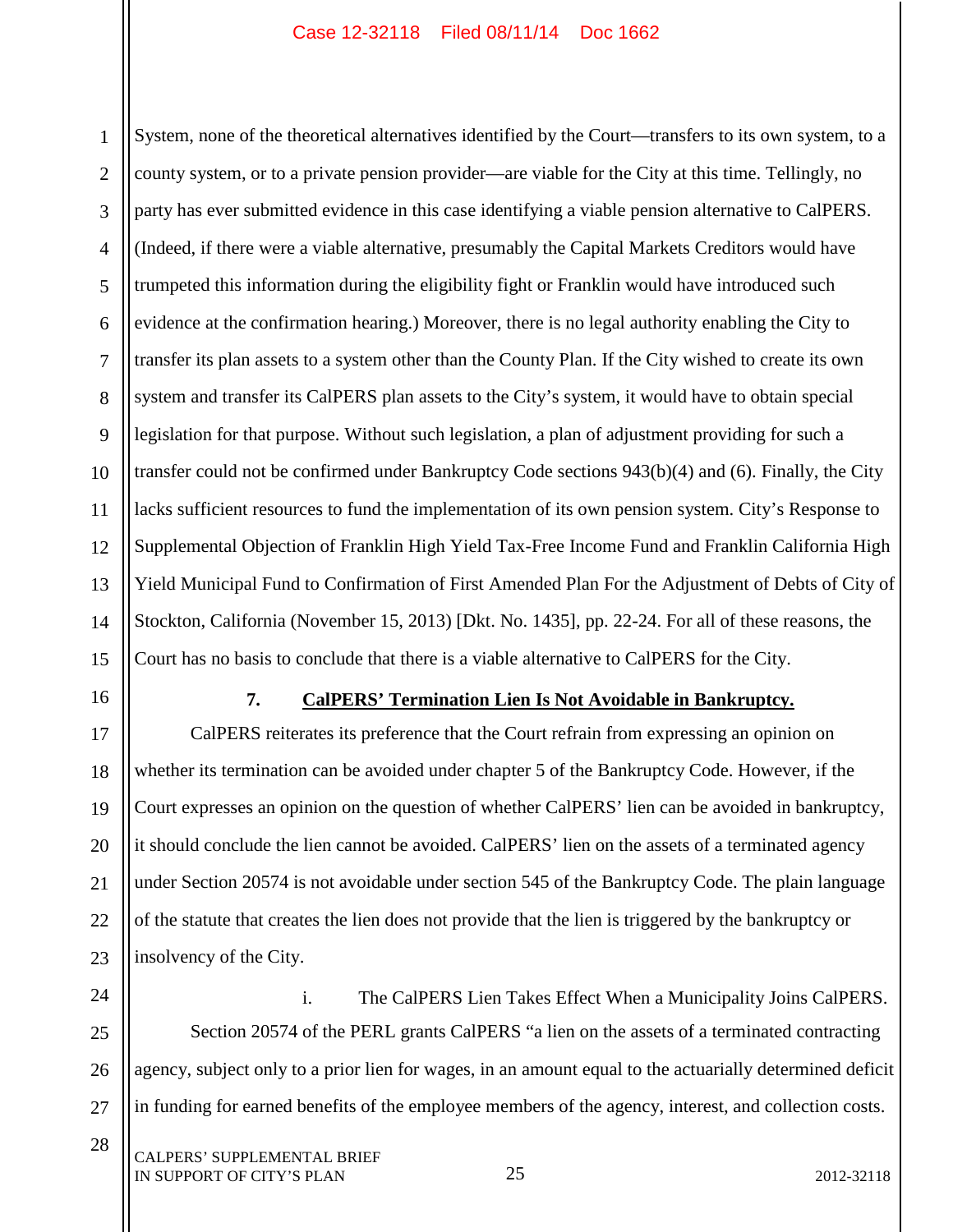1 2 3 4 5 6 The assets shall also be available to pay actual costs, including attorneys' fees, necessarily expended for collection of the lien." Cal. Gov. Code § 20574. The statute contains no language stating that the lien is triggered by the bankruptcy or insolvency of a contracting agency. The statute does not contain *any* triggering language. As discussed in detail below, given the lack of any triggering language in the statute, the most plausible reading is that CalPERS has a lien on the assets of a municipality as soon as the municipality joins CalPERS.

7 8 9 10 11 12 13 14 15 16 17 18 19 It is clear that one of the primary purposes of the statute is to ensure that the System is protected in the event of the bankruptcy of a contracting agency. Indeed, the legislative history contemplates that the lien is *effective* in bankruptcy. "The purpose [of the statute] is to secure the employees' retirement rights before the assets of the bankrupt agency are distributed to holders of materialmen and contractor's liens." A.B. 1648 Bill Analysis, Section 5. The statute cannot be interpreted in a manner contrary to this purpose. *Wirtz v. Bottle Blowers Ass'n*, 389 U.S. 463, 468 (1968) (stating that a "proper construction frequently requires consideration of [a statute's] wording against the background of its legislative history and in the light of the general objectives [the legislature] sought to achieve.") Reading the statute to mean that the lien is triggered upon the bankruptcy or insolvency of a contracting agency would run contrary to this purpose because a lien that would be triggered by the bankruptcy or insolvency of a contracting agency would be ineffective in bankruptcy pursuant to section 545(1) of the Bankruptcy Code, and the California Legislature would be presumed to know this.

20 21 22 23 24 25 26 Additional legislative history makes clear that the lien is not triggered by the bankruptcy or insolvency of a contracting agency. The statute is intended to grant a lien against "assets of public agencies who have terminated their membership in the system, *usually* as a result of agency dissolution and bankruptcy." Back-up Information on A.B. 1648, Section 4 (emphasis added). The history further states that the statute was enacted to address "[a] wide variety of fact situations," including dissolution, the transfer of functions to other agencies, and the consolidation of agencies. A.B. 1648 Bill Analysis, Section 5.

27 28

CALPERS' SUPPLEMENTAL BRIEF IN SUPPORT OF CITY'S PLAN 2012-32118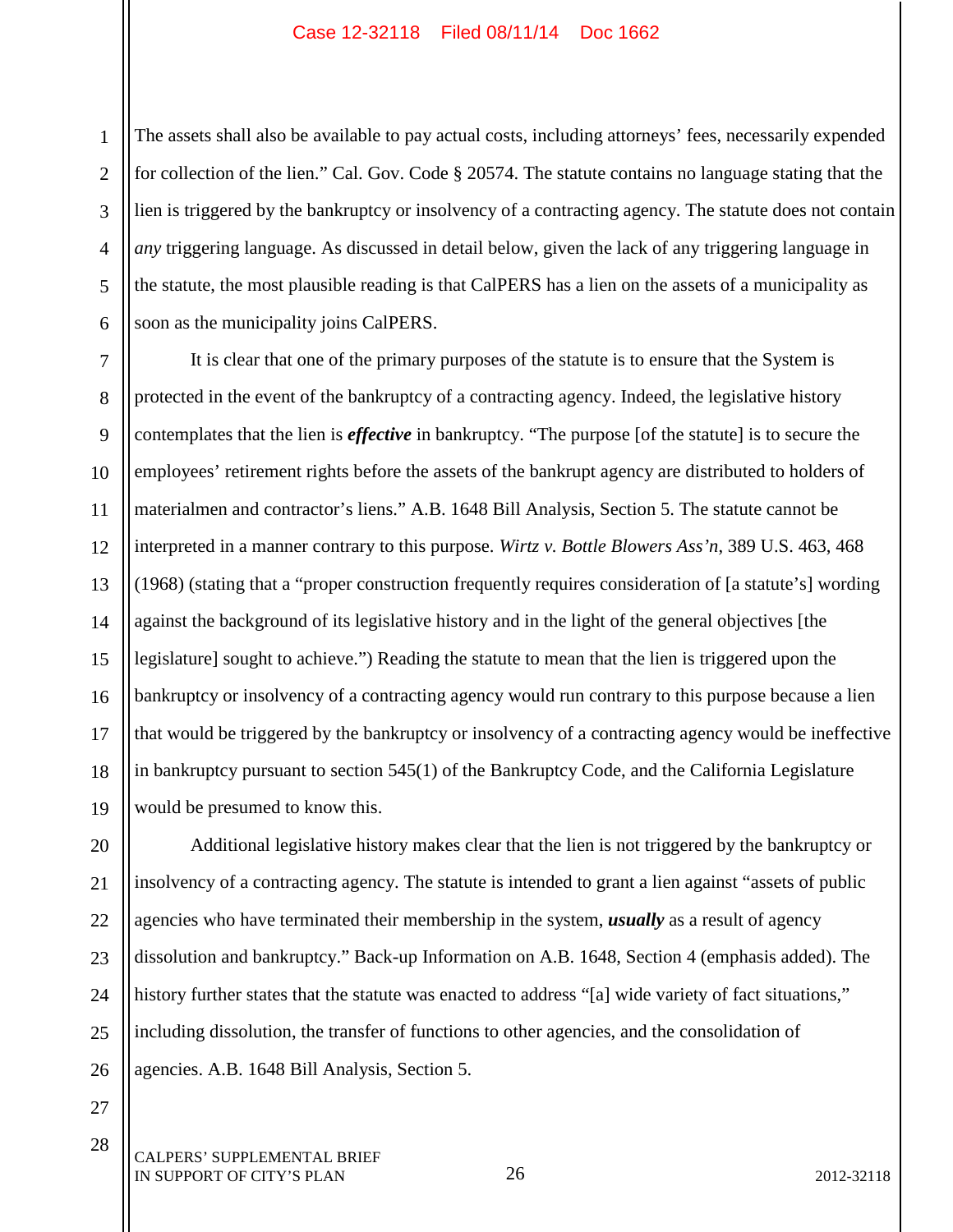| $\mathbf{1}$   | Moreover, the California Legislature intended that the lien arises <i>immediately</i> upon passage                                                                                                                                                                                                                                             |  |  |  |  |  |  |  |
|----------------|------------------------------------------------------------------------------------------------------------------------------------------------------------------------------------------------------------------------------------------------------------------------------------------------------------------------------------------------|--|--|--|--|--|--|--|
| $\overline{2}$ | of the statute because the Chaptered Law contained an "urgency clause," which stated:                                                                                                                                                                                                                                                          |  |  |  |  |  |  |  |
| 3              | This act is an urgency statute necessary for the immediate preservation of                                                                                                                                                                                                                                                                     |  |  |  |  |  |  |  |
| 4              | the public peace, health or safety within the meaning of Article IV of the<br>[California] Constitution and shall go into immediate effect. The facts<br>constitute necessity are: In the recent past, the Public Employees<br>Retirement System has experienced a number of contracting agency                                                |  |  |  |  |  |  |  |
| 5<br>6         |                                                                                                                                                                                                                                                                                                                                                |  |  |  |  |  |  |  |
| $\overline{7}$ | terminations and reformations. In order that the protection afforded by this<br>act to related members and beneficiaries may take effect at the earliest<br><i>possible time</i> , it is necessary that this act take effect immediately.<br>A.B. 1648 (emphasis added). Under California law, such declarations of urgency carry great weight |  |  |  |  |  |  |  |
| 8              |                                                                                                                                                                                                                                                                                                                                                |  |  |  |  |  |  |  |
| 9              |                                                                                                                                                                                                                                                                                                                                                |  |  |  |  |  |  |  |
| 10             | as to the legislative intent. See, e.g., People v. Camba, 50 Cal. Rptr. 2d 907, 911 (1996). <sup>20</sup> As a                                                                                                                                                                                                                                 |  |  |  |  |  |  |  |
| 11             | result, the statute "follow[s] traditional wisdom that retirement contributions are, in reality, deferred                                                                                                                                                                                                                                      |  |  |  |  |  |  |  |
|                | compensation, by establishing a lien against agency assets second only to wages." A.B. 1648 Bill                                                                                                                                                                                                                                               |  |  |  |  |  |  |  |
| 12             | Analysis, Section 5. A lien arising only upon termination of a contracting agency would not satisfy                                                                                                                                                                                                                                            |  |  |  |  |  |  |  |
| 13             | the stated urgency of the California legislature. Taken together, these statements of legislative history                                                                                                                                                                                                                                      |  |  |  |  |  |  |  |
| 14             | confirm that upon passage of the statute, participation in CalPERS, not termination, bankruptcy or                                                                                                                                                                                                                                             |  |  |  |  |  |  |  |
| 15             | insolvency, is the event that triggers the lien.                                                                                                                                                                                                                                                                                               |  |  |  |  |  |  |  |
| 16<br>17       | ii.<br>The CalPERS Lien is Not Avoidable Pursuant to Section 545 of the<br>Bankruptcy Code Because it Is Not Triggered by the Bankruptcy or<br>Insolvency of a Contracting Agency.                                                                                                                                                             |  |  |  |  |  |  |  |
| 18             | Applying section 545(1) of the Bankruptcy Code to the text of section 20574 of the PERL and                                                                                                                                                                                                                                                    |  |  |  |  |  |  |  |
| 19             | its legislative history shows that the lien is not avoidable pursuant to section $545(1)$ . Section $545(1)$                                                                                                                                                                                                                                   |  |  |  |  |  |  |  |
| 20             | of the Bankruptcy Code allows a chapter 9 debtor to avoid a statutory lien that "first becomes"                                                                                                                                                                                                                                                |  |  |  |  |  |  |  |
| 21             | effective against the debtor $(A)$ when a case under this title concerning the debtor is commenced;                                                                                                                                                                                                                                            |  |  |  |  |  |  |  |
| 22             | (D) when the debtor becomes insolvent; [or] (E) when the debtor's financial condition fails to meet a                                                                                                                                                                                                                                          |  |  |  |  |  |  |  |
| 23             | specified standard $\ldots$ " 11 U.S.C. § 545(1).                                                                                                                                                                                                                                                                                              |  |  |  |  |  |  |  |
| 24             |                                                                                                                                                                                                                                                                                                                                                |  |  |  |  |  |  |  |
| 25             |                                                                                                                                                                                                                                                                                                                                                |  |  |  |  |  |  |  |
| 26             | $^{20}$ Thus, this Court's suggestion that the California Legislature passed this law given concern about the<br>newly revamped chapter 9 is not supported by the California's Legislature's statement of purpose.<br>Hr'g Tr. 43:8-12, July 8, 2014.                                                                                          |  |  |  |  |  |  |  |
| 27             |                                                                                                                                                                                                                                                                                                                                                |  |  |  |  |  |  |  |
| 28             | CALPERS' SUPPLEMENTAL BRIEF<br>27<br>IN SUPPORT OF CITY'S PLAN<br>2012-32118                                                                                                                                                                                                                                                                   |  |  |  |  |  |  |  |

 $\parallel$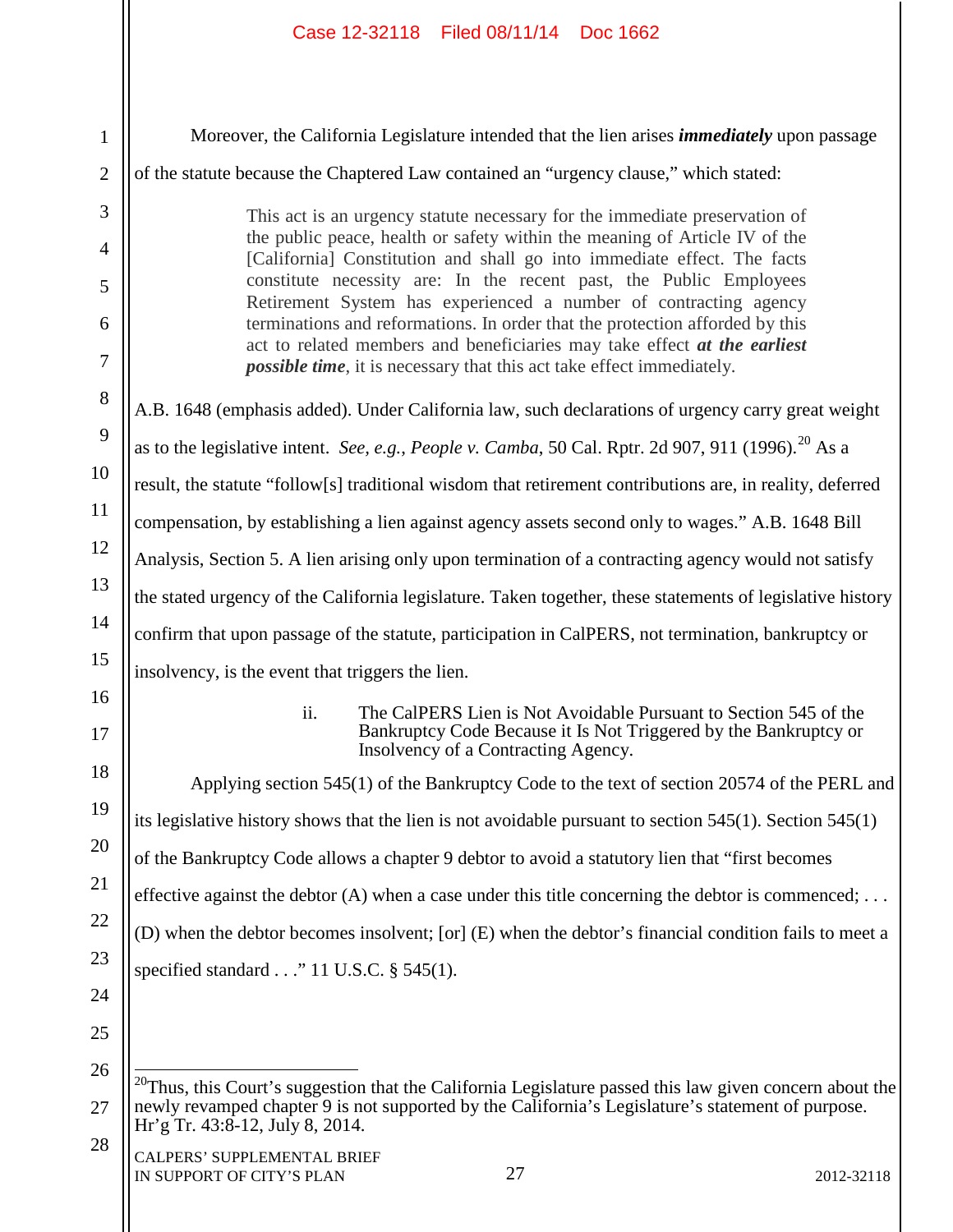1 3 4 5 6 7 8 9 10 "[S]ection 545(1) is not satisfied simply because a statutory lien attaches to the debtor's property when [it] is insolvent or after the occurrence of other events described in subsection (1). The requirement is met *only if the lien arises (i.e., is made effective) because of (i.e., due to) the debtor's insolvency or the happening of any of the other described events*." *In re Swafford*, 160 B.R. 246, 248 (Bankr. N.D. Ga. 1993) (emphasis added) (citation omitted), *abrogated on other grounds by*, *In re McNeal*, 735 F.3d 1263 (11th Cir. 2012); *see also In re Howard*, 43 B.R. 135, 139 (Bankr. D. Md. 1983) ("The trustee may utilize the avoidance power contained in  $\S$  545(1)(D) only when the statute provides for creation of the lien upon the contingency of the debtor's insolvency [and the] lien is unavoidable under  $\S 545(1)(E)$  because the [] lien statute does not require the debtor to meet a specified financial standard.") (citation omitted).

11 12 13 14 15 16 17 18 19 20 As discussed above, nothing in the statute or legislative history of section 20574 indicates that the lien is triggered by either the commencement of a chapter 9 case or the insolvency or financial condition of the debtor. Reading such requirement into the statute would run contrary to the stated purpose of the legislature in passing the statute. The event that triggers the lien is a contracting agency's participation in the CalPERS system. Thus, based on the language of section 545(1) and its accompanying case law, a lien arising under section 20574 of the PERL is not be avoidable under section 545(1) of the Bankruptcy Code. Even if the statute were to be read to be triggered upon the termination of a municipality's relationship with CalPERS, nothing in the statute or legislative history makes termination dependent on bankruptcy or insolvency and, thus, section 545(1) still does not apply.<sup>21</sup>

<sup>22</sup> 23 24 25 26 27 28 28 20574 of PERL is automatically perfected and does not set forth any perfection requirements. These<br>CALPERS' SUPPLEMENTAL BRIEF IN SUPPORT OF CITY'S PLAN 28 2012-32118  $21$ The lien statute here can be contrasted with other lien statutes which have requirements for perfection and thus can be avoided under section 545(2) if such requirements are not satisfied. *E.g.*, *In re Pierce*, 809 F.2d 1356, 1360 (8th Cir. 1987) (holding that attorneys' lien could be avoided under section 545(2) because under Minnesota law, "notice of a lien must be filed by the attorney in order for the lien to be effective against third parties."); *In re Cutty's-Gurnee, Inc.*, 133 B.R. 929, 932 (Bankr. N.D. Ill. 1991) (holding that mechanic's lien was avoidable under section 545(2) because claimant "had not perfected its lien [by filing suit] within the four month period required by" Illinois law); *In re McDonald*, 163 F. Supp. 951, 952 (E.D.N.Y. 1958) (holding that materialman's lien could be avoided under predecessor to section 545(2) because "creditor failed to meet the basic requirement of the statute in that he never filed a notice of lien."); *see also* Cal. Civ. Code § 8460 (stating that a mechanic's lien is valid under California law only if the "claimant . . . commence[s] an action to enforce a lien within 90 days after recordation of the claim of lien.") As discussed above, section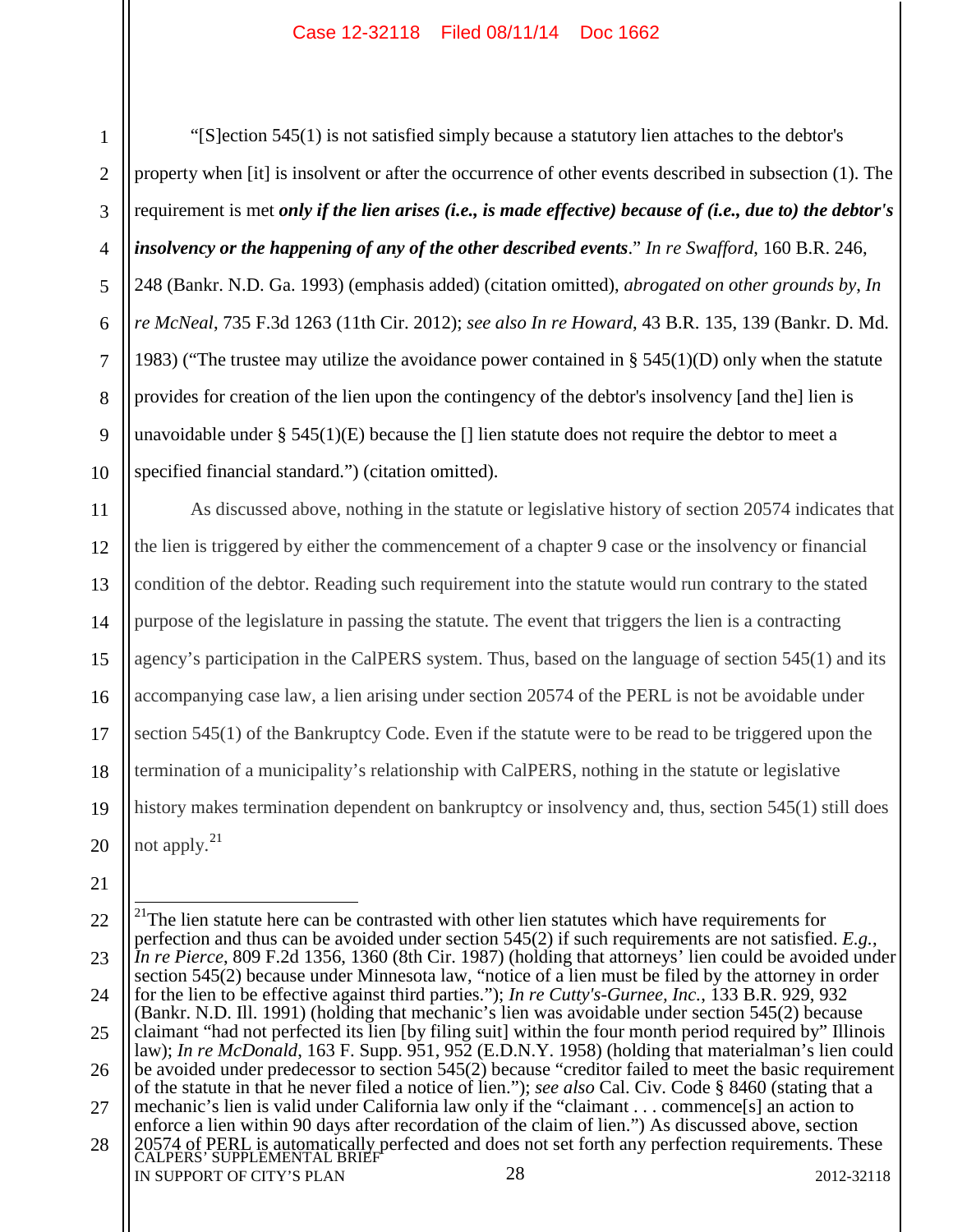# **B. The City's Relationship with CalPERS Cannot be Rejected In Bankruptcy.**

Again, CalPERS reiterates its preference that the Court refrain from expressing an opinion on the applicability of section 365 of the Bankruptcy Code to the CalPERS relationship. However, if the Court decides the question of whether the City's relationship with CalPERS may be rejected in bankruptcy, it should conclude that rejection of the CalPERS relationship is impossible. The City's relationship with CalPERS does not constitute an executory contract that is subject to rejection in bankruptcy. Moreover, section 20487 of the California Government Code, expressly prohibits rejection and forms part of the State's consent to the City's chapter 9. As a result, if the City ever attempts to reject its relationship with CalPERS, the City would become ineligible for relief under chapter 9.

#### **1. A City's Relationship with CalPERS Does Not Constitute an Executory Contract.**

A municipality's relationship with CalPERS does not constitute an executory contract within the meaning of section 365 of the Bankruptcy Code. The "contract" is not really a contract at all, but is instead primarily a statutory relationship, in particular as it relates to a city's obligations to continue to participate in the System. The "contract" is not of the same character as a commercial contract; rather it is an election into a statutory system of deferred compensation. *Jasper*, 164 Cal. App. 2d at 675 (1958). The PERL details the circumstances under which the relationship between an employer and CalPERS can be terminated and expressly prohibits rejection of any contract or agreement between a chapter 9 debtor and CalPERS outside of the termination provisions of the PERL. Cal. Gov. Code § 20487. Because a city's obligations to CalPERS are governed primarily by applicable State law and regulations, a city's relationship cannot be construed as a contract which can be treated under section 365 of the Bankruptcy Code.

 $\overline{a}$ mechanics' and attorneys' liens are the kinds of unperfected liens that § 545 are meant to avoid, not liens like the one held by CalPERS.

an executory contract under Section 365 of the Bankruptcy Code. Under the "Countryman" definition

Even if the relationship between a city and CalPERS was determined to be a contract, it is not

27 28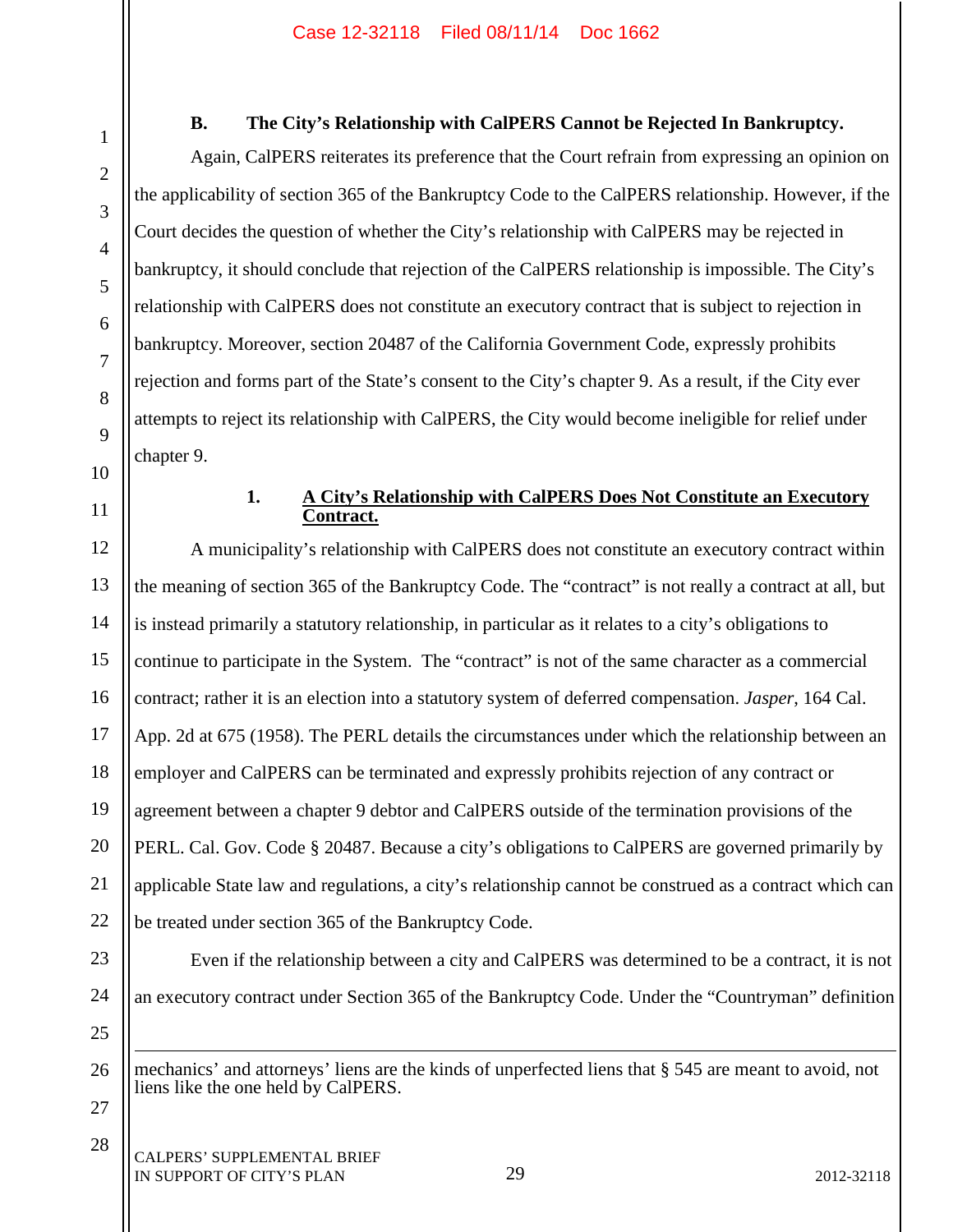1 2 3 4 5 6 7 8 9 10 11 of executory contracts employed by the Ninth Circuit, executory contracts are contracts where performance is due by both sides *and* where "the obligations of both parties are so far unperformed that the failure of either party to complete performance *would constitute a material breach and thus excuse performance of the other*." *Marcus & Millichap Inc. v. Munple, Ltd (In re Munple)*, 868 F.2d 1129, 1130 (9th Cir. 1989) (emphasis added). In determining whether a contract is executory therefore, courts must determine whether "either party's failure to perform its remaining obligations would give rise to a material breach and excuse performance." *In re Texscan Corp*., 976 F.2d 1269, 1272 (9th Cir. 1992). In *Texscan*, the debtor sought to reject an insurance premium contract. The Ninth Circuit held that while the debtor and its insurer had reciprocal obligations under the agreement, the contract was not executory because an Arizona state statute prohibited the insurer "from stopping performance, despite Texscan's inability to perform its obligation." *Id*. at 1273.

18 Here, CalPERS has a statutory duty under State law to administer pension benefits for members and retirees even in the event that a city fails to make its statutorily required contribution payments.<sup>22</sup> Even if a city attempts to reject the relationship, CalPERS must continue to, for example, invest the assets of the pension plans and pay benefits to retirees of the city. As was the case in *Texscan*, State law prohibits the nondebtor party, CalPERS, from failing to perform. Thus, a city's relationship with CalPERS, even if it were contractual in nature, is not an executory contract subject to rejection under the Bankruptcy Code.

19

12

13

14

15

16

17

# **2. Section 20487 of the PERL Expressly Prohibits Rejection.**

20 21 22 23 24 25 The PERL provides that "[n]otwithstanding any other provision of law, no contracting agency or public agency that becomes the subject of a case under the bankruptcy provisions of chapter 9 . . . shall reject any contract or agreement between that agency and the board pursuant to Section 365 [of the Bankruptcy Code] or any similar provision of law . . . ." Cal. Gov. Code § 20487. Any attempt by the City to reject its relationship with CalPERS through the City's bankruptcy would therefore violate State law. In enacting the section 20487, California has expressly chosen to control its municipalities

26

28

<sup>27</sup>  $22$ Note that, in the San Bernardino bankruptcy case, the city failed to make its employer contributions for an entire year following its bankruptcy filing, yet CalPERS continued to pay benefits without interruption or reduction.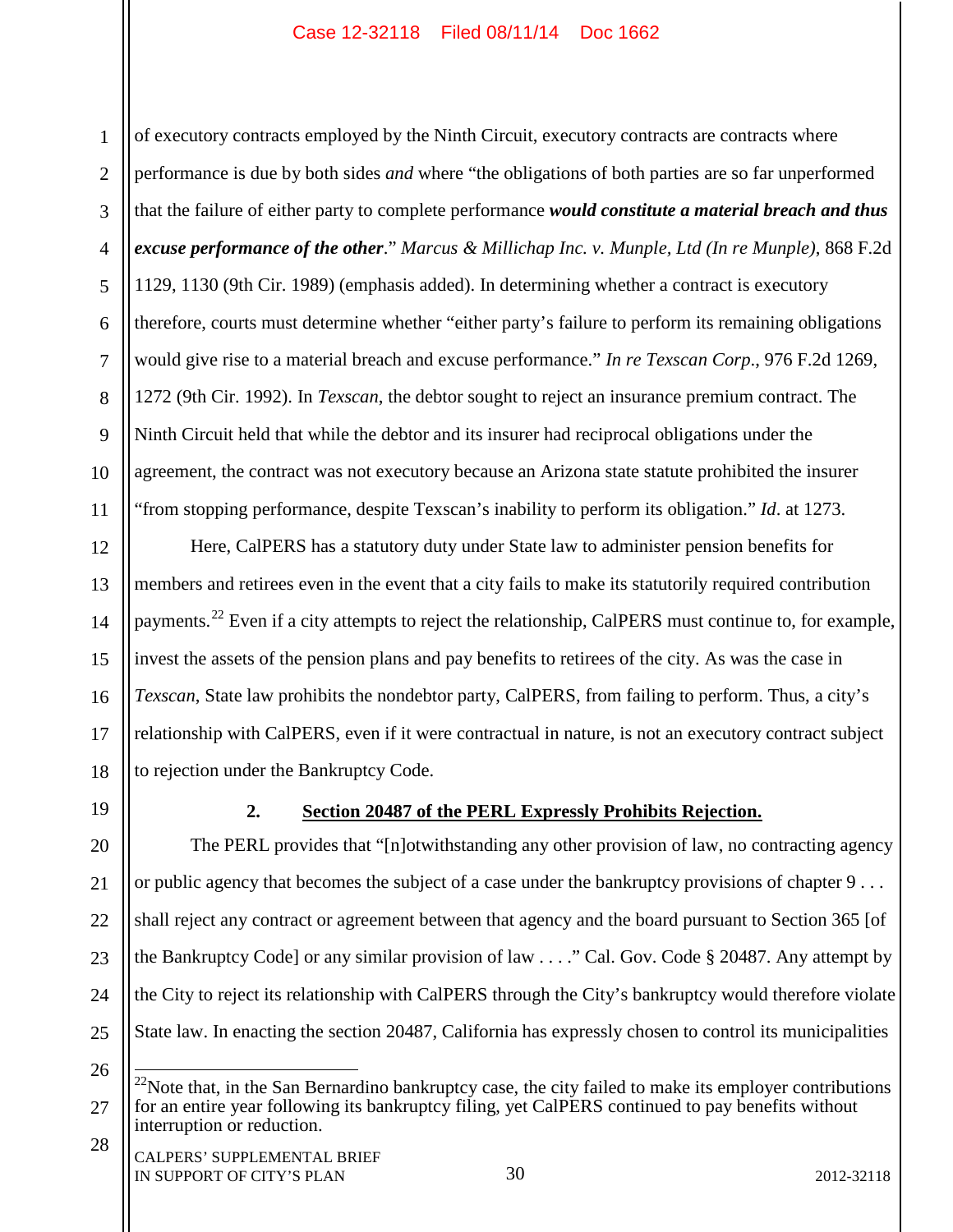1 2 3 4 5 6 7 in chapter 9. As explained in the Constitutional Brief, section 903 of the Code protects the statute from preemption and makes it clear that the State's control over a municipality, through section 20487, is not lost merely because such municipality is in bankruptcy. Even ignoring the effect of section 903, Congress did not intend for the Code to preempt State laws like section 20487. In CalPERS' Constitutional Brief, CalPERS sets forth in detail why no such Congressional intent to preempt can be found and why the presumption against preemption cannot be overcome with respect to section 20487.

8

9

10

11

12

13

14

15

16

17

18

19

20

21

22

23

24

25

26

27

28

# **3. Rejection Would Render a City Ineligible for Relief under Chapter 9.**

Section 20487 is part of the State's "consent" to a municipality's chapter 9 filing. As argued in greater detail in CalPERS' Constitutional Brief, the statute is a specific limitation that the State has placed on its political subdivisions' entry into chapter 9. Absent state consent, the Tenth Amendment bars a municipality from filing for bankruptcy.<sup>23</sup> Thus, were a city to attempt to reject its relationship with CalPERS, it would violate a specific condition the State has placed on its consent to a city's chapter 9 filing and, as a result, the city would no longer be eligible for relief in chapter 9.

# **C. Justiciability Doctrines Prevent this Court from Deciding Whether Pensions Can Be Impaired Under a Hypothetical Plan Proposed by a Hypothetical Debtor.**

CalPERS has consistently requested that the Court refrain from deciding hypothetical issues regarding pension impairment in chapter 9 or the enforceability of provisions of the PERL under a hypothetical chapter 9 case. The Court should not decide these issues because they are not presently justiciable under the circumstances of this case.

Under Article III, Section 2 of the United States Constitution, federal jurisdiction is limited to actual "cases" or "controversies," *Allen v. Wright*, 468 U.S. 737, 750 (1984); and Article III applies in bankruptcy courts. *In re Res. Tech. Corp.*, 624 F.3d 376, 382 (7th Cir. 2010). Justiciability is a threshold question that *must* be resolved in every federal proceeding before any party can claim relief. *City of Los Angeles v. Kern*, 581 F.3d 841, 845 (9th Cir. 2009) ("These limits are

 $^{23}$ A state's control over its political subdivisions is so strong that the legislative history of chapter 9 indicates that "withdrawal of State consent at *any time* will terminate the case[.]" H.R. REP. NO. 94- 686, at 8, *reprinted in* 1976 U.S.C.C.A.N. 539, 545 (emphasis added).

31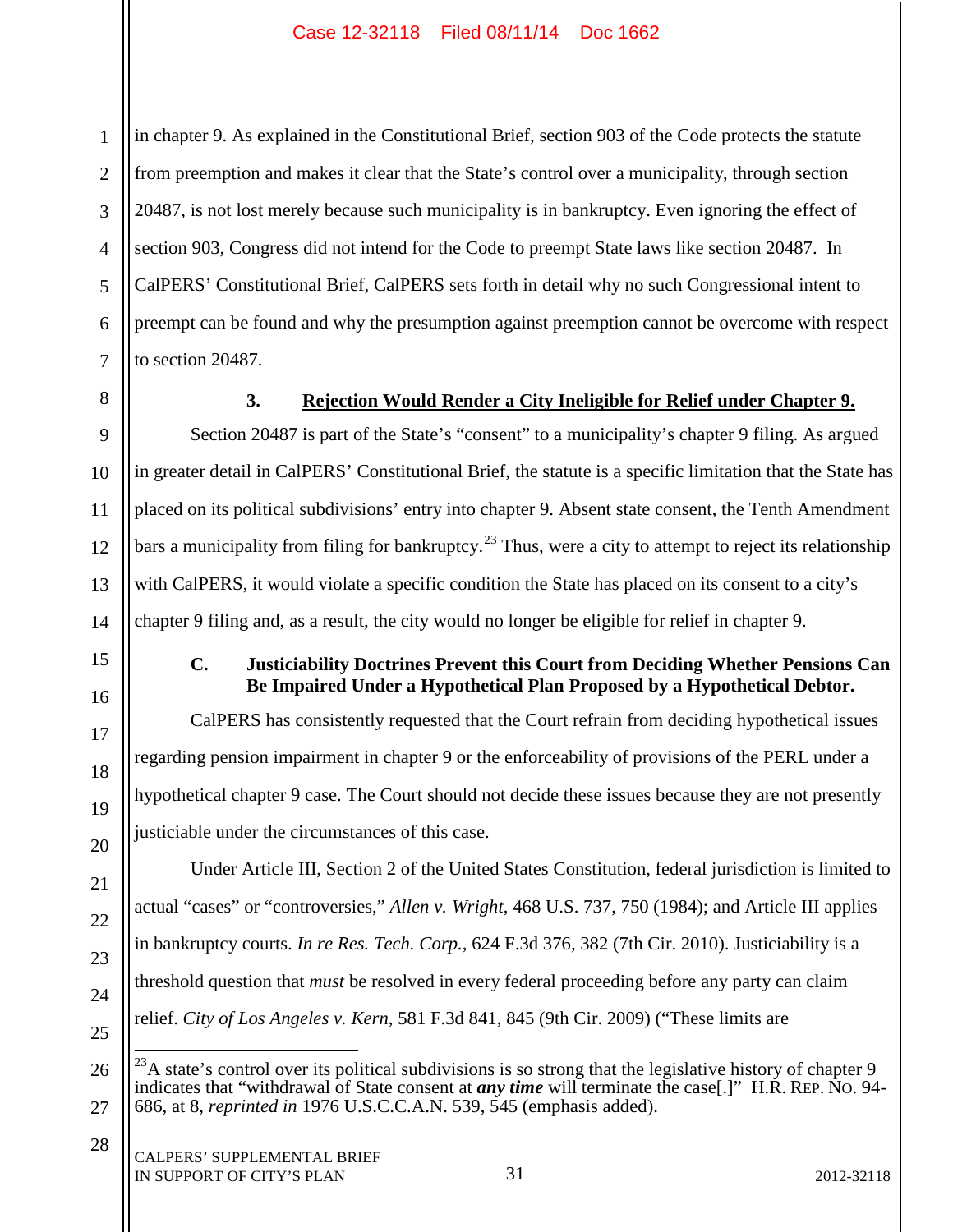1 2 3 4 5 jurisdictional: they cannot be waived by any party, and there is no question that a court can, and indeed must, resolve any doubts about this constitutional issue sua sponte."). Thus, this Court has an independent obligation to determine whether any party has, for example, Article III standing to challenge California Government Code sections 20487 and 20574, or whether any challenges to those laws are constitutionally ripe.

6 7 8 9 10 11 12 13 14 There are several constitutionally-based bars to this Court opining on the constitutionality of California statutes or on the question of pension impairment in general. *First*, no party has standing to challenge any of the California laws that this Court has suggested may be at issue or the issues of impairment of pensions in general. *Second*, whether or not certain California laws are or are not constitutional (*i.e.*, not preempted) is not ripe for adjudication. *Third*, even if any party could satisfy the requirements of Article III, the longstanding prohibition against the issuance of advisory opinions and the doctrine of avoiding constitutional questions mandates that this Court refrain from issuing any ruling on the constitutionality of any California laws or whether pensions can be impaired consistent with section 903 and the Tenth Amendment.<sup>24</sup>

15 16 17 18 19 20 21 22 23 24 Further, the applicable confirmation requirements in this case do not give the Court a basis to rule regarding CalPERS' relationship with the City. This Court does not have a legal basis to evaluate whether the plan is fair and equitable to, and does not discriminate unfairly against, Franklin. Section 1129(b)'s "unfair discrimination" and "fair and equitable" tests only apply "to each class of claims or interests that is impaired under, and has not accepted, the plan." 11 U.S.C. § 1129(b). Franklin's unsecured claims are in Class 12 of the Plan, which has voted to accept the plan. Declaration of Catherine Nownes-Whitaker Regarding Tabulation of Ballot Vote Accept or Reject First Amended Plan of Adjustment, p. 5 [Dkt. No. 1268]. Thus, Franklin cannot argue that the City's Plan fails to meet the "unfair discrimination" and "fair and equitable" tests set forth in section 1129(b) of the Bankruptcy Code with respect to Franklin's treatment under the Plan.

25

<sup>26</sup> 27 28  $^{24}$ CalPERS separately provides the Constitutional Brief, which provides briefing on the substantive constitutional, statutory and preemption principles relevant to any decision regarding a potential adjustment or impairment of CalPERS interests in chapter 9 to the extent that the Court remains convinced that it must opine about those questions.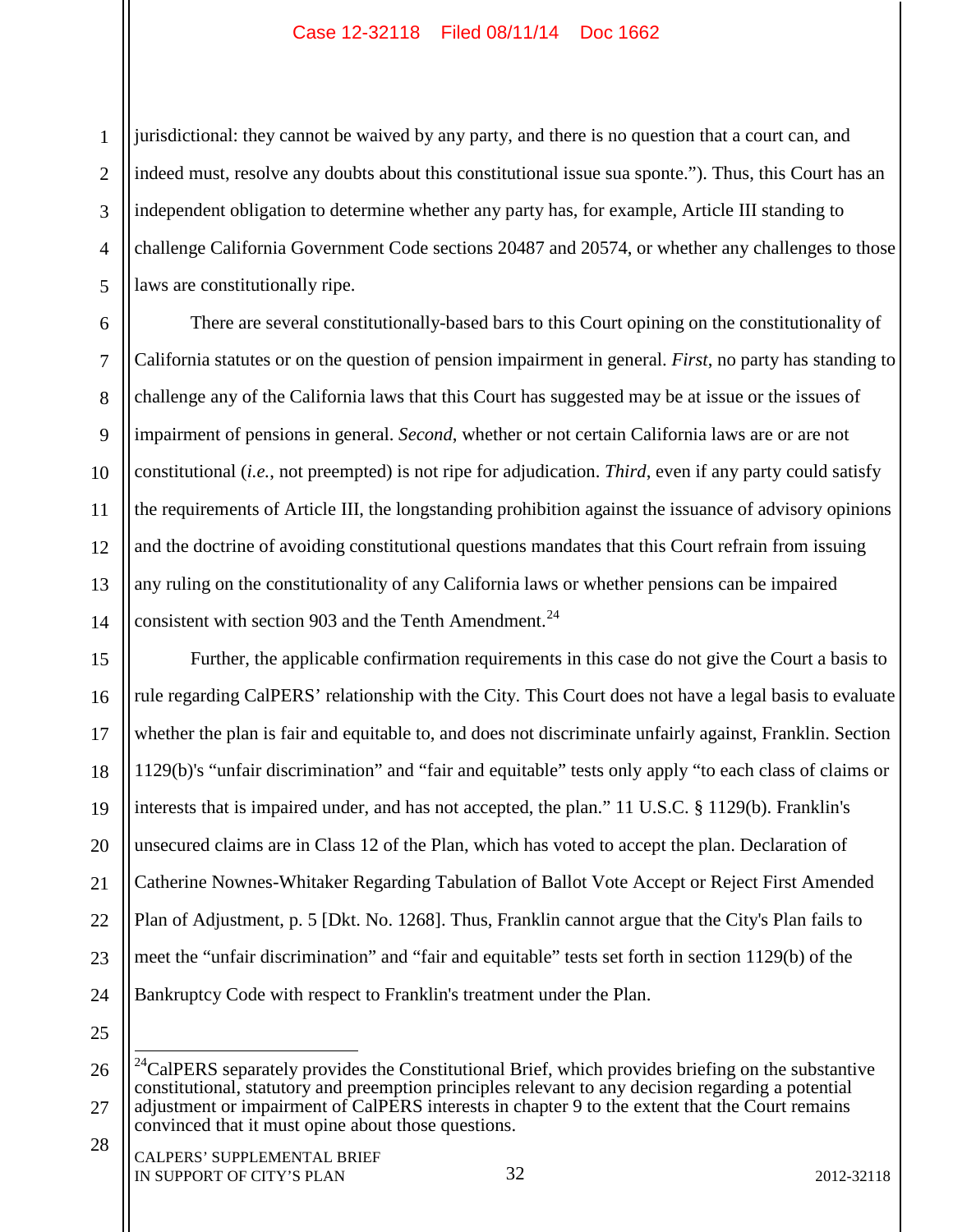1

2

3

5

6

7

8

9

10

The only applicable standard with respect to the treatment of Franklin is whether "the plan is in the best interests of creditors . . . ." 11 U.S.C.§ 943(b)(7). The best interests test serves "as a 'floor requiring a reasonable effort at payment of creditors by the municipal debtor." *In re Pierce Cnty. Hous. Auth*, 414 B.R. 702, 718 (B. W.D. Wash. 2009) (quoting *In re Mount Carbon Metro. Dist.*, 242 B.R. 18, 34 (Bankr. D. Colo. 1999). Under the best interests test, the court is "simply require[d] . . . to make a determination of whether or not the plan as proposed is better than the alternatives." *In re Sanitary & Improvement Dist. No. 7*, 98 B.R. 970, 974 (Bankr. D. Neb. 1989). In a chapter 9 case, because "creditors cannot propose a plan; cannot convert to Chapter 7; cannot have a trustee appointed; and cannot force a sale of municipal assets under state law, their only alternative to a debtor's plan is dismissal." *Mount Carbon*, 242 B.R. at 34.

11 12 13 14 15 16 Thus, the Bankruptcy Code neither permits nor allows the Court to consider hypothetical alternative plan treatments when deciding whether to confirm the City's Plan. Further, dismissing the case would not benefit Franklin. If the City were to terminate its relationship with CalPERS, the resulting secured termination claim of approximately \$1.6 billion would swamp all other claims, including Franklin's, and, given the City's limited resources, any payment to Franklin would likely be no better, and likely worse, than under the Plan.

17 18 19 20 21 22 23 24 25 26 In practical terms, any decision on the question of the impairment of pensions has the potential to impact the State of California as a whole. Current employees rely on their pensions to plan for the future and retirees rely on pensions to survive. Pensions secure financial futures and help the State and its local subdivisions recruit and retain valuable public servants. Putting a cloud over public pensions only invites worry and uncertainty about the security of those pensions. The practical implications of rendering a decision regarding the intersection of chapter 9 and public pensions counsels against making decisions in the abstract. Because the City's Plan is not predicated on an impairment of pensions, and because there is no evidence regarding a feasible alternate plan or the cost of such plan, CalPERS respectfully requests that this Court refrain from making any comments or decisions on the matter.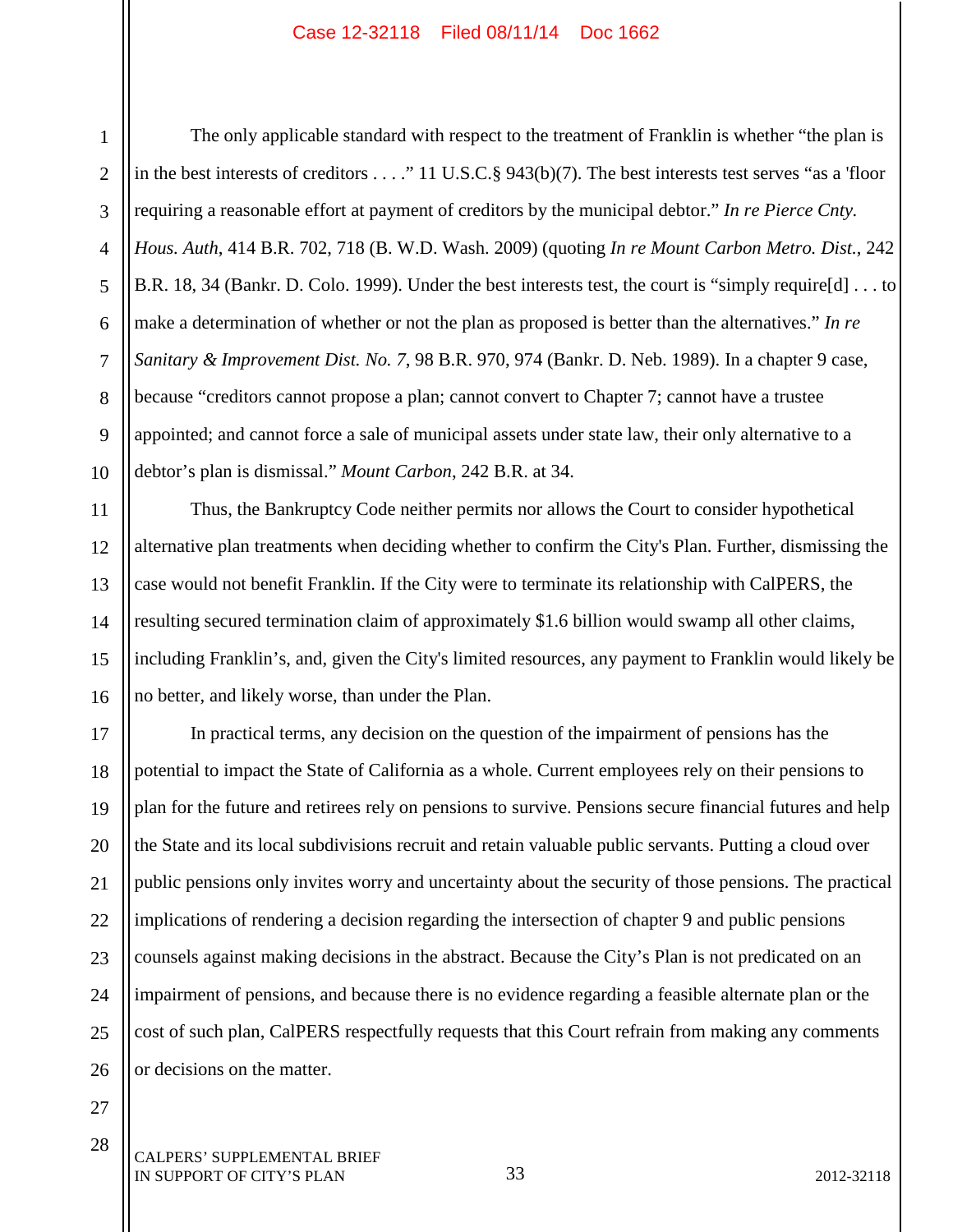1 2 3 4 5 6 7 8 9 10 11 If the Court concludes that, in order to apply the best interests test, it must consider hypothetical alternate plans, the Court would not merely need to determine that pensions can be modified, but it *would also have to determine whether modification of pensions would result in a higher payment to Franklin*. In order to do that, the Court would need to look at the costs related to alternatives to CalPERS and determine that there is an alternative that would allow the City to attract employees at a lower expense than CalPERS. There is no evidence before the Court that would allow it to make such a determination. Further, the Court would need to determine the effect on recruiting and retention of any modification of pensions (in other words, once the City modifies pensions, it may have difficulty attracting and retaining employees because, having modified pensions once, employees may fear their pensions could be modified again). Again, there is no evidence before the Court to make such a determination.

12

13

14

15

16

17

18

19

20

# **1. No Party Can Establish Standing.**

To establish Article III standing, a "litigant must prove that [1] he has suffered a concrete and particularized injury [2] that is fairly traceable to the challenged conduct, [3] and is likely to be redressed by a favorable judicial decision." *Hollingsworth v. Perry*, 133 S. Ct. 2652, 2661 (2013) (citing *Lujan v. Defenders of Wildlife*, 504 U.S. 555, 560-61 (1992)); *see also DaimlerChrysler Corp. v. Cuno*, 547 U.S. 332, 341 (2006) ("If a dispute is not a proper case or controversy, the courts have no business deciding it, or expounding on the law in the course of doing so."). Article III standing must be present at every stage of the litigation, *Hollingsworth*, 133 S. Ct. at 2661, and the burden of establishing standing rests with either the City or Franklin. *Cuno*, 547 U.S. at 342.

21 22 23 24 Injury in Fact. "The injury in fact must constitute an invasion of a legally protected interest which is (a) concrete and particularized, and (b) actual or imminent, not conjectural or hypothetical." *Lopez v. Candaele*, 630 F.3d 775, 785 (9th Cir. 2010) (quotations omitted). Generalized grievances will not suffice. *Hollingsworth*, 133 S. Ct. at 2662.<sup>25</sup> No party in this case can establish an injury in

<sup>26</sup> <sup>25</sup>This Court has suggested that it needs to scrutinize the City's plan even more so than under other chapters of the Code because there are numerous other interests that are not before this Court. Hr'g Tr. 169:10-170:13, May 12, 2014. This view is unsupported by any language in the Code and is akin to a "generalized grievance" on behalf of all non-represented citizens of Stockton in this case. Thus,

<sup>27</sup> if a *party* were to make this claim, it would be clear under established Supreme Court precedent that

<sup>28</sup> 34 standing would not exist. *See, e.g., Lujan*, 504 U.S. at 573-74 ("A litigant raising only a generally CALPERS' SUPPLEMENTAL BRIEF IN SUPPORT OF CITY'S PLAN 2012-32118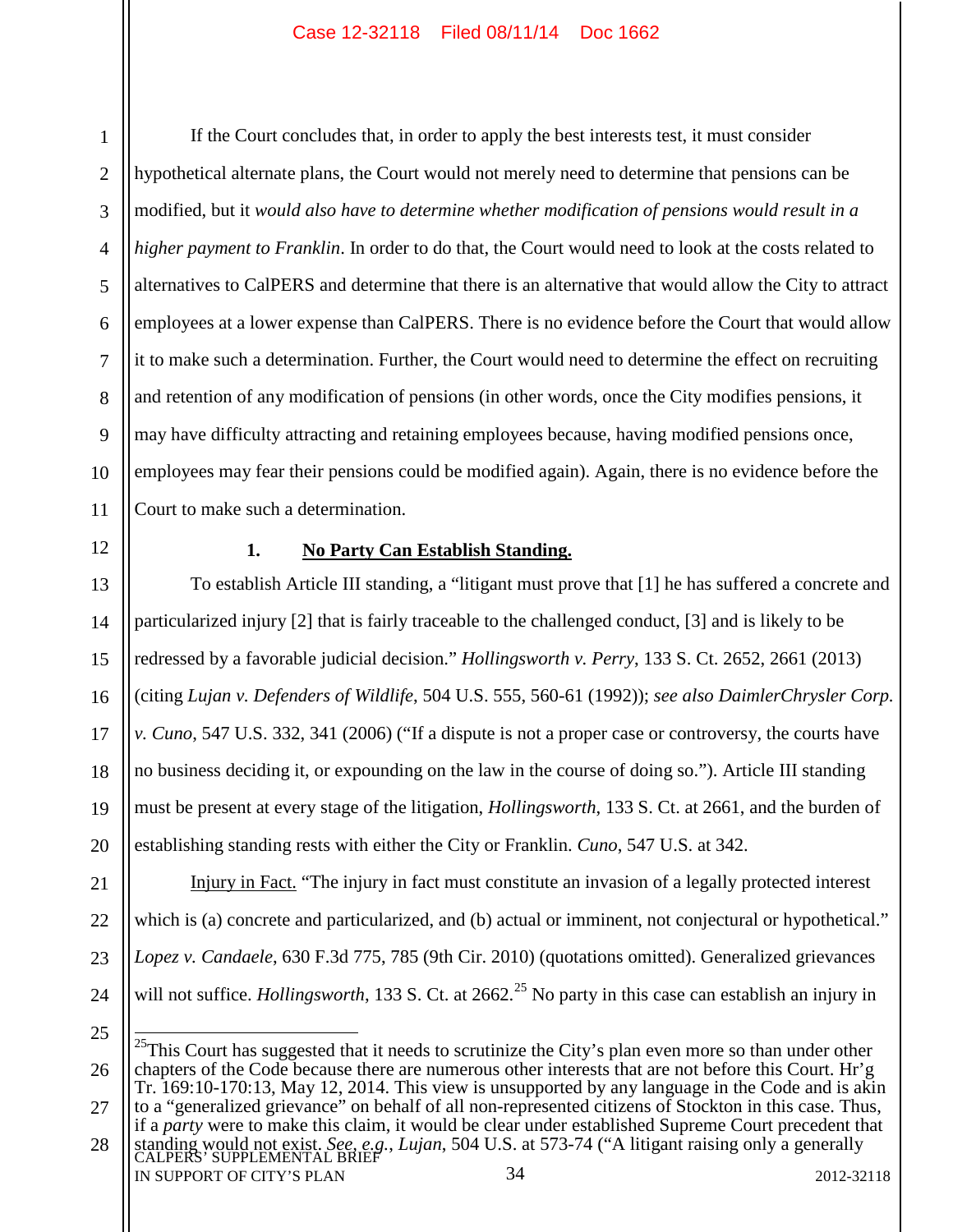1 2 fact sufficient to satisfy Article III as a basis to challenge the validity of certain provisions of the PERL.

3 4 5 6 7 8 9 10 11 12 13 14 With respect to the City, it is clear it does not have any injury in fact because the City has maintained all along that it has no intention of impairing its relationship with CalPERS. There is no evidence suggesting, let alone establishing, that Stockton chose not to impair its relationship with CalPERS because Stockton lacked the authority to do so under section 20487 or because it believed section 20574 created an enforceable lien. Rather, the City has been steadfast in its position: impairing its relationship with CalPERS would be catastrophic to the City's economic recovery because it would cause a mass exodus of qualified police and other employees essential to the City's successful reorganization. As counsel for the City said during Closing Arguments, the decision not to impair pensions rests on "the City's concern [ ] about its current employees and retaining its current employees and retaining a City that people will want to live in." Hr'g Tr. 220:22-24, June 4, 2014. The City has never claimed an injury in fact regarding enforceability of the PERL or hypothetical pension impairment in chapter 9 sufficient to satisfy Article III's standing requirements.

15 16 17 18 19 20 21 Franklin cannot demonstrate any injury in fact for Article III purposes either. Any claimed injury caused by the application of California laws, section 903 or the Tenth Amendment, would be purely hypothetical and conjectural unless and until the City takes the position that it is not impairing CalPERS *because* it is legally precluded from doing so. Even then, Franklin would lack standing to challenge the propriety of sections 20487 and 20574 of the PERL unless and until CalPERS invoked either statute. Until that point, those statutes are not at issue in this case and Franklin has not suffered any injury in fact.

22 23

26

24 25 In addition, it is no answer to say that because Franklin has standing to challenge the City's plan, which has not proposed to impair pensions, that Franklin also has standing to raise the issue of whether section 20487 is preempted or whether section 20574 creates a valid lien. As the Supreme Court recognized: "our standing cases confirm that a plaintiff must demonstrate standing for each

27 28  $\overline{a}$ available grievance about government—claiming only harm to his and every citizen's interest in proper application and laws, and seeking relief that no more directly and tangibly benefits him that it does the public at large—does not state an Article III case or controversy.")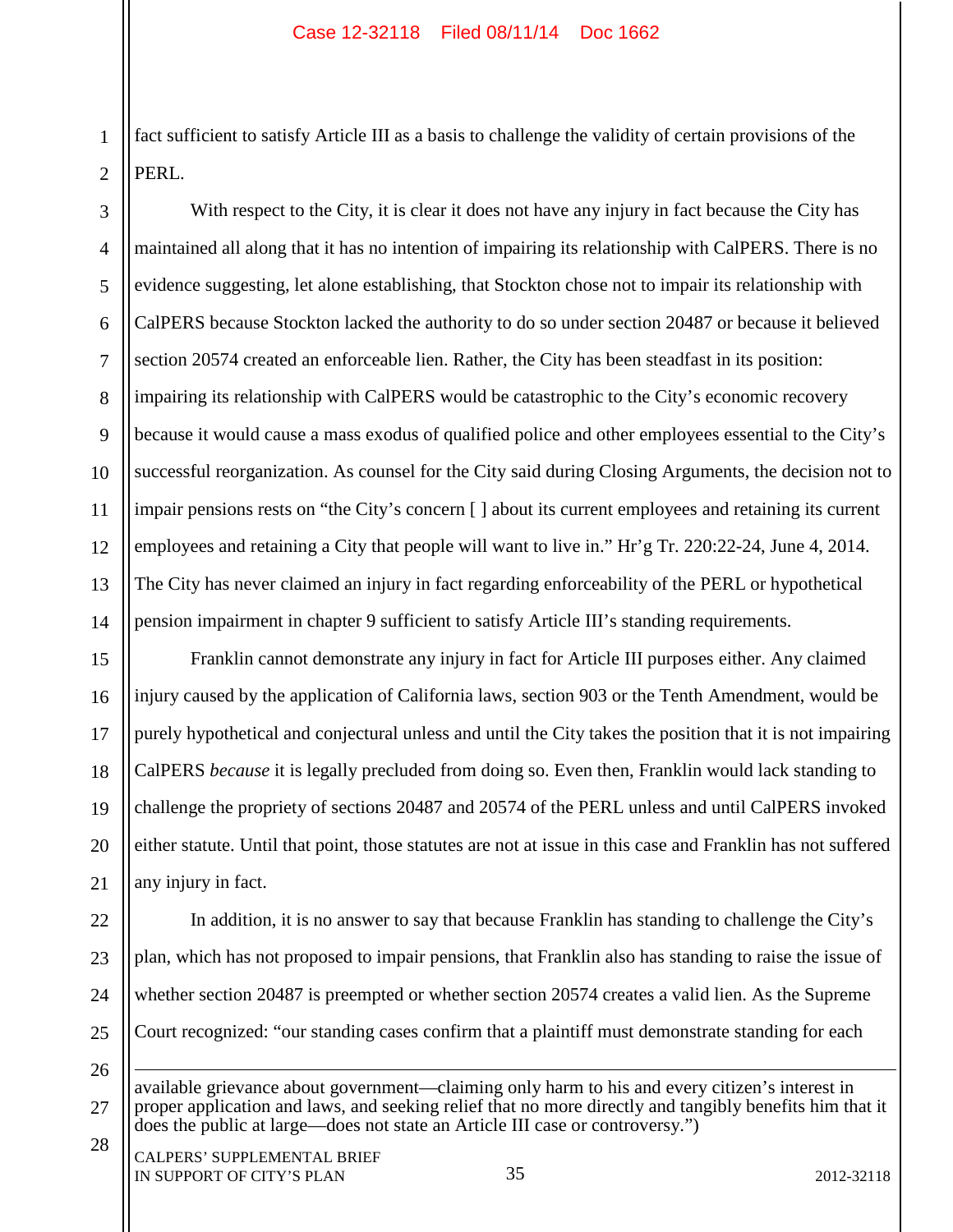1 2 3 4 claim he seeks to press." *Cuno*, 547 U.S. at 352 (citing cases). In other words, Franklin would need to show it has been injured by sections 20487 or 20574. This it obviously cannot do given that the City has not invoked either of those statutes as the reason for why it made the sound business decision not to disturb its long-standing relationship with CalPERS.

Fairly Traceable and Redressable. Even if Franklin could satisfy the injury in fact requirement,<sup>26</sup> any claim of injury (*i.e.*, not enough money for Franklin) is not fairly traceable to any California statute or to pension impairment in general. Likewise, Franklin could not show that a ruling in its favor would redress its claimed injury.

9 10 11 12 13 14 15 16 17 18 19 It is pure speculation to assume that, if this Court determined that certain California statutes were unconstitutional and that the City could impair its obligations to CalPERS, that the City would actually propose a plan seeking to impair CalPERS. Thus, these factors are not met. *See, e.g.*, *Clapper v. Amnesty Int'l USA*, 133 S. Ct. 1138, 1148-1149 (2013) at 1148-49 (rejecting speculative theory of traceability); *see also Worth v. Seldin*, 422 U.S. 490, 505-06 (1975); *Simon v. E. Ky. Welfare Rights Org.*, 426 U.S. 26, 45-46 (1976). Indeed, there is no evidence in this record, and no specific facts alleged, to prove that the City's decision not to impair pensions rested on anything but a concern relating to the ability of the City to retain and recruit valuable public servants. Any suggestion that the City has somehow failed to "take on" pensions because of various California statutes or the Tenth Amendment is not supported by the record. Thus, Franklin cannot satisfy the requirement of proving an injury in fact to establish Article III standing.

20

5

6

7

8

# **2. Ripeness Does Not Exist.**

21 22 23 24 25 "A claim is not ripe for adjudication if it rests upon contingent future events that may not occur as anticipated, or indeed may not occur at all." *Texas v. United States*, 523 U.S. 296, 300 (1998) (quotation omitted). "[R]ipeness is peculiarly a question of timing, designed to prevent the courts, through avoidance of premature adjudication, from entangling themselves in abstract disagreements." *Thomas v. Anchorage Equal Rights Comm'n*, 220 F.3d 1134, 1138 (9th Cir. 2000)

26

28

<sup>27</sup>  $^{26}$ By not including the City in this portion of the argument, CalPERS does not concede that the City could establish either of these constitutional requirements for Article III standing under the current facts and circumstances.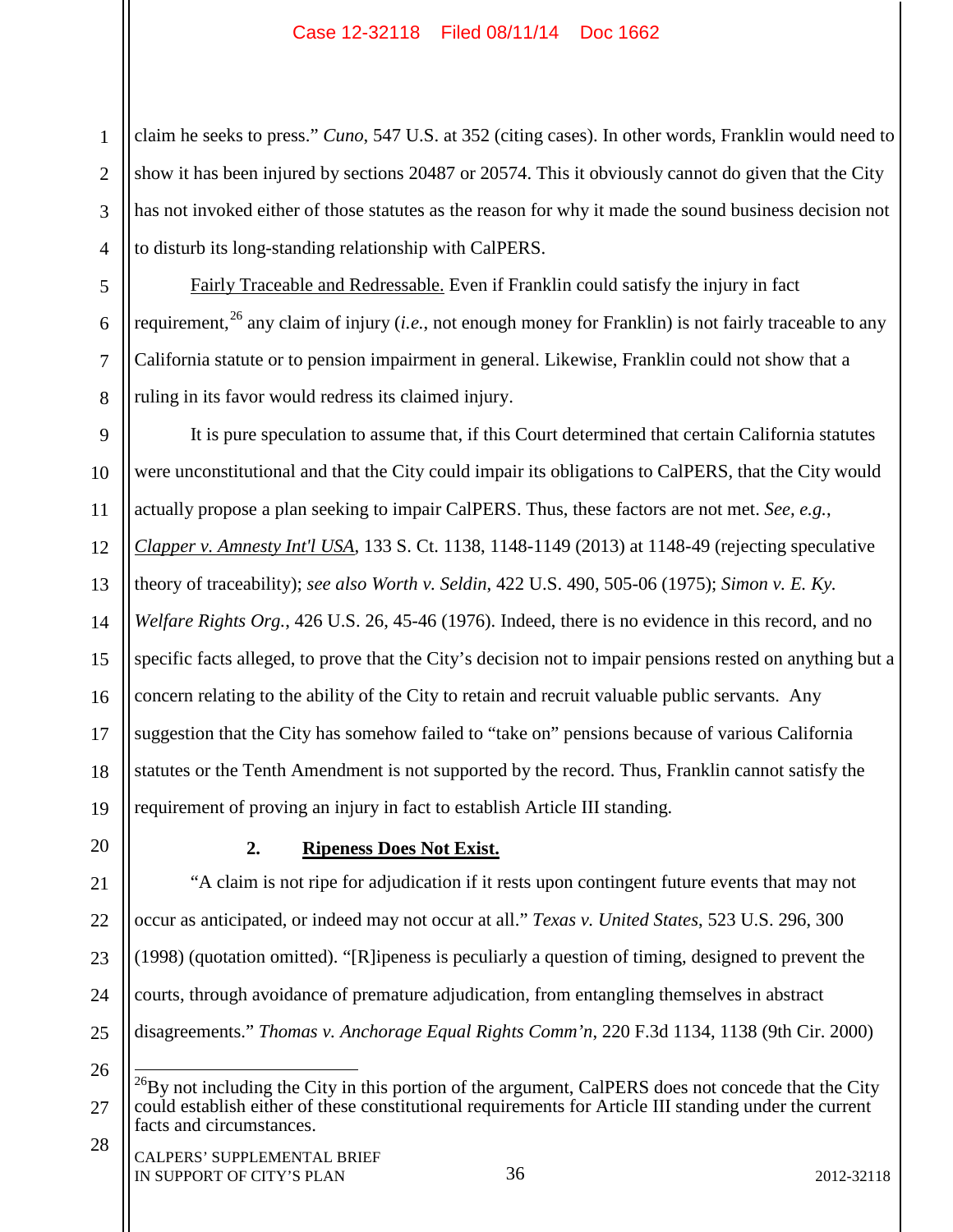1 2 3 4 5 6 7 8 9 10 11 12 13 14 15 16 17 18 19 20 21 22 23 24 25 26 27 28 (en banc) (quotations & citations omitted). Ripeness "is drawn both from Article III limitations on judicial power and from prudential reasons for refusing to exercise jurisdiction." *Reno v. Catholic Soc. Servs., Inc.*, 509 U.S. 43, 57 n.18 (1993). Here, no party can claim the "CalPERS issues" are constitutionally ripe. In assessing the constitutional component of ripeness, courts must consider three factors: (1) whether the party challenging a law faces "a realistic danger of sustaining direct injury as result of the statute's operation or enforcement;" (2) whether there is a specific threat of enforcement of the challenged law; and, (3) the history of the enforcement of the law in question. *Thomas*, 220 F.3d at 1139-41. In applying these three factors to a challenge to two laws that prohibited rental discrimination on the basis of marital status, the Ninth Circuit concluded that the challenge was not ripe because: Considering the applicable factors, we hold that any threat of enforcement or prosecution against the landlords in this case—though theoretically possible—is not reasonable or imminent. The asserted threat is wholly contingent upon the occurrence of unforeseeable events: whether the landlords retain their rental properties; whether an unmarried couple will seek to lease available property; whether the couple, having been denied tenancy, will file a complaint or communicate the alleged discrimination to the enforcement agencies; and whether the enforcement agencies will decide to prosecute. The landlords do not at this time confront a realistic danger of sustaining a direct injury as a result of the statute's operation or enforcement, and thus this dispute is not justiciable, because it is not ripe for court review. *Id.* at 1141 (citations & quotations omitted). Like the landlords' challenge in *Thomas*, the issue of whether certain California laws are constitutional under the Supremacy Clause or whether pensions can be impaired generally or whether specific provisions of the PERL are enforceable in a hypothetical chapter 9 case is not constitutionally ripe because that conclusion necessarily rests on a series of unsupported premises. No party can show any threat of enforcement of the statutes at issue, given the City has not proposed any plan seeking to impair CalPERS, nor has the City sought to terminate its relationship with CalPERS. As such, neither of the California laws in question has actually been invoked. Thus, while it remains a theoretical possibility that those laws may be invoked in the future, such a possibility is insufficient to establish constitutional ripeness. Like the landlords' challenge in *Thomas*, any concern on the part of Franklin (or this Court or the City) about the invocation of these California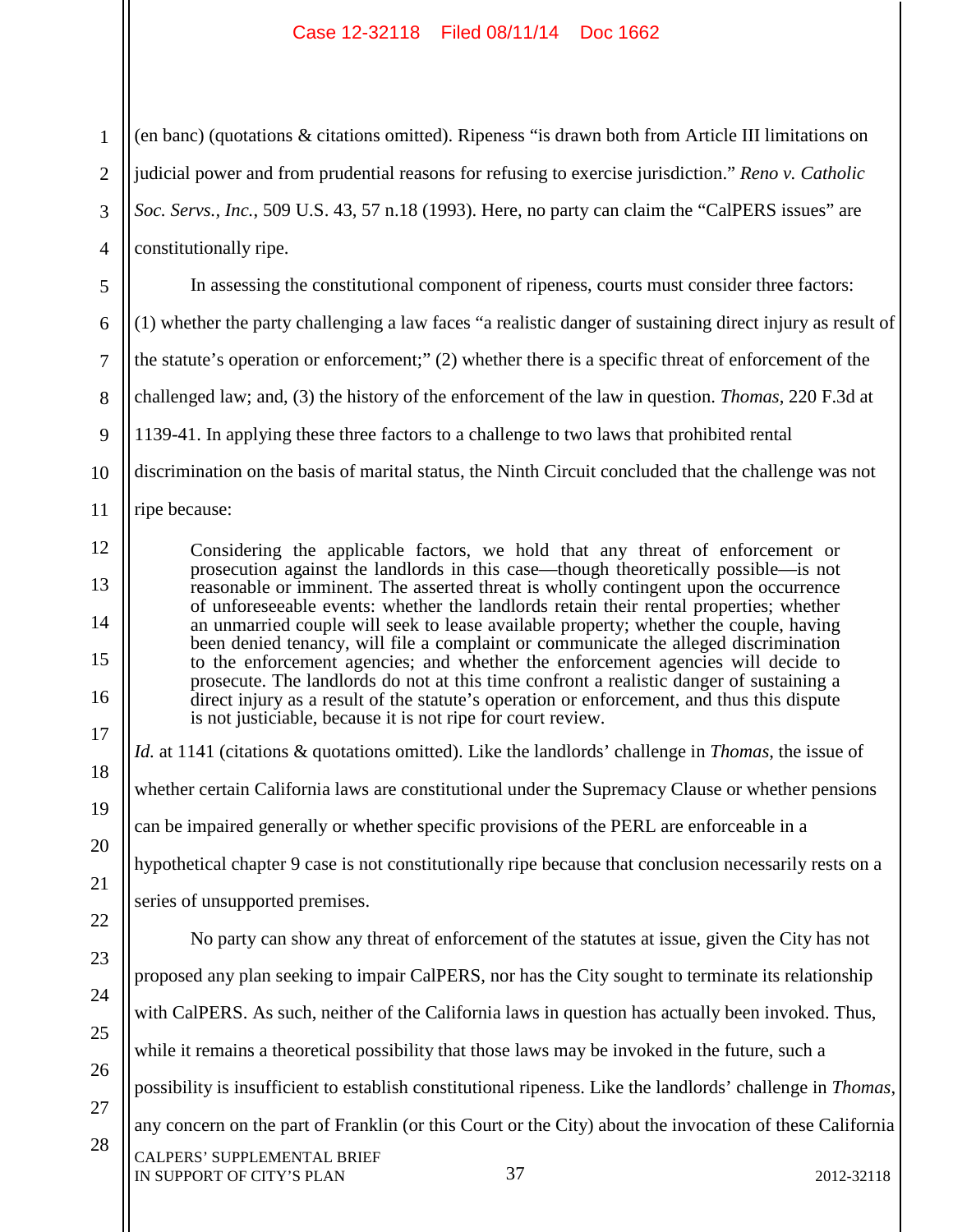1 2 3 4 5 6 laws is based "upon the occurrence of unforeseeable events;" namely, what the City would actually do if the Court sent the City back to the drawing board. Finally, no party can claim any "realistic danger" by virtue of these California laws being on the books because given the facts and circumstances of this case, CalPERS has not affirmatively invoked the California law prohibiting rejection nor has it asserted any statutory lien. The reason for this is simple: neither of those laws is truly at issue in this case.

7 8 9 10 11 12 13 14 15 16 17 18 Even if the Court were to conclude the claims were constitutionally ripe, the "CalPERS issues" are not constitutionally ripe because of prudential reasons. In assessing the prudential components of ripeness, courts are "guided by two overarching considerations: 'the fitness of the issues for judicial decision and the hardship to the parties of withholding court consideration.'" *Thomas*, 220 F.3d at 1141 (quoting *Abbott Laboratories v. Gardner*, 387 U.S. 136, 149 (1967)). In noting that it would "decline to exercise jurisdiction under the prudential component of the ripeness doctrine," the Ninth Circuit noted that "[a] concrete factual situation is necessary to delineate the boundaries of what conduct the government may or may not regulate." *Thomas*, 220 F.3d at 1141 (quotation omitted). In so holding, the *en banc* court noted: "This case is a classic one for invoking the maxim that we do not decide 'constitutional questions in a vacuum.'" *Id.* (citing *American-Arab Anti-Discrimination Comm. v. Thornburgh*, 970 F.2d 501, 511 (9th Cir. 1992) (quoting *W.E.B. DuBois Clubs of America v. Clark*, 389 U.S. 309, 312 (1967) (per curiam)).

19 20 21 22 23 24 25 26 Here, the City has not proposed a plan seeking to impair CalPERS. Consequently, no "concrete factual situation" exists. For example, the City has not proposed a plan terminating its relationship with CalPERS and further proposing to pay CalPERS anything short of the full termination payment required by California law. Moreover, whether a creature of the State of California can, in a manner consistent with section 903 and the Tenth Amendment, use the federal courts to ignore applicable State laws is an important constitutional question that, as both the Supreme Court and the Ninth Circuit have recognized, should not be decided "in a vacuum." Accordingly, these issues are not fit for review. *See, e.g.*, *Texas*, 523 U.S. at 300 (issues not fit for

27 28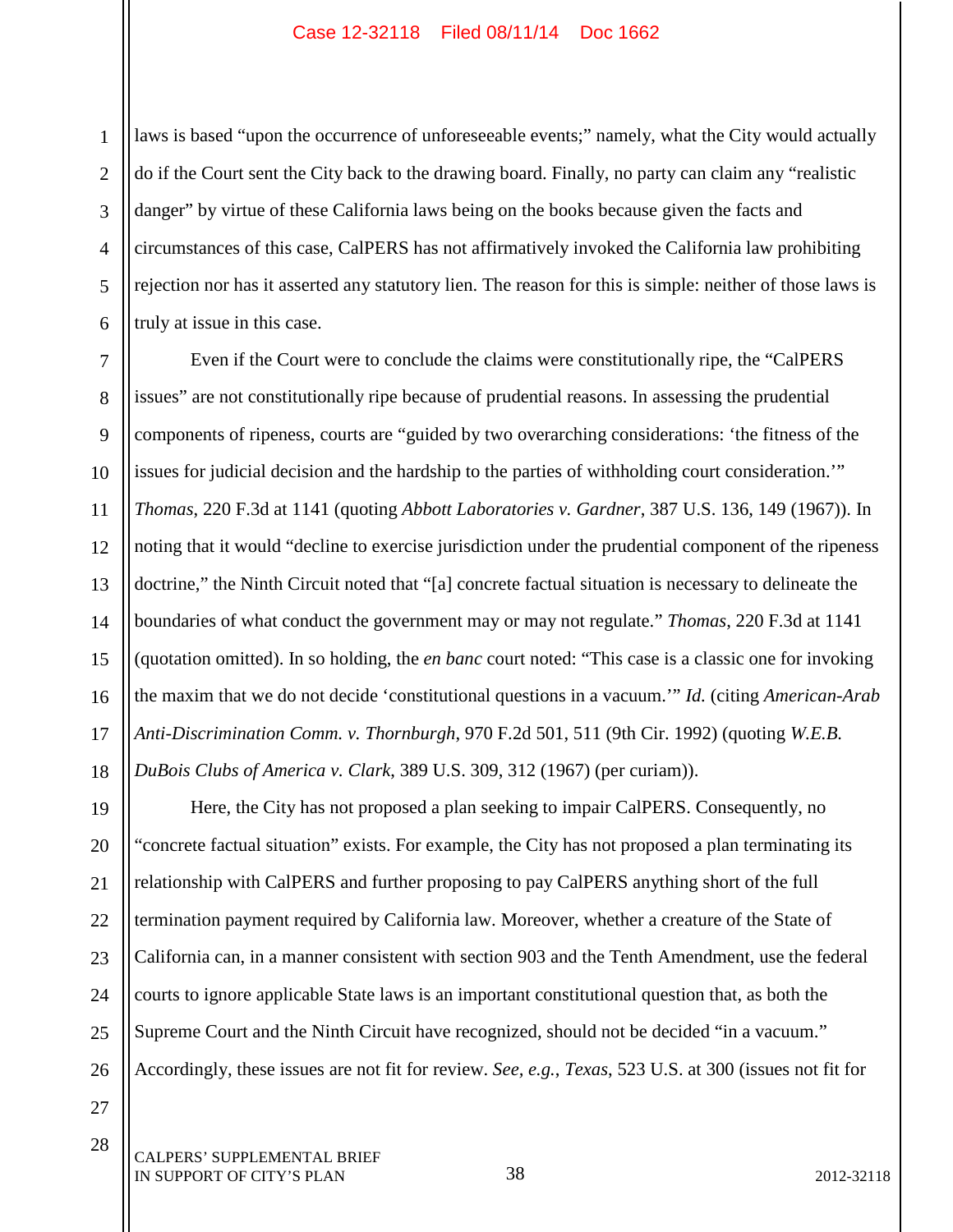1 2 resolution because "operation of the statute is better grasped when viewed in light of a particular application.").

Likewise, with respect to the hardship to the parties, this factor also cuts in favor of not deciding the "CalPERS issues." If any party were to suffer hardship here it would be CalPERS because, it is "being forced to defend [California's laws, section 903 and the Tenth Amendment] in a vacuum." *Thomas*, 220 F.3d at 1142. For these reasons, the "CalPERS issues" are not constitutionally ripe, and even if they were, this Court should follow the Supreme Court's and the Ninth Circuit's lead and invoke the prudential component of ripeness and refrain from deciding these issues.

3

4

5

6

7

8

9

10

11

12

13

14

15

16

17

18

19

20

21

22

23

24

25

26

## **3. This Court Should Not Issue Advisory Opinions and Should Avoid Constitutional Questions.**

Federal courts lack the power under Article III to issue advisory opinions, and this prohibition is as old as the Judiciary itself. *Case of Hayburn*, 2 U.S. 408 (1792); *Flast v. Cohen*, 392 U.S. 83, 97 n.14 (1968).<sup>27</sup> The "'judicial Power' is one to render dispositive judgments," not advisory opinions. *Plaut v. Spendthrift Farm, Inc.*, 514 U.S. 211, 219 (1995) (quotations omitted); *see also California v. San Pablo & Tulare R.R. Co.*, 149 U.S. 308, 314 (1893) ("The court is not empowered to decide . . . abstract propositions."). As the *en banc* Ninth Circuit noted: "Our role is neither to issue advisory opinions nor to declare rights in hypothetical cases, but to adjudicate live cases or controversies consistent with the powers granted the judiciary in Article III of the Constitution." *Thomas*, 220 F.3d at 1139 (9th Cir. 2000) (en banc).

The prohibition against the issuance of advisory opinions takes on special force when the constitutionality of a statute comes into play. There are several interrelated, yet independent, considerations that fall under the rubric of constitutional avoidance. Justice Brandeis famously explained these considerations in his concurring opinion in *Ashwander v. TVA*, 297 U.S. 288, 346-47 (1936) (Brandeis, J., concurring). A few bear emphasis: (1) courts should not anticipate constitutional questions and should only decide such questions when "absolutely necessary;" (2) courts must "pass upon a constitutional question" if there is "some other ground upon which the case

27

 $27$ CalPERS has provided briefing on these issues to the Court in the Constitutional Brief.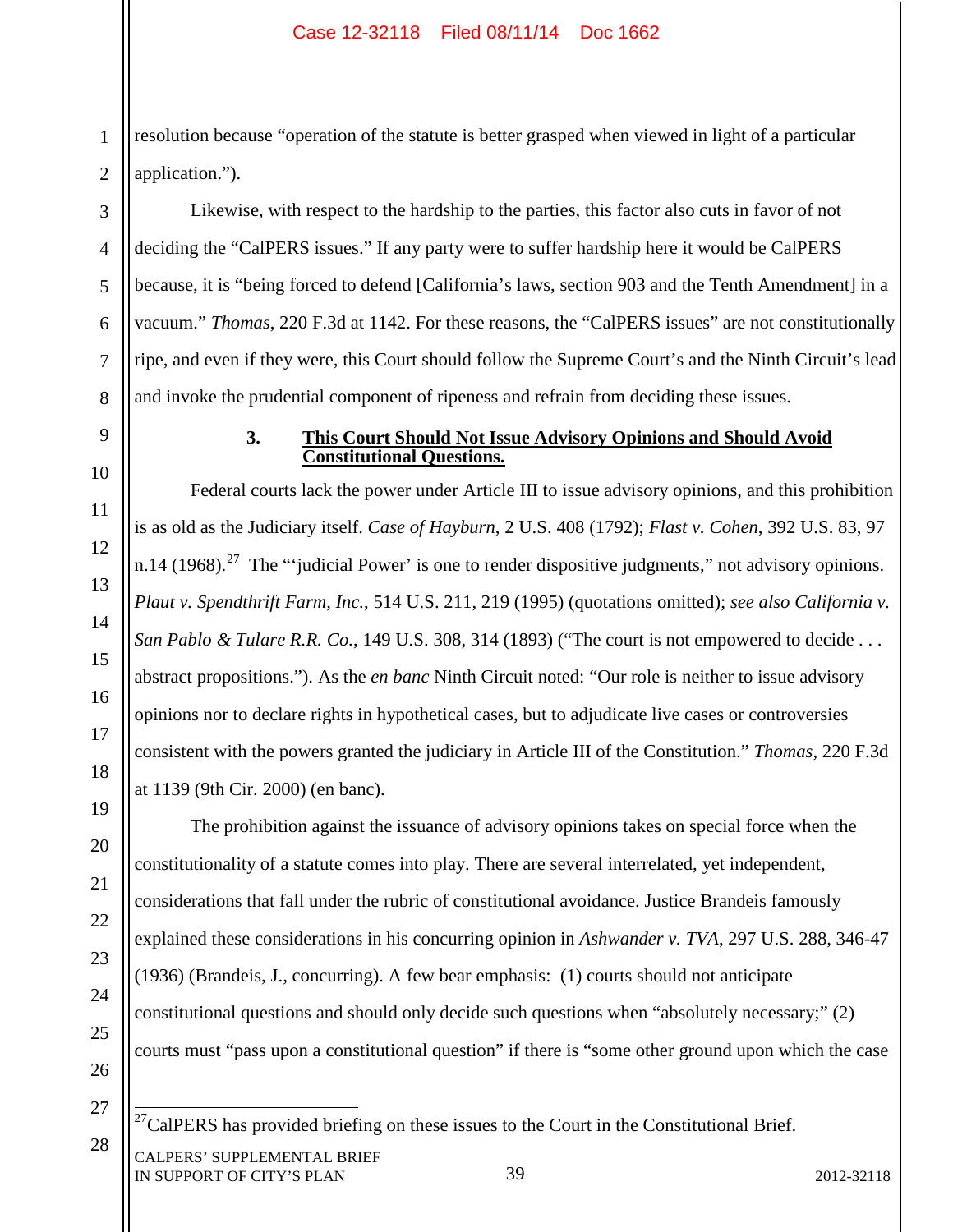1 2 may be disposed of;" and (3) "it is a cardinal principle" that courts must construe statutes in a manner to avoid, not confront, constitutional questions. *Id.* (internal quotations & citations omitted).

6 Just last Term, the Court reaffirmed this principle: "[I]t is a well established principle governing the prudent exercise of this Court's jurisdiction that normally the Court will not decide a constitutional question if there is some other grounds upon which to dispose the case." *Bond v. United States*, 134 S. Ct. 2077, 2087 (2014) (hereinafter "*Bond II*") (citations omitted). Applying these principles, it becomes apparent that deciding various issues relating to pensions is not, in the terminology of the Supreme Court, "absolutely necessary" and, therefore, CalPERS respectfully asks this Court to refrain from rendering any opinion on these issues.

The Supreme Court's decision in *United Student Aid Funds, Inc. v. Espinosa*, 559 U.S. 260 (2010), does not require a different result. In *Espinosa*, the issue before the Court was "whether an order that confirms the discharge of a student loan debt in the absence of an undue hardship finding or an adversary proceeding, or both, is a void judgment for [Fed. Rule Civ. P.] 60(b) purposes." 559 U.S. at 264. The Court addressed whether the Ninth Circuit was correct in its conclusion that a chapter 13 plan should be confirmed "despite its failure to comply with the Code and [Bankruptcy] Rules." *Id.* at 276-278. The Court said the Ninth Circuit took "a step too far" in concluding that "bankruptcy courts *must* confirm a plan proposing the discharge of a student loan debt without a determination of undue hardship in an adversary proceeding unless the creditor timely raises a specific objection." *Id.* at 276 (emphasis in original).

20 21 22 23 24 25 26 27 In so concluding, the Court looked to the language of 11 U.S.C. § 1325(a)(1), which "instructs a bankruptcy court to confirm a plan only if the court finds, inter alia, that the plan complies with the applicable provisions of the Code." *Espinosa*, 559 U.S. at 277 (quotations omitted). Specifically, the Court concluded that "the Code makes plain that bankruptcy courts have the authority—indeed, the obligation—to direct a debtor to conform his plan to the requirements of §§ 1328(a)(2)523(a)(8) [of the Bankruptcy Code]." *Id.* In a footnote, the Court noted that section 1325(a) "*requires* bankruptcy courts to address and correct a defect in a debtor's proposed plan even if no creditor raises the issue." *Id.* at 277 n.14 (emphasis in original).

3

4

5

7

8

9

10

11

12

13

14

15

16

17

18

19

28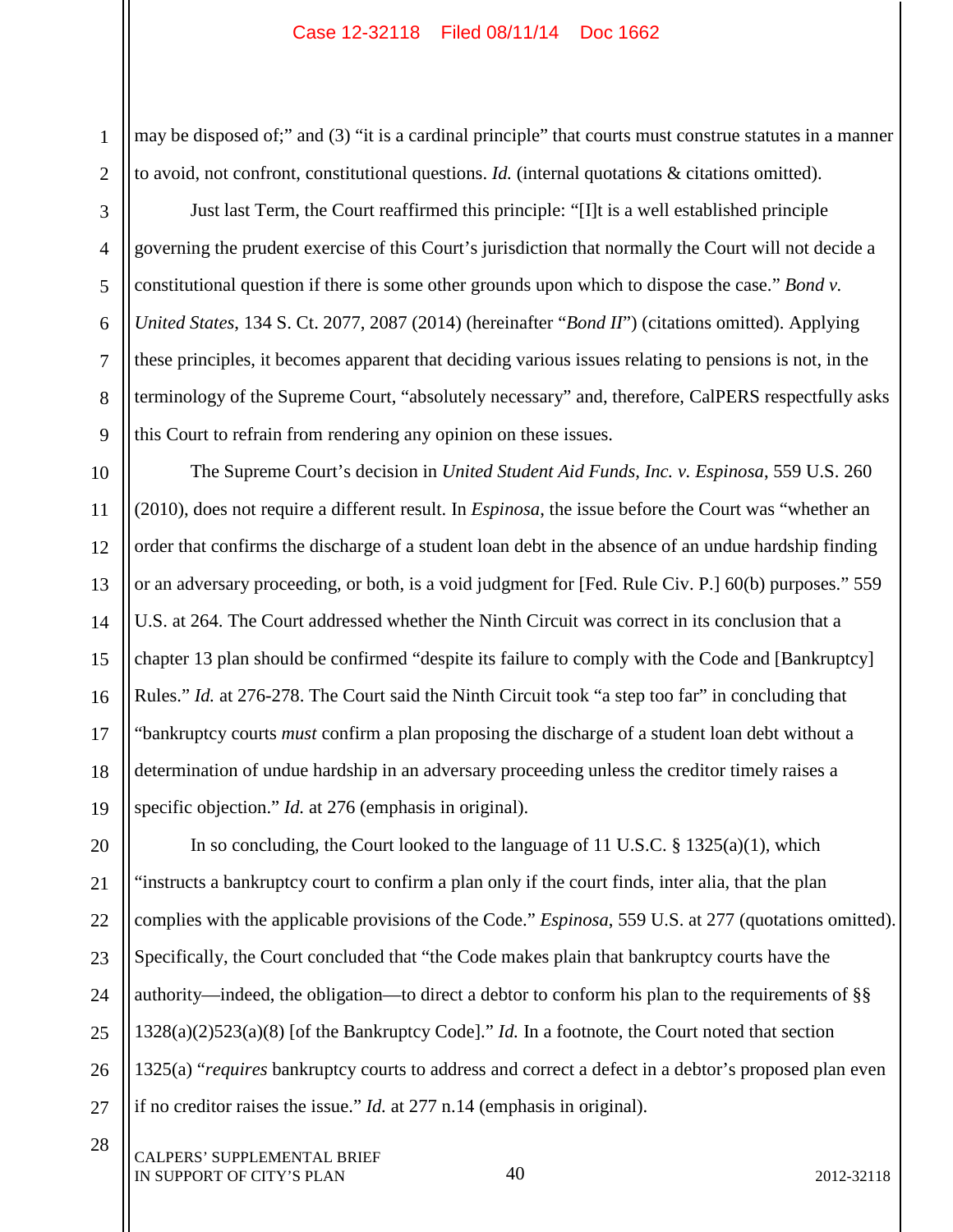$\mathbf{\mathsf{II}}$ 

 $\mathbb{I}$ 

| $\mathbf{1}$                                                                                 | Although <i>Espinosa</i> merely confirmed that bankruptcy courts have an independent obligation                                                                                    |  |                                                                                                                                                                                              |  |  |  |  |  |
|----------------------------------------------------------------------------------------------|------------------------------------------------------------------------------------------------------------------------------------------------------------------------------------|--|----------------------------------------------------------------------------------------------------------------------------------------------------------------------------------------------|--|--|--|--|--|
| $\overline{2}$                                                                               | to ensure compliance with the Code, nothing in that opinion suggests, let alone requires, that                                                                                     |  |                                                                                                                                                                                              |  |  |  |  |  |
| 3                                                                                            | bankruptcy courts must decide all issues that may or may not be raised by the parties. <i>Espinosa</i> does                                                                        |  |                                                                                                                                                                                              |  |  |  |  |  |
| $\overline{4}$                                                                               | not require bankruptcy courts to decide issues (especially those of a constitutional nature) that are not                                                                          |  |                                                                                                                                                                                              |  |  |  |  |  |
| 5                                                                                            | absolutely necessary to the determination of whether a plan meets the requirements of the Code.                                                                                    |  |                                                                                                                                                                                              |  |  |  |  |  |
| 6                                                                                            | Moreover, <i>Espinosa</i> involved a chapter 13 case. While there is an analogue to section $1325(a)(1)$                                                                           |  |                                                                                                                                                                                              |  |  |  |  |  |
| $\tau$                                                                                       | which is applicable in chapter 9, $^{28}$ there is no analogue in chapter 13 to section 903, which limits the                                                                      |  |                                                                                                                                                                                              |  |  |  |  |  |
| 8                                                                                            | jurisdiction and powers of a bankruptcy court in chapter 9 case.                                                                                                                   |  |                                                                                                                                                                                              |  |  |  |  |  |
| 9                                                                                            | This Court has suggested there are three possible ways the Court could rule regarding the                                                                                          |  |                                                                                                                                                                                              |  |  |  |  |  |
| 10                                                                                           | CalPERS contract in the context of plan confirmation. Hr'g Tr. 174:6-175:3, May 13, 2014.                                                                                          |  |                                                                                                                                                                                              |  |  |  |  |  |
| 11                                                                                           | Mirroring these, CalPERS respectfully sees six possibilities:                                                                                                                      |  |                                                                                                                                                                                              |  |  |  |  |  |
| 12                                                                                           |                                                                                                                                                                                    |  | 1. The CalPERS relationship can be impaired and the City's Plan fails to meet the confirmation                                                                                               |  |  |  |  |  |
| standards set forth in the Code because the City failed to take that into account; or,<br>13 |                                                                                                                                                                                    |  |                                                                                                                                                                                              |  |  |  |  |  |
| 14                                                                                           | The CalPERS relationship can be impaired, but given the evidence, the City's Plan can be<br>2.<br>confirmed because it meets the confirmation standards set forth in the Code; or, |  |                                                                                                                                                                                              |  |  |  |  |  |
| 15                                                                                           | 3.                                                                                                                                                                                 |  | The CalPERS relationship cannot be impaired, either because Federal or State law (or both)                                                                                                   |  |  |  |  |  |
| 16<br>17                                                                                     | does not allow such impairment, and the City's Plan can be confirmed because it meets the<br>confirmation standards set forth in the Code; or,                                     |  |                                                                                                                                                                                              |  |  |  |  |  |
| 18                                                                                           |                                                                                                                                                                                    |  | 4. The CalPERS relationship cannot be impaired, either because Federal or State law (or both)<br>does not allow such impairment, but the City's Plan cannot be confirmed because it fails to |  |  |  |  |  |
| 19                                                                                           |                                                                                                                                                                                    |  | meet the confirmation standards set forth in the Code; or,                                                                                                                                   |  |  |  |  |  |
| 20                                                                                           |                                                                                                                                                                                    |  | 5. It does not matter whether or not the CalPERS relationship can be impaired because the City's                                                                                             |  |  |  |  |  |
| 21                                                                                           |                                                                                                                                                                                    |  | Plan meets the confirmation standards set forth in the Code; or,                                                                                                                             |  |  |  |  |  |
| 22                                                                                           | 6.                                                                                                                                                                                 |  | It does not matter whether or not the CalPERS relationship can be impaired because the City's<br>Plan does not meet the confirmation standards set forth in the Code.                        |  |  |  |  |  |
| 23                                                                                           |                                                                                                                                                                                    |  | Under none of these scenarios, however, are the questions related to who CalPERS is or                                                                                                       |  |  |  |  |  |
| 24                                                                                           |                                                                                                                                                                                    |  | whether or not it can be impaired "absolutely necessary" to determine whether the City's Plan                                                                                                |  |  |  |  |  |
| 25                                                                                           | complies with the Bankruptcy Code's confirmation requirement. With respect to Nos. 5 and 6, the                                                                                    |  |                                                                                                                                                                                              |  |  |  |  |  |
| 26                                                                                           | <sup>28</sup> Section 1129(a)(1) states that "[t]he court shall confirm a plan only if all of the following                                                                        |  |                                                                                                                                                                                              |  |  |  |  |  |
| 27                                                                                           | requirements are met: (1) The plan complies with the applicable provisions of this title." 11 U.S.C. $\S$<br>$1129(a)(1)$ .                                                        |  |                                                                                                                                                                                              |  |  |  |  |  |
| 28<br>CALPERS' SUPPLEMENTAL BRIEF<br>41<br>IN SUPPORT OF CITY'S PLAN<br>2012-32118           |                                                                                                                                                                                    |  |                                                                                                                                                                                              |  |  |  |  |  |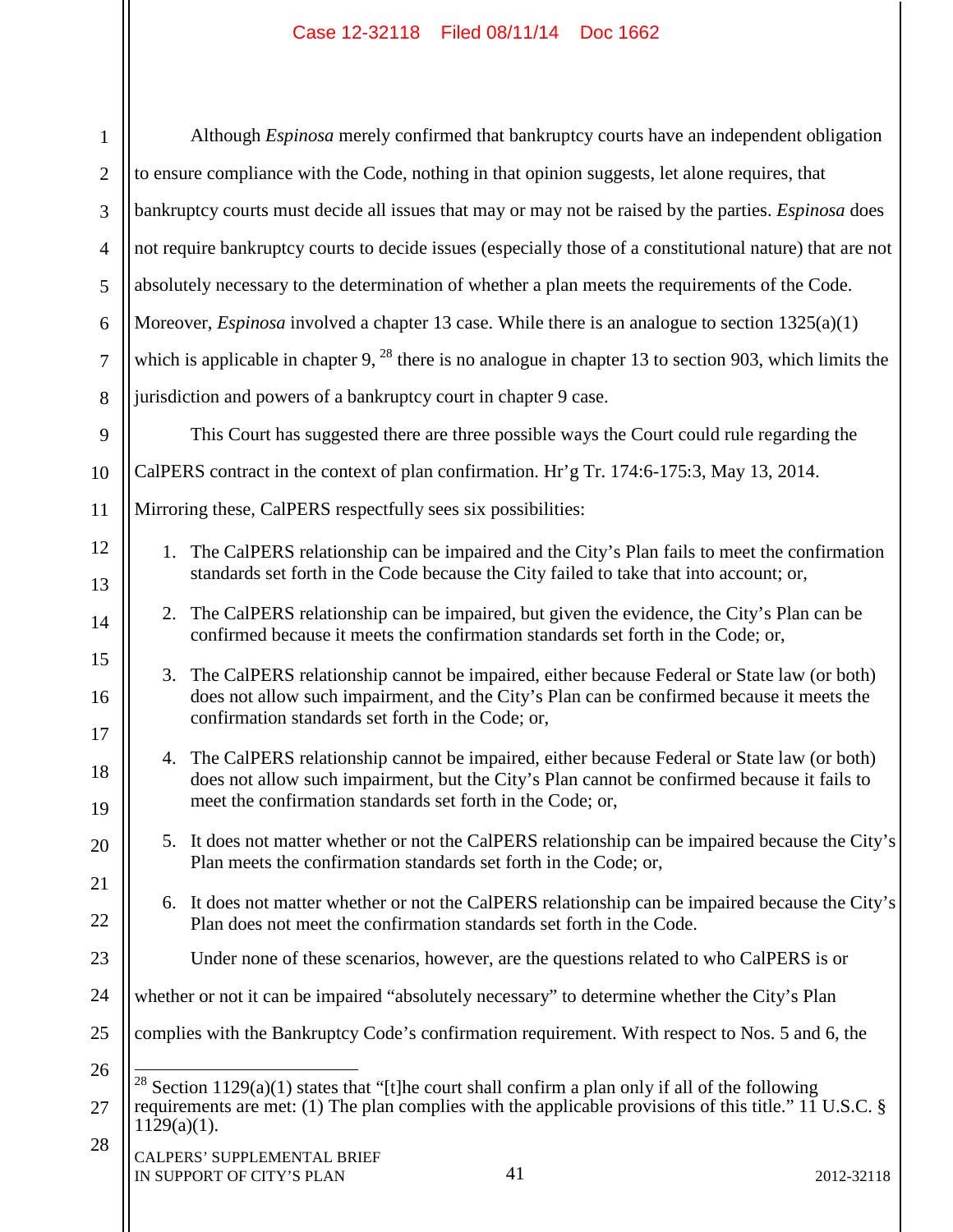1 2 3 4 5 lack of necessity of answering these questions is self-evident. With respect to Nos. 3 and 4, the same is true. While CalPERS believes that No. 3 is the correct result in this case, it is not asking this Court to issue *any* ruling, whether supportive of CalPERS position or not, with respect to pensions and all of the issues that are tied to that conclusion. Either way, this Court would be issuing an unnecessary advisory opinion on these issues.

6 7 8 9 10 11 12 13 With respect to No. 2, if this Court confirms the City's plan because it meets the requirements of the Bankruptcy Code, nothing more needs to be said regarding CalPERS. The questions regarding pension impairment become moot because the predicate question of whether or not pensions can be impaired, and all of the ancillary issues associated with that question (traditional state function, creditor status, preemption, etc.), are no longer germane to the ultimate issue in this case. Either the City's Plan meets the requirements of the Bankruptcy Code, or it does not. This is the only issue before this Court and this is particularly so if this Court determines the City's Plan is confirmable under the Bankruptcy Code.

14 15 16 17 18 19 20 21 22 23 24 The same is true with respect to No. 1. Even if this Court is going to determine that the City's plan does not meet the requirements of the Bankruptcy Code, it still does not have to opine on any of these issues. Unless, of course, this Court is prepared to rule that the *only plan the City can ever confirm is one that impairs CalPERS*, <sup>29</sup> the "CalPERS issues" are not, as Justice Brandeis said, "absolutely necessary" to the determination of whether the City's Plan meets the requirements of the Bankruptcy Code.<sup>30</sup> This is so because the City has never taken the position that it cannot legally impair pensions and that position has not formed the basis of its Plan. Had the City made such a claim, perhaps the result would be different under the "good faith" analysis because it would explain why the City chose to propose a plan that does not impair CalPERS. The evidence, however, does not  $29$ The problem with considering alternate plans is that there are an infinite number of hypothetical plans. For example, see "Bankrupt San Bernardino looks at marijuana sales to raise funds,"

CALPERS' SUPPLEMENTAL BRIEF IN SUPPORT OF CITY'S PLAN 2012-32118

25

http://www.reuters.com/article/2014/07/30/us-usa-municipalty-sanbernardino- idUSKBN0FZ2IR20140730 (last visited August 10, 2014).

<sup>26</sup> 27  $30$ Such a conclusion, however, is contrary to 11 U.S.C. § 904 because it would be telling the City how to spend its money, which § 904 prohibits. As one court explained, a court's control over a municipal debtor is "strictly limited to disapproving or to approving and carrying out a proposed composition." *Leco Props. v. R.E. Crummer & Co.*, 128 F.2d 110, 113 (5th Cir. 1942). The power to confirm a plan does not provide the Court with the concomitant power to propose, or even suggest, an alternate plan.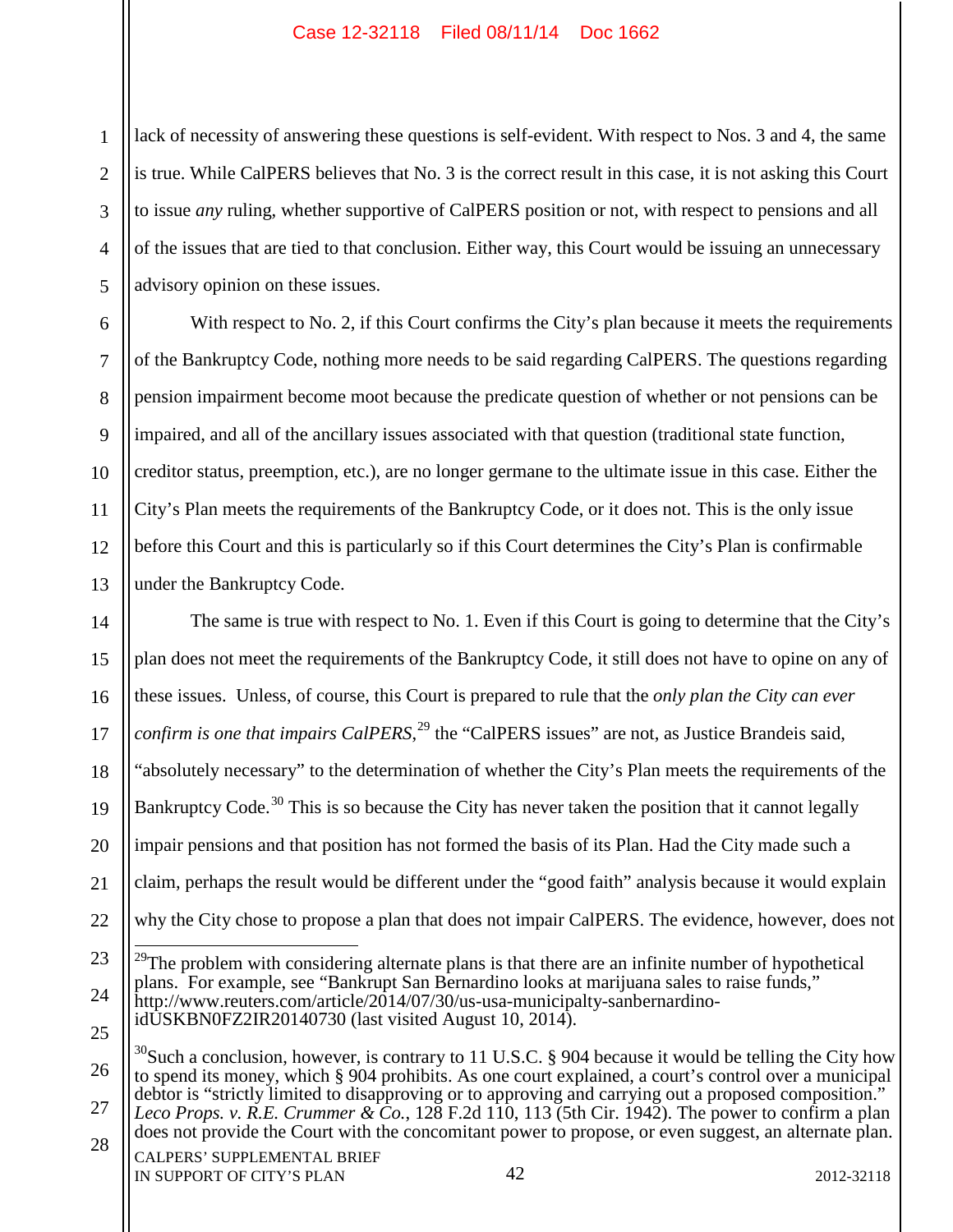1 2 3 support this. Rather, the City's decision is based solely on its concerns regarding retaining and recruiting public employees. There is ample evidence to support the City's reasons for retaining its valuable pension benefits system.

4 5 6 7 8 9 10 11 12 13 14 15 16 17 18 Even if this Court believes that the predicate decision of pension impairment is absolutely necessary and unavoidable, it can do what the Supreme Court does routinely: Assume without actually deciding the predicate. *See, e.g.*, *Executive Benefits Ins. v. Arkison*, 134 S. Ct. 2165, 2174 (2014) ("we assume without deciding, that the fraudulent conveyance claims in this case are *Stern* claims."); *Wood v. Moss*, 134 S. Ct. 2056, 2066 (2014) ("we have several times assumed without deciding that *Bivens* extends to First Amendment claims. We do so again in this case.") (citations omitted); *Lexmark Intern., Inc. v. Static Control Components, Inc.*, 134 S. Ct. 1377, 1385 n. 1; *Bullock v. BankChampaign, N.A.*, 133 S. Ct. 1754, 1759 (2013); *NASA v. Nelson*, 131 S. Ct. 746, 751 (2011) ("We assume, without deciding, that the Constitution protects a privacy right[.]"). The Ninth Circuit recently did just this in order to avoid resolving a "potentially far-reaching question." *United States v. Gowadia*, -- F.3d --, 2014 WL 3702583, at \*6 (9th Cir. July 28, 2014). Thus, if this Court believes that any issue related to CalPERS is a necessary predicate to any of the Court's conclusions, it should assume without deciding that CalPERS can or cannot be impaired. Doing so is consistent with a substantial body of Supreme Court jurisprudence that instructs courts to avoid deciding important questions unless doing so is unavoidable.

19 20 21 It may very well be that in a future case, with a different debtor, the issue of whether a California municipal debtor can impair its relationship with CalPERS will actually blossom into a contested matter that absolutely must be decided. This case, however, is not that case.

#### **III. CONCLUSION**

In addressing the specific questions the Court directed the parties to present, CalPERS is not akin to a private pension provider. Rather, it is an agency of the State exercising a governmental function in its administration of the PERS. CalPERS has an independent and direct relationship with employers who participate in the System and is the primary party responsible for the collection of contribution obligations of an employer to the System. The City's options to transfer its plans to

CALPERS' SUPPLEMENTAL BRIEF IN SUPPORT OF CITY'S PLAN 2012-32118

22

23

24

25

26

27